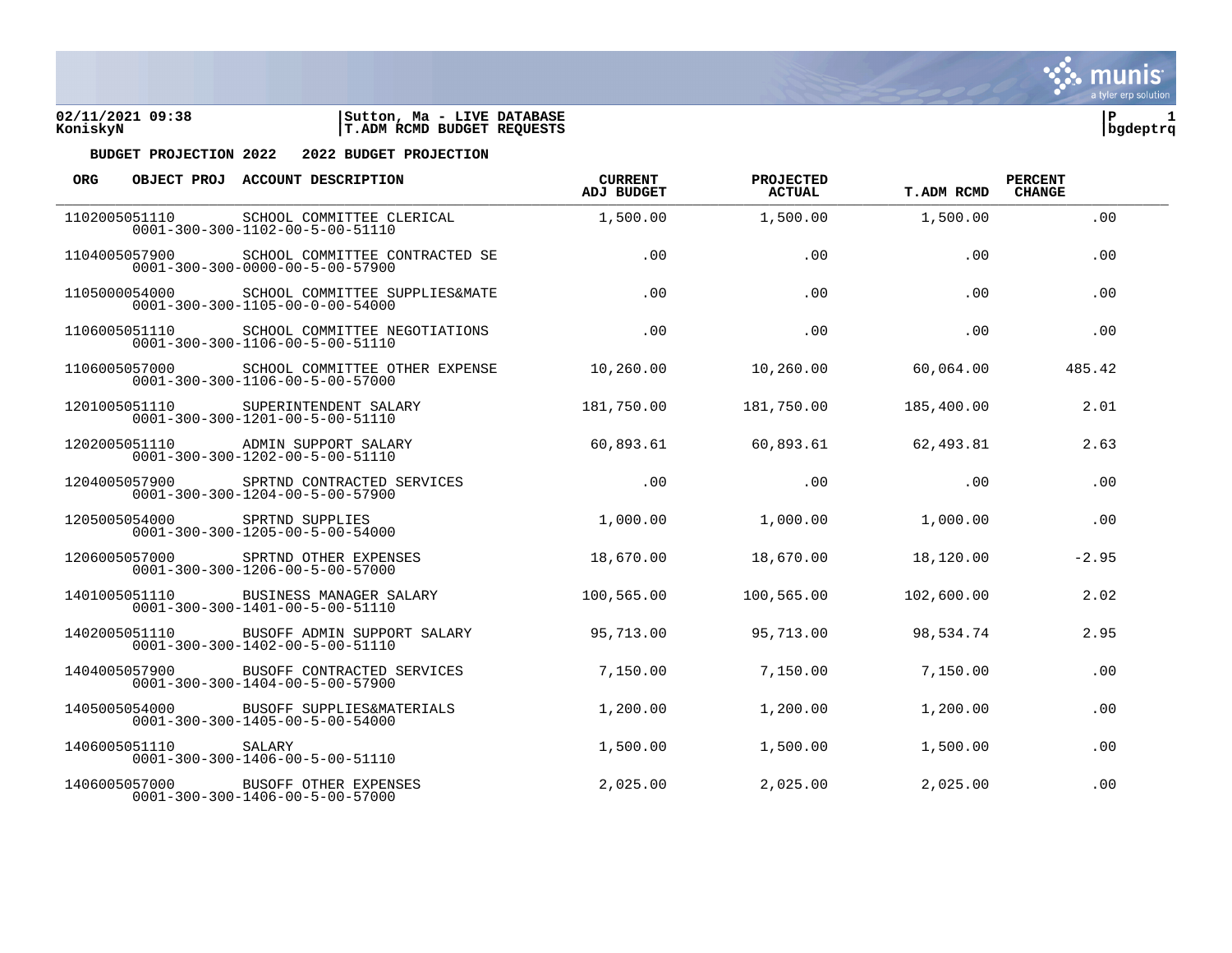

| <b>ORG</b> |               | OBJECT PROJ ACCOUNT DESCRIPTION                                                              | <b>CURRENT</b><br><b>ADJ BUDGET</b> | PROJECTED<br><b>ACTUAL</b> | <b>T.ADM RCMD</b> | <b>PERCENT</b><br><b>CHANGE</b> |  |
|------------|---------------|----------------------------------------------------------------------------------------------|-------------------------------------|----------------------------|-------------------|---------------------------------|--|
|            | 1434005057900 | BUSOFF LEGAL SERVICES FOR S/C<br>$0001 - 300 - 300 - 1434 - 00 - 5 - 00 - 57900$             | 8,000.00                            | 8,000.00                   | 8,000.00          | .00                             |  |
|            | 1451005051110 | INFO MGMT & TECH SALARY<br>$0001 - 300 - 300 - 1451 - 00 - 5 - 00 - 51110$                   | .00                                 | .00                        | .00               | .00                             |  |
|            |               | 1452005051110 INFO MGMT & TECH SUPPORT<br>$0001 - 300 - 300 - 1452 - 00 - 5 - 00 - 51110$    | .00                                 | .00                        | .00               | .00                             |  |
|            |               | 1453005051110 TECHNOLOGY - OTHER SALARIES<br>$0001 - 300 - 300 - 1453 - 00 - 5 - 00 - 51110$ | .00                                 | .00                        | .00               | .00                             |  |
|            | 1454005057900 | Info Mgmt & Tech Contracted<br>$0001 - 300 - 300 - 1454 - 00 - 5 - 00 - 57900$               | 24,414.15                           | 24,414.15                  | 24, 414. 15       | .00                             |  |
|            | 1455005054000 | INFO MGMT SUPPLIES & MATERIALS<br>$0001 - 300 - 300 - 1455 - 00 - 5 - 00 - 54000$            | 4,500.00                            | 4,500.00                   | 4,500.00          | .00                             |  |
|            | 1456005051110 | SALARY<br>$0001 - 300 - 300 - 1456 - 00 - 5 - 00 - 51110$                                    | 1,500.00                            | 1,500.00                   | 1,500.00          | .00                             |  |
|            |               | 1456005057000 INFO MGMT OTHER EXPENSES<br>$0001 - 300 - 300 - 1456 - 00 - 5 - 00 - 57000$    | 2,950.00                            | 2,950.00                   | 2,950.00          | .00                             |  |
|            | 2110005051110 | CURRICULUM Committee<br>$0001 - 300 - 300 - 2110 - 00 - 5 - 00 - 51110$                      | .00                                 | .00                        | .00               | .00                             |  |
|            | 2110005057000 | OTHER CHARGES & EXPENSE<br>$0001 - 300 - 300 - 2110 - 00 - 5 - 00 - 57000$                   | .00.                                | .00                        | .00               | .00                             |  |
|            | 2110350551110 | SPED DIRECTOR CURRICULUM<br>$0001 - 300 - 350 - 2110 - 00 - 5 - 00 - 51110$                  | 115,000.00                          | 115,000.00                 | 117,300.00        | 2.00                            |  |
|            |               | 2112350551110 SPED Curr Admin Support<br>$0001 - 300 - 350 - 2112 - 00 - 5 - 00 - 51110$     | 58,744.40                           | 58,744.40                  | 62,581.98         | 6.53                            |  |
|            | 2114350551110 | SALARY<br>$0001 - 300 - 350 - 2114 - 00 - 5 - 00 - 51110$                                    | .00                                 | .00                        | .00               | .00                             |  |
|            | 2114350557900 | SPED Curr Dir Contract Svcs<br>$0001 - 300 - 350 - 2114 - 00 - 5 - 00 - 57900$               | 10,000.00                           | 10,000.00                  | 10,000.00         | .00                             |  |
|            | 2115350554000 | SPED Curr SUPPLIES<br>$0001 - 300 - 350 - 2115 - 00 - 5 - 00 - 54000$                        | 2,500.00                            | 2,500.00                   | 2,800.00          | 12.00                           |  |
|            | 2116350557000 | SPED Curr Other<br>$0001 - 300 - 350 - 2116 - 00 - 5 - 00 - 57000$                           | 14,800.00                           | 14,800.00                  | 17,950.00         | 21.28                           |  |

**∵∴** munis a tyler erp solution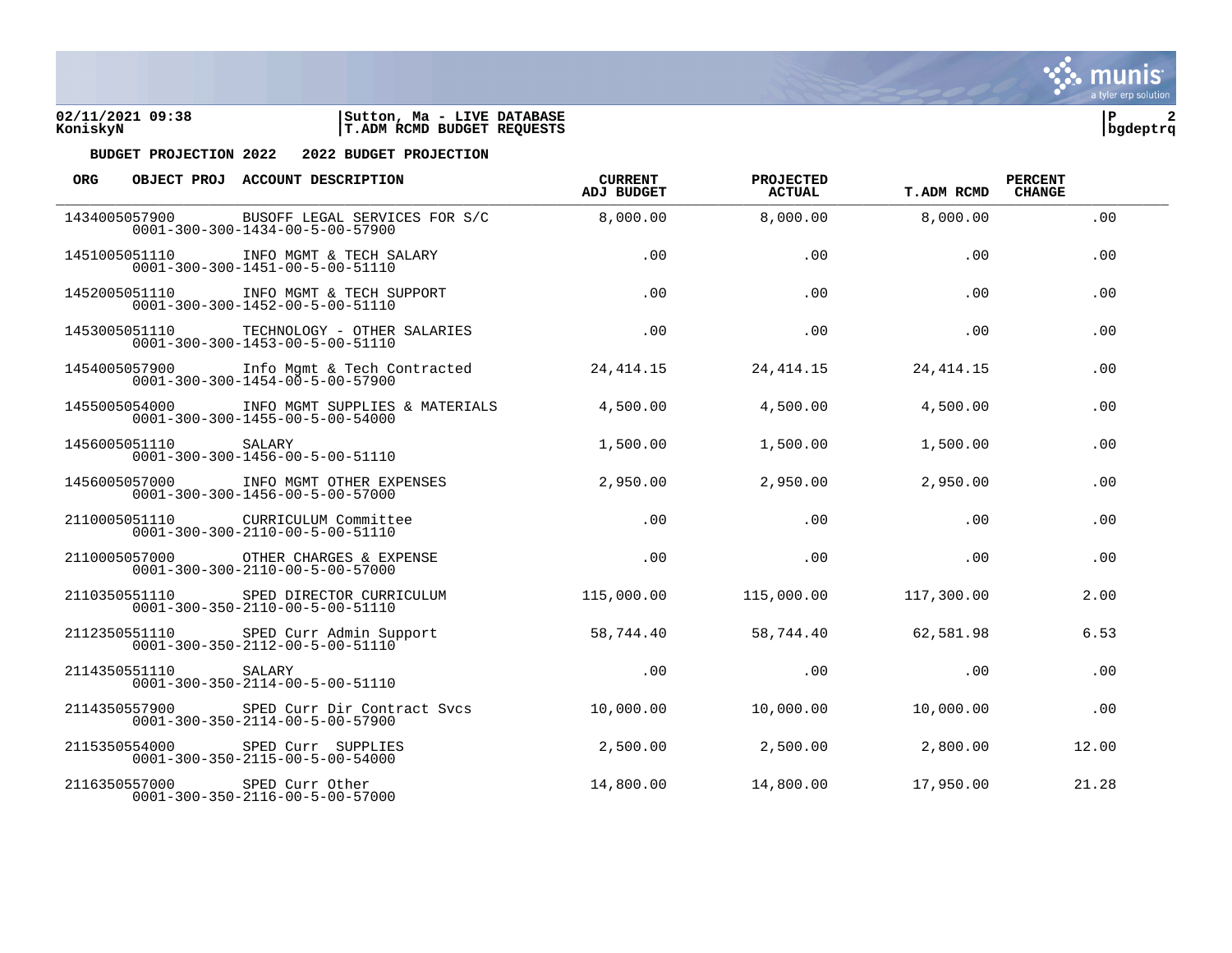



| <b>ORG</b> |               | OBJECT PROJ ACCOUNT DESCRIPTION                                                    | <b>CURRENT</b><br><b>ADJ BUDGET</b> | <b>PROJECTED</b><br><b>ACTUAL</b> | <b>T.ADM RCMD</b> | <b>PERCENT</b><br><b>CHANGE</b> |  |
|------------|---------------|------------------------------------------------------------------------------------|-------------------------------------|-----------------------------------|-------------------|---------------------------------|--|
|            | 2200003051110 | SALARY<br>$0001 - 300 - 300 - 2200 - 00 - 3 - 00 - 51110$                          | 2,500.00                            | 2,500.00                          | 2,500.00          | .00                             |  |
|            | 2200004051110 | DEPT HEAD<br>$0001 - 300 - 300 - 2200 - 00 - 4 - 00 - 51110$                       | 25,982.50                           | 25,982.50                         | 25,600.00         | $-1.47$                         |  |
|            | 2210001051110 | ELC PRINCIPAL<br>$0001 - 300 - 300 - 2210 - 00 - 1 - 00 - 51110$                   | 103,300.00                          | 103,300.00                        | 105,340.00        | 1.97                            |  |
|            | 2210001051120 | WAGES FULL-TIME<br>$0001 - 300 - 300 - 2210 - 00 - 1 - 00 - 51120$                 | .00                                 | $.00 \,$                          | .00               | .00                             |  |
|            | 2210002051110 | ELEM PRINCIPAL<br>$0001 - 300 - 300 - 2210 - 00 - 2 - 00 - 51110$                  | 109,750.00                          | 109,750.00                        | 112,000.00        | 2.05                            |  |
|            | 2210003051110 | MIDDLE SCHOOL PRINCIPAL<br>$0001 - 300 - 300 - 2210 - 00 - 3 - 00 - 51110$         | 121,500.00                          | 121,500.00                        | 124,000.00        | 2.06                            |  |
|            |               | 2210003051120 MS ASST PRINCIPAL<br>$0001 - 300 - 300 - 2210 - 00 - 3 - 00 - 51120$ | 52,340.00                           | 52,340.00                         | 48,130.00         | $-8.04$                         |  |
|            | 2210004051110 | HIGH SCHOOL PRINCIPAL<br>$0001 - 300 - 300 - 2210 - 00 - 4 - 00 - 51110$           | 123,662.00                          | 123,662.00                        | 126,150.00        | 2.01                            |  |
|            | 2210004051120 | HIGH SCHOOL ASSIST PRINCIPAL<br>$0001 - 300 - 300 - 2210 - 00 - 4 - 00 - 51120$    | 52,340.00                           | 52,340.00                         | 48,130.00         | $-8.04$                         |  |
|            | 2210004057900 | CONTRACT SERVICES<br>$0001 - 300 - 300 - 2210 - 00 - 4 - 00 - 57900$               | .00                                 | .00                               | .00               | .00                             |  |
|            |               | 2210350151110 SCEL Team Chair<br>$0001 - 300 - 350 - 2210 - 00 - 1 - 00 - 51110$   | 47,152.95                           | 47,152.95                         | 47,851.58         | 1.48                            |  |
|            |               | 2210350251110 ES Team Chair<br>$0001 - 300 - 350 - 2210 - 00 - 2 - 00 - 51110$     | 47,152.95                           | 47, 152.95                        | 47,851.58         | 1.48                            |  |
|            | 2210350351110 | MS Team Chair<br>$0001 - 300 - 350 - 2210 - 00 - 3 - 00 - 51110$                   | 41,007.46                           | 41,007.46                         | 41,620.55         | 1.50                            |  |
|            | 2210350451110 | HS Team Chair<br>$0001 - 300 - 350 - 2210 - 00 - 4 - 00 - 51110$                   | 41,007.46                           | 41,007.46                         | 41,620.55         | 1.50                            |  |
|            | 2210350551110 | SPED DIRECTOR<br>0001-300-350-2210-00-5-00-51110                                   | .00                                 | .00                               | .00               | .00                             |  |
|            | 2211350551110 | SPED TEAM CHAIR<br>$0001 - 300 - 350 - 2211 - 00 - 5 - 00 - 51110$                 | .00                                 | .00                               | .00               | .00                             |  |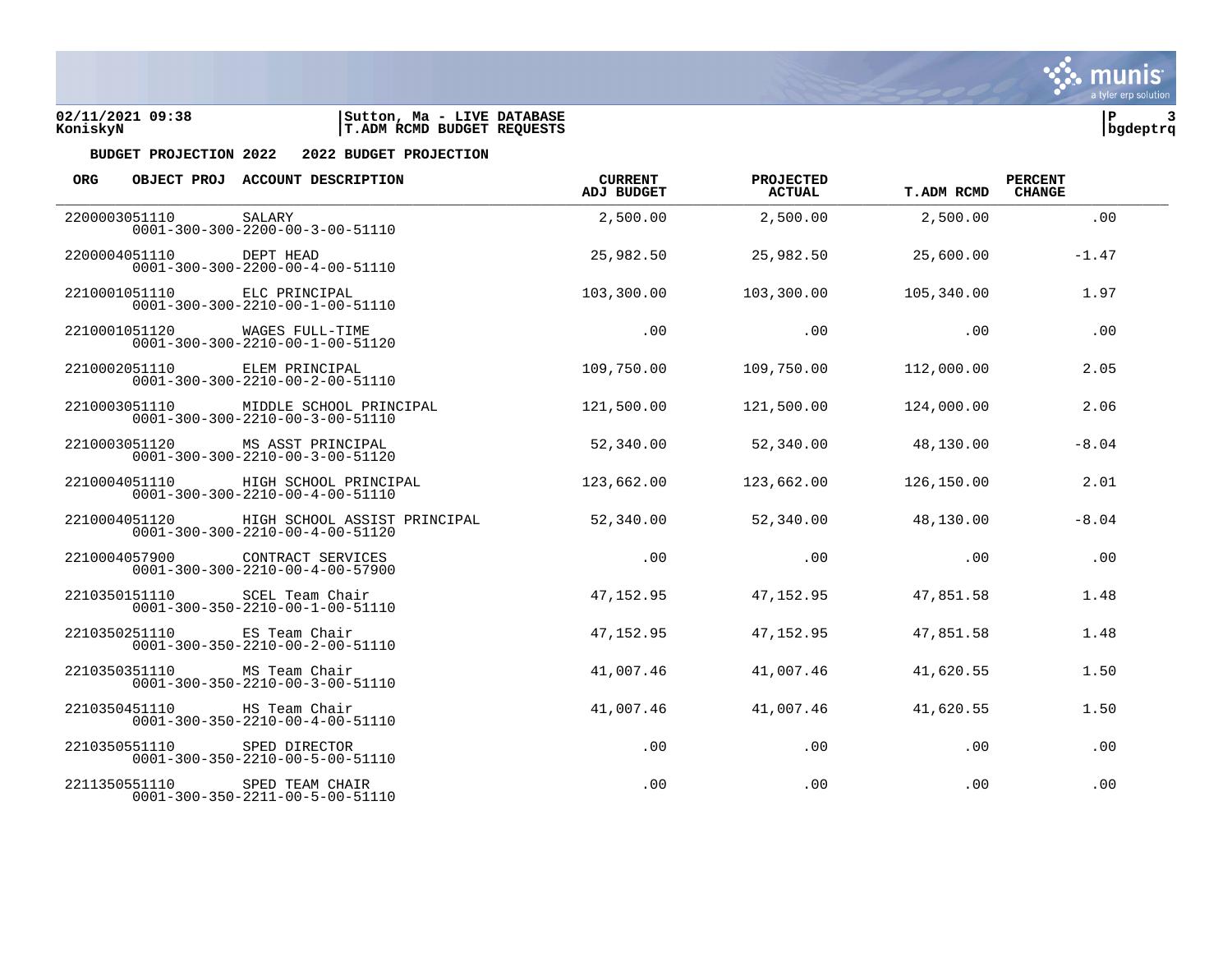



| <b>ORG</b> |               | OBJECT PROJ ACCOUNT DESCRIPTION                                                           | <b>CURRENT</b><br><b>ADJ BUDGET</b> | PROJECTED<br>ACTUAL | <b>T.ADM RCMD</b> | <b>PERCENT</b><br><b>CHANGE</b> |  |
|------------|---------------|-------------------------------------------------------------------------------------------|-------------------------------------|---------------------|-------------------|---------------------------------|--|
|            | 2212001051110 | ELC ADMIN SUPPORT SALARY<br>$0001 - 300 - 300 - 2212 - 00 - 1 - 00 - 51110$               | 51,078.40                           | 51,078.40           | 52,611.95         | 3.00                            |  |
|            | 2212001051310 | SECRETARY OVERTIME<br>$0001 - 300 - 300 - 2212 - 00 - 1 - 00 - 51310$                     | .00                                 | .00                 | .00               | .00                             |  |
|            | 2212002051110 | ELEM ADMIN SUPPORT SALARY<br>$0001 - 300 - 300 - 2212 - 00 - 2 - 00 - 51110$              | 58,679.20                           | 58,679.20           | 60,439.58         | 3.00                            |  |
|            | 2212002051310 | SECRETARY OVERTIME<br>$0001 - 300 - 300 - 2212 - 00 - 2 - 00 - 51310$                     | $.00 \,$                            | .00                 | .00               | .00                             |  |
|            | 2212003051110 | MID ADMIN SUPPORT SALARY<br>$0001 - 300 - 300 - 2212 - 00 - 3 - 00 - 51110$               | 38,771.20                           | 38,771.20           | 39,934.34         | 3.00                            |  |
|            | 2212003051310 | SECRETARY OVERTIME<br>$0001 - 300 - 300 - 2212 - 00 - 3 - 00 - 51310$                     | .00                                 | .00                 | .00               | .00                             |  |
|            |               | 2212004051110 HS ADMIN SUPPORT SALARY<br>$0001 - 300 - 300 - 2212 - 00 - 4 - 00 - 51110$  | 49,589.20                           | 49,589.20           | 51,050.00         | 2.95                            |  |
|            |               | 2212004051310 SECRETARY OVERTIME<br>$0001 - 300 - 300 - 2212 - 00 - 4 - 00 - 51310$       | .00                                 | .00                 | .00               | .00                             |  |
|            | 2212005051110 | CURR ADMIN SUPPORT SALARY<br>$0001 - 300 - 300 - 2212 - 00 - 5 - 00 - 51110$              | .00                                 | .00                 | .00               | .00                             |  |
|            | 2213005051110 | CURR OTHER SALARY<br>$0001 - 300 - 300 - 2213 - 00 - 5 - 00 - 51110$                      | .00                                 | .00                 | .00               | .00                             |  |
|            |               | 2214001057900 ELC CONTRACTED SERVICES<br>$0001 - 300 - 300 - 2214 - 00 - 1 - 00 - 57900$  | .00                                 | .00                 | .00               | .00                             |  |
|            |               | 2214002057900 ELEM CONTRACTED SERVICES<br>$0001 - 300 - 300 - 2214 - 00 - 2 - 00 - 57900$ | .00                                 | .00                 | .00               | .00                             |  |
|            | 2214003057900 | MID CONTRACTED SERVICES<br>$0001 - 300 - 300 - 2214 - 00 - 3 - 00 - 57900$                | .00.                                | .00                 | .00               | .00                             |  |
|            | 2214004057900 | HS CONTRACTED SERVICES<br>$0001 - 300 - 300 - 2214 - 00 - 4 - 00 - 57900$                 | .00                                 | .00                 | .00               | .00                             |  |
|            |               | 2214005057900 CURRICULUM CONTRACT SVS<br>$0001 - 300 - 300 - 2214 - 00 - 5 - 00 - 57900$  | .00                                 | .00                 | .00               | .00                             |  |
|            | 2215001054000 | ELC SUPPLIES&MATERIALS<br>$0001 - 300 - 300 - 2215 - 00 - 1 - 00 - 54000$                 | 1,430.00                            | 1,430.00            | 1,990.00          | 39.16                           |  |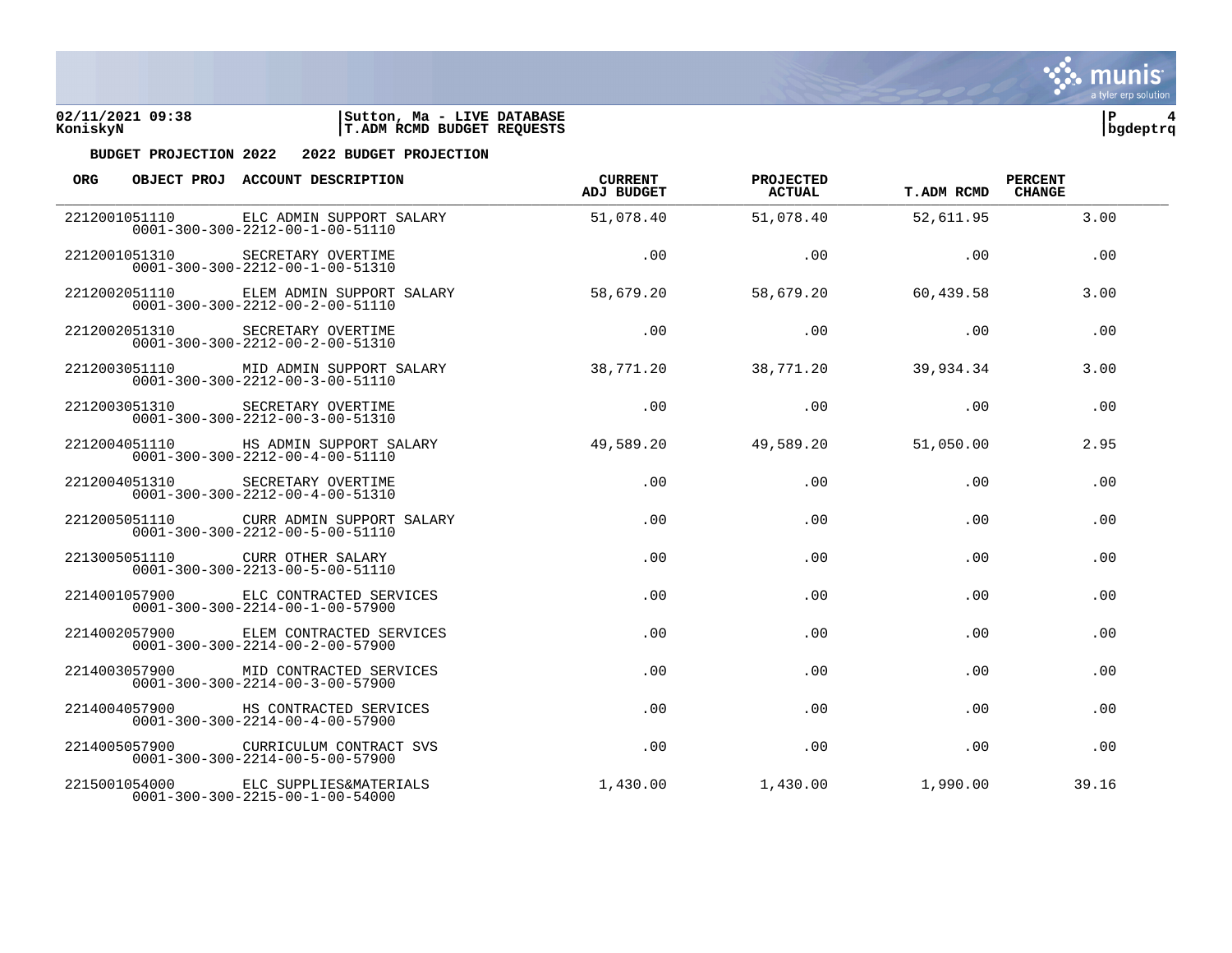



| <b>ORG</b>    |               | OBJECT PROJ ACCOUNT DESCRIPTION                                                    | <b>CURRENT</b><br>ADJ BUDGET | PROJECTED<br><b>ACTUAL</b> | <b>T.ADM RCMD</b> | <b>PERCENT</b><br><b>CHANGE</b> |  |
|---------------|---------------|------------------------------------------------------------------------------------|------------------------------|----------------------------|-------------------|---------------------------------|--|
| 2215002054000 |               | ELEM SUPPLIES&MATERIALS<br>$0001 - 300 - 300 - 2215 - 00 - 2 - 00 - 54000$         | 1,500.00                     | 1,500.00                   | 1,500.00          | .00                             |  |
|               | 2215003054000 | MID SUPPLIES&MATERIALS<br>$0001 - 300 - 300 - 2215 - 00 - 3 - 00 - 54000$          | 1,600.00                     | 1,600.00                   | 1,600.00          | .00                             |  |
|               | 2215004054000 | HS SUPPPLIES&MATERIALS<br>$0001 - 300 - 300 - 2215 - 00 - 4 - 00 - 54000$          | 2,000.00                     | 2,000.00                   | 2,000.00          | .00                             |  |
|               | 2215005054000 | CURR SUPPLIES&MATERIALS<br>$0001 - 300 - 300 - 2215 - 00 - 5 - 00 - 54000$         | .00                          | .00                        | .00               | .00                             |  |
|               | 2215350554000 | SPED SUPPLIES&MATERIALS<br>$0001 - 300 - 350 - 2215 - 00 - 5 - 00 - 54000$         | .00                          | .00                        | .00               | .00                             |  |
|               | 2216001057000 | ELC OTHER EXPENSES<br>$0001 - 300 - 300 - 2216 - 00 - 1 - 00 - 57000$              | 1,043.00                     | 1,043.00                   | 1,475.00          | 41.42                           |  |
|               | 2216002057000 | ELEM OTHER EXPENSES<br>$0001 - 300 - 300 - 2216 - 00 - 2 - 00 - 57000$             | 1,450.00                     | 1,450.00                   | 1,259.00          | $-13.17$                        |  |
|               | 2216003054000 | <b>GENERAL SUPPLIES</b><br>$0001 - 300 - 300 - 2216 - 00 - 3 - 00 - 54000$         | .00                          | .00                        | .00               | .00                             |  |
|               | 2216003057000 | MID OTHER EXPENSES<br>$0001 - 300 - 300 - 2216 - 00 - 3 - 00 - 57000$              | 2,214.00                     | 2,214.00                   | 1,822.00          | $-17.71$                        |  |
|               | 2216004051110 | SALARY<br>$0001 - 300 - 300 - 2216 - 00 - 4 - 00 - 51110$                          | .00                          | .00                        | .00               | .00                             |  |
|               |               | 2216004057000 HS OTHER EXPENSES<br>$0001 - 300 - 300 - 2216 - 00 - 4 - 00 - 57000$ | 19,710.00                    | 19,710.00                  | 19,995.00         | 1.45                            |  |
|               | 2216005057000 | CURR OTHER MATERIALS<br>$0001 - 300 - 300 - 2216 - 00 - 5 - 00 - 57000$            | 3,400.00                     | 3,400.00                   | 3,400.00          | .00                             |  |
| 2250001051110 |               | BUILDING TECH (NON-INSTRUCT SA<br>$0001 - 300 - 300 - 2250 - 00 - 1 - 00 - 51110$  | .00                          | .00                        | .00               | .00                             |  |
|               | 2250002051110 | BUILDING TECH (NON-INSTRUCT SA<br>$0001 - 300 - 300 - 2250 - 00 - 2 - 00 - 51110$  | .00                          | .00                        | .00               | .00                             |  |
|               | 2250003051110 | BUILDING TECH (NON-INSTRUCT SA<br>$0001 - 300 - 300 - 2250 - 00 - 3 - 00 - 51110$  | .00                          | .00                        | $.00 \,$          | .00                             |  |
|               | 2250004051110 | BUILDING TECH (NON-INSTRUCT SA<br>$0001 - 300 - 300 - 2250 - 00 - 4 - 00 - 51110$  | .00                          | .00                        | .00               | .00                             |  |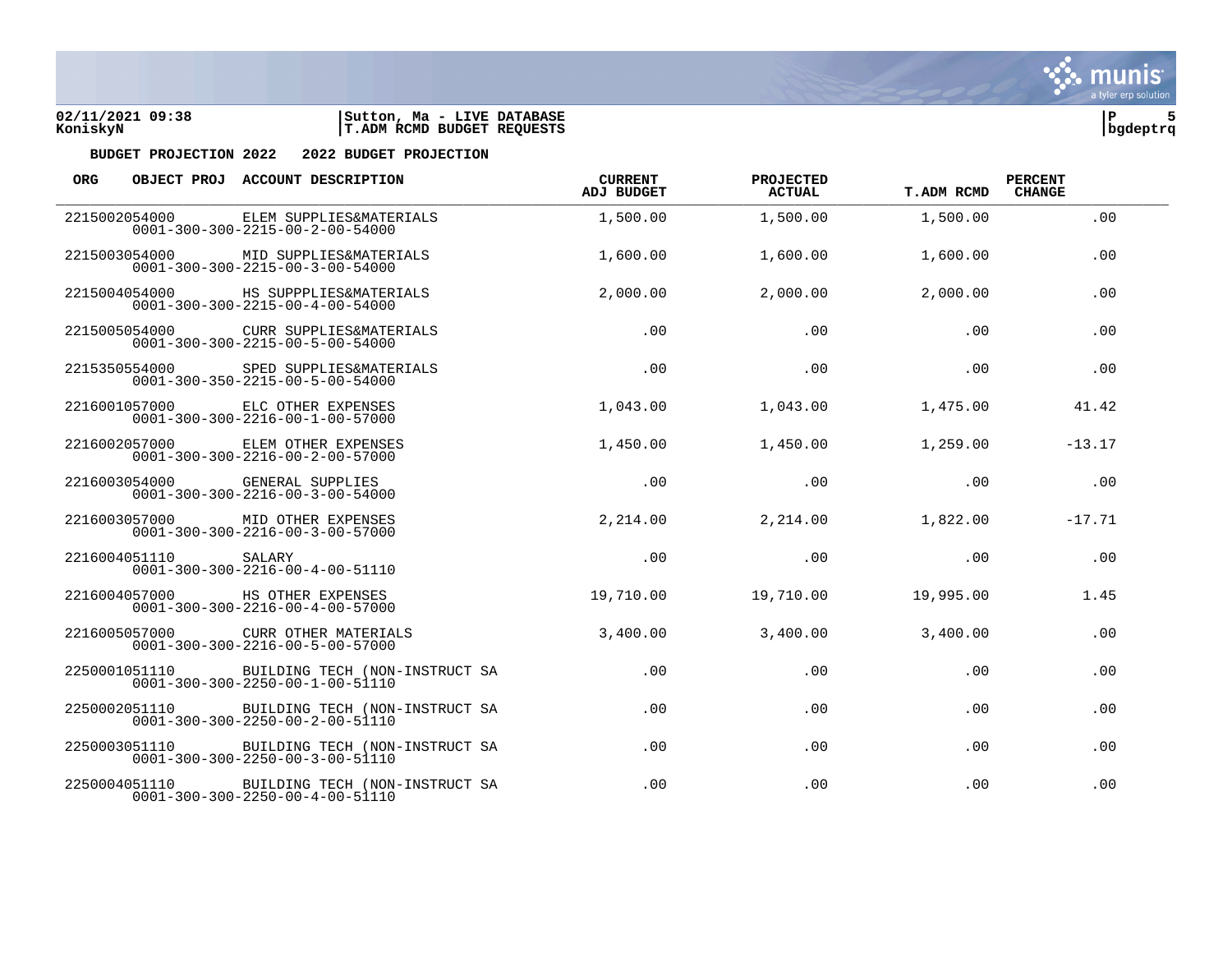

| ORG. |               | OBJECT PROJ ACCOUNT DESCRIPTION                                                              | <b>CURRENT</b><br>ADJ BUDGET | PROJECTED<br>ACTUAL | <b>T.ADM RCMD</b> | <b>PERCENT</b><br><b>CHANGE</b> |  |
|------|---------------|----------------------------------------------------------------------------------------------|------------------------------|---------------------|-------------------|---------------------------------|--|
|      | 2305000151110 | ELC CLASSROOM TEACHER SALARY<br>$0001 - 300 - 300 - 2305 - 00 - 1 - 01 - 51110$              | 1,410,866.75                 | 1,410,866.75        | 1,204,745.00      | $-14.61$                        |  |
|      | 2305000251110 | ELEM CLASSROOM TEACHER SALARY<br>$0001 - 300 - 300 - 2305 - 00 - 2 - 02 - 51110$             | 1,530,259.79                 | 1,530,259.79        | 1,529,119.40      | $-.07$                          |  |
|      |               | 2305000351110 MS CLASSROOM TEACHER SALARY<br>$0001 - 300 - 300 - 2305 - 00 - 3 - 06 - 51110$ | 1,679,288.06                 | 1,679,288.06        | 1,697,004.40      | 1.05                            |  |
|      |               | 2305000451110 HS CLASSROOM TEACHER SALARY<br>$0001 - 300 - 300 - 2305 - 00 - 4 - 10 - 51110$ | 1,733,948.23                 | 1,733,948.23        | 1,788,670.60      | 3.16                            |  |
|      | 2305350051110 | CLASSROOM TEACHER - SPED<br>$0001 - 300 - 350 - 2305 - 10 - 5 - 00 - 51110$                  | .00                          | .00                 | .00               | .00                             |  |
|      | 2305350151110 | ELC SPED TEACHER<br>$0001 - 300 - 350 - 2305 - 00 - 1 - 01 - 51110$                          | 353,346.50                   | 353,346.50          | 404,010.33        | 14.34                           |  |
|      |               | 2305350151120 ELC SPED SUMMER PROGRAM<br>$0001 - 300 - 350 - 2305 - 00 - 1 - 01 - 51120$     | 16,000.00                    | 16,000.00           | 16,000.00         | .00                             |  |
|      |               | 2305350157900 CONTRACT SERVICES<br>$0001 - 300 - 350 - 2305 - 00 - 1 - 01 - 57900$           | .00                          | .00                 | .00               | .00                             |  |
|      | 2305350251110 | ELEM SPED TEACHER<br>$0001 - 300 - 350 - 2305 - 00 - 2 - 02 - 51110$                         | 438,711.26                   | 438,711.26          | 445,054.83        | 1.45                            |  |
|      | 2305350251120 | ES SPED SUMMER PROGRAM<br>$0001 - 300 - 350 - 2305 - 00 - 2 - 02 - 51120$                    | 16,000.00                    | 16,000.00           | 16,000.00         | .00                             |  |
|      |               | 2305350257900 CONTRACT SERVICES<br>$0001 - 300 - 350 - 2305 - 00 - 2 - 02 - 57900$           | .00                          | .00                 | .00               | .00                             |  |
|      |               | 2305350351110 MS SPED TEACHER<br>$0001 - 300 - 350 - 2305 - 00 - 3 - 00 - 51110$             | 290,419.70                   | 290,419.70          | 313,021.00        | 7.78                            |  |
|      | 2305350351120 | MS SPED SUMMER PROGRAM<br>$0001 - 300 - 350 - 2305 - 00 - 3 - 00 - 51120$                    | 4,000.00                     | 4,000.00            | 4,000.00          | .00                             |  |
|      | 2305350357900 | CONTRACT SERVICES<br>$0001 - 300 - 350 - 2305 - 00 - 3 - 00 - 57900$                         | .00                          | .00                 | .00               | .00                             |  |
|      |               | 2305350451110 HS SPED TEACHER<br>$0001 - 300 - 350 - 2305 - 00 - 4 - 00 - 51110$             | 244,698.52                   | 244,698.52          | 238,049.00        | $-2.72$                         |  |
|      | 2305350451120 | HS SPED SUMMER PROGRAM<br>$0001 - 300 - 350 - 2305 - 00 - 4 - 00 - 51120$                    | 4,000.00                     | 4,000.00            | 4,000.00          | .00                             |  |

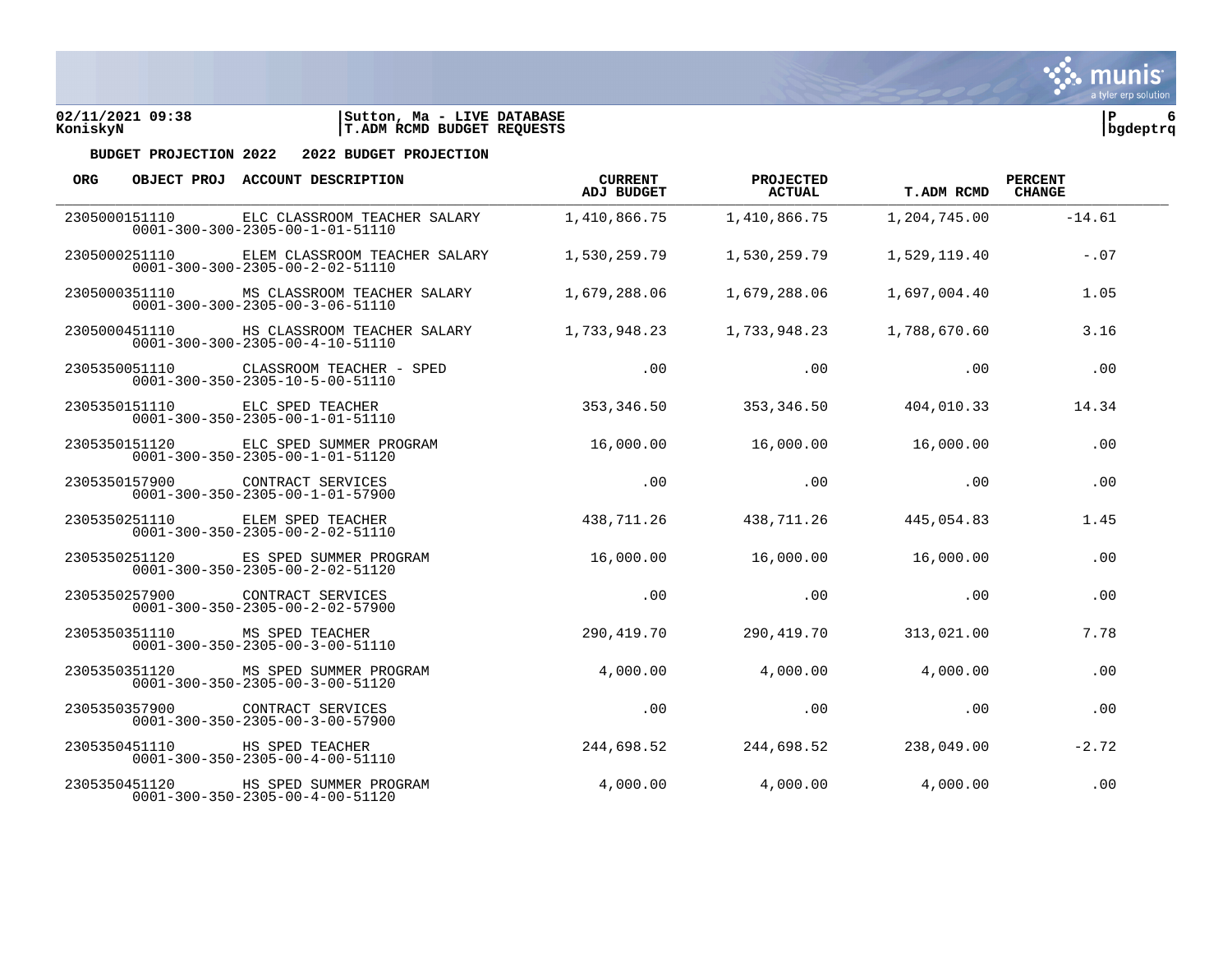



| <b>ORG</b> |               | OBJECT PROJ ACCOUNT DESCRIPTION                                                                 | <b>CURRENT</b><br><b>ADJ BUDGET</b> | <b>PROJECTED</b><br><b>ACTUAL</b> | <b>T.ADM RCMD</b> | <b>PERCENT</b><br><b>CHANGE</b> |  |
|------------|---------------|-------------------------------------------------------------------------------------------------|-------------------------------------|-----------------------------------|-------------------|---------------------------------|--|
|            | 2305350457900 | CONTRACT SERVICES<br>$0001 - 300 - 350 - 2305 - 00 - 4 - 00 - 57900$                            | .00.                                | .00                               | $.00 \,$          | .00                             |  |
|            | 2305400551110 | ELEM CLASSROOM TEACHER SALARY<br>$0001 - 300 - 300 - 2305 - 40 - 2 - 05 - 51110$                | .00.                                | .00                               | .00.              | .00                             |  |
|            |               | 2320350151110 MED THER- OT - PT - SPEECH<br>$0001 - 300 - 350 - 2320 - 00 - 1 - 00 - 51110$     | 247.344.24                          | 247,344.24                        | 251,347.19        | 1.62                            |  |
|            |               | 2320350151120 MED THERAPEUTIC SUMMER PROGRAM<br>$0001 - 300 - 350 - 2320 - 00 - 1 - 00 - 51120$ | 2,000.00                            | 2,000.00                          | 2,000.00          | .00                             |  |
|            | 2320350251110 | MED THER - OT - PT - SPEECH<br>$0001 - 300 - 350 - 2320 - 00 - 2 - 00 - 51110$                  | 148,668.68                          | 148,668.68                        | 169.359.34        | 13.92                           |  |
|            | 2320350251120 | MED THERAPEUTIC SUMMER PROGRAM<br>$0001 - 300 - 350 - 2320 - 00 - 2 - 00 - 51120$               | 2,000.00                            | 2,000.00                          | 2,000.00          | .00                             |  |
|            |               | 2320350351110 MED THER- OT - PT - SPEECH<br>$0001 - 300 - 350 - 2320 - 00 - 3 - 00 - 51110$     | 85, 162. 34                         | 85,162.34                         | 89,521.67         | 5.12                            |  |
|            |               | 2320350351120 MED THERAPEUTIC SUMMER PROGRAM<br>$0001 - 300 - 350 - 2320 - 00 - 3 - 00 - 51120$ | 2,000.00                            | 2,000.00                          | 2,000.00          | .00                             |  |
|            | 2320350451110 | MED THER-OT - PT - SPEECH<br>$0001 - 300 - 350 - 2320 - 00 - 4 - 00 - 51110$                    | 71,311.37                           | 71,311.37                         | 73,227.67         | 2.69                            |  |
|            | 2320350451120 | MED THERAPEUTIC SUMMER PROGRAM<br>$0001 - 300 - 350 - 2320 - 00 - 4 - 00 - 51120$               | 2,000.00                            | 2,000.00                          | 2,000.00          | .00                             |  |
|            |               | 2324001051110 LONG TERM SUBS<br>$0001 - 300 - 300 - 2324 - 00 - 1 - 00 - 51110$                 | .00                                 | .00                               | .00               | .00                             |  |
|            |               | 2324002051110 LONG TERM SUBS<br>$0001 - 300 - 300 - 2324 - 00 - 2 - 00 - 51110$                 | .00.                                | .00                               | .00.              | .00                             |  |
|            | 2324003051110 | LONG TERM SUBS<br>$0001 - 300 - 300 - 2324 - 00 - 3 - 00 - 51110$                               | .00                                 | .00                               | .00               | .00                             |  |
|            | 2324004051110 | SALARY<br>$0001 - 300 - 300 - 2324 - 00 - 4 - 00 - 51110$                                       | .00                                 | .00                               | .00               | .00                             |  |
|            | 2324350151110 | SALARY<br>$0001 - 300 - 350 - 2324 - 00 - 1 - 00 - 51110$                                       | .00                                 | .00                               | .00               | .00                             |  |
|            | 2324350157900 | MED THERAPEUTIC CONTRACTED<br>$0001 - 300 - 350 - 2324 - 00 - 1 - 00 - 57900$                   | 7,250.00                            | 7,250.00                          | 7,250.00          | .00                             |  |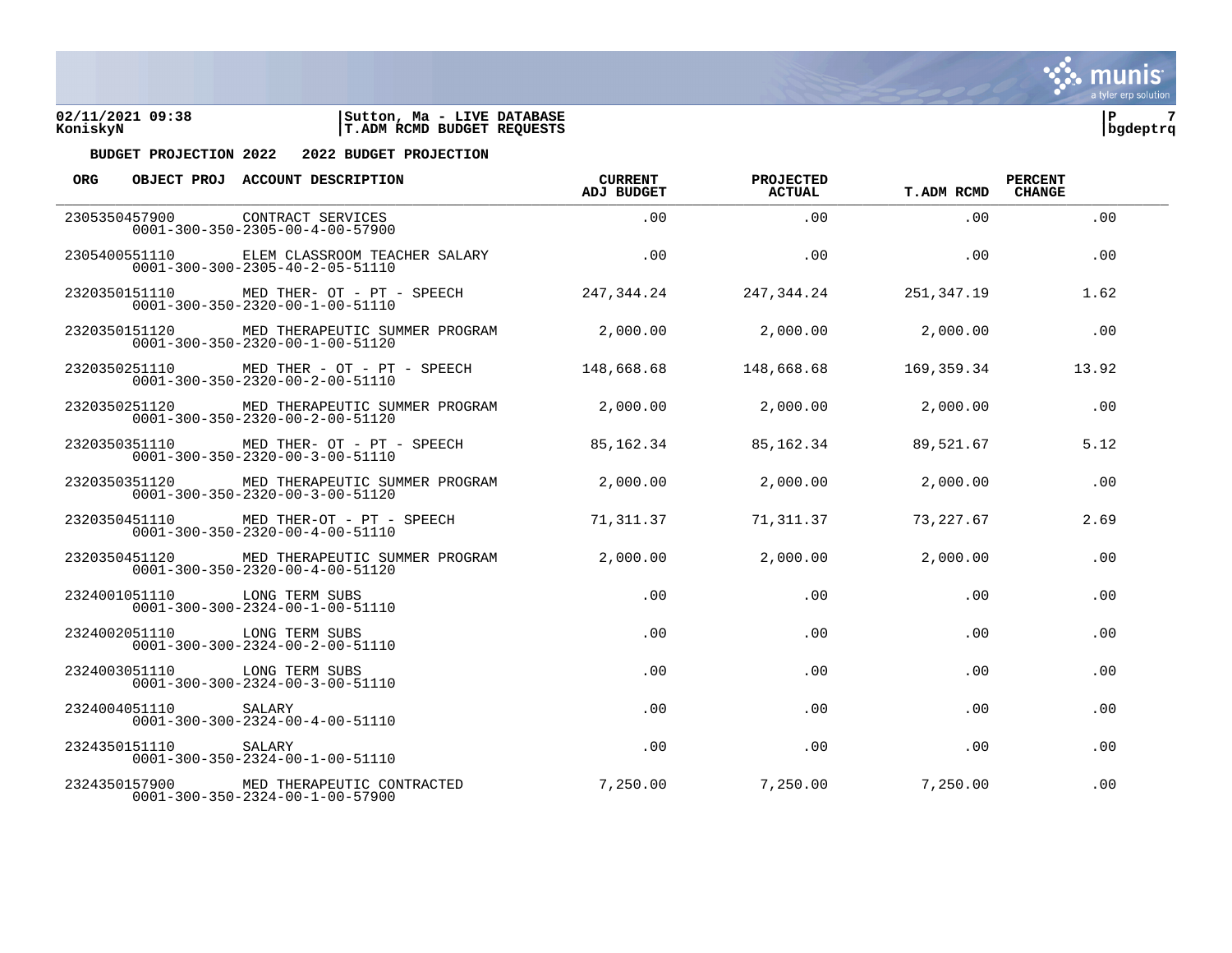



| <b>ORG</b>    |               | OBJECT PROJ ACCOUNT DESCRIPTION                                                  | <b>CURRENT</b><br><b>ADJ BUDGET</b> | PROJECTED<br><b>ACTUAL</b> | <b>T.ADM RCMD</b> | <b>PERCENT</b><br><b>CHANGE</b> |  |
|---------------|---------------|----------------------------------------------------------------------------------|-------------------------------------|----------------------------|-------------------|---------------------------------|--|
| 2324350251110 |               | SALARY<br>$0001 - 300 - 350 - 2324 - 00 - 2 - 00 - 51110$                        | .00                                 | .00                        | .00               | .00                             |  |
|               | 2324350257900 | MED THERAPEUTIC CONTRACTED<br>$0001 - 300 - 350 - 2324 - 00 - 2 - 00 - 57900$    | 7,250.00                            | 7,250.00                   | 7,250.00          | .00                             |  |
|               | 2324350351110 | SALARY<br>$0001 - 300 - 350 - 2324 - 00 - 3 - 00 - 51110$                        | .00                                 | .00                        | .00               | .00                             |  |
|               | 2324350357900 | MED THERAPEUTIC CONTRACTED<br>$0001 - 300 - 350 - 2324 - 00 - 3 - 00 - 57900$    | 5,000.00                            | 5,000.00                   | 5,000.00          | .00                             |  |
|               | 2324350451110 | SALARY<br>$0001 - 300 - 350 - 2324 - 00 - 4 - 00 - 51110$                        | .00                                 | .00                        | .00               | .00                             |  |
|               | 2324350457900 | MED THERAPEUTIC CONTRACTED<br>$0001 - 300 - 350 - 2324 - 00 - 4 - 00 - 57900$    | 5,000.00                            | 5,000.00                   | 5,000.00          | .00                             |  |
|               | 2324350557900 | MED THER CONTRACT SERVICES<br>$0001 - 300 - 350 - 2324 - 00 - 5 - 00 - 57900$    | 6,500.00                            | 6,500.00                   | 16,500.00         | 153.85                          |  |
|               | 2325001051110 | SUBSTITUTE TEACHERS<br>$0001 - 300 - 300 - 2325 - 00 - 1 - 00 - 51110$           | 23,000.00                           | 23,000.00                  | 23,000.00         | .00                             |  |
|               | 2325002051110 | SUBSTITUTE TEACHERS<br>$0001 - 300 - 300 - 2325 - 00 - 2 - 00 - 51110$           | 23,000.00                           | 23,000.00                  | 23,000.00         | .00                             |  |
|               | 2325003051110 | SUBSTITUTE TEACHERS<br>$0001 - 300 - 300 - 2325 - 00 - 3 - 00 - 51110$           | 23,000.00                           | 23,000.00                  | 23,000.00         | .00                             |  |
|               | 2325003057900 | CONTRACT SERVICES<br>$0001 - 300 - 300 - 2325 - 00 - 3 - 00 - 57900$             | .00                                 | .00                        | .00               | .00                             |  |
|               | 2325004051110 | SUBSTITUTE TEACHERS<br>$0001 - 300 - 300 - 2325 - 00 - 4 - 00 - 51110$           | 14,300.14                           | 14,300.14                  | 14,300.14         | .00                             |  |
|               | 2325350151110 | SCEL SPED SUBSTITUTE TEACHERS<br>$0001 - 300 - 350 - 2325 - 00 - 1 - 00 - 51110$ | 12,000.00                           | 12,000.00                  | 12,000.00         | .00                             |  |
|               | 2325350251110 | ES SPED SUBSTITUTE TEACHERS<br>$0001 - 300 - 350 - 2325 - 00 - 2 - 00 - 51110$   | 12,000.00                           | 12,000.00                  | 12,000.00         | .00                             |  |
|               | 2325350351110 | MS SPED SUBSTITUTE TEACHERS<br>$0001 - 300 - 350 - 2325 - 00 - 3 - 00 - 51110$   | 12,000.00                           | 12,000.00                  | 12,000.00         | .00                             |  |
|               | 2325350451110 | HS SPED SUBSTITUTE TEACHER<br>$0001 - 300 - 350 - 2325 - 00 - 4 - 00 - 51110$    | 3,000.00                            | 3,000.00                   | 3,000.00          | .00                             |  |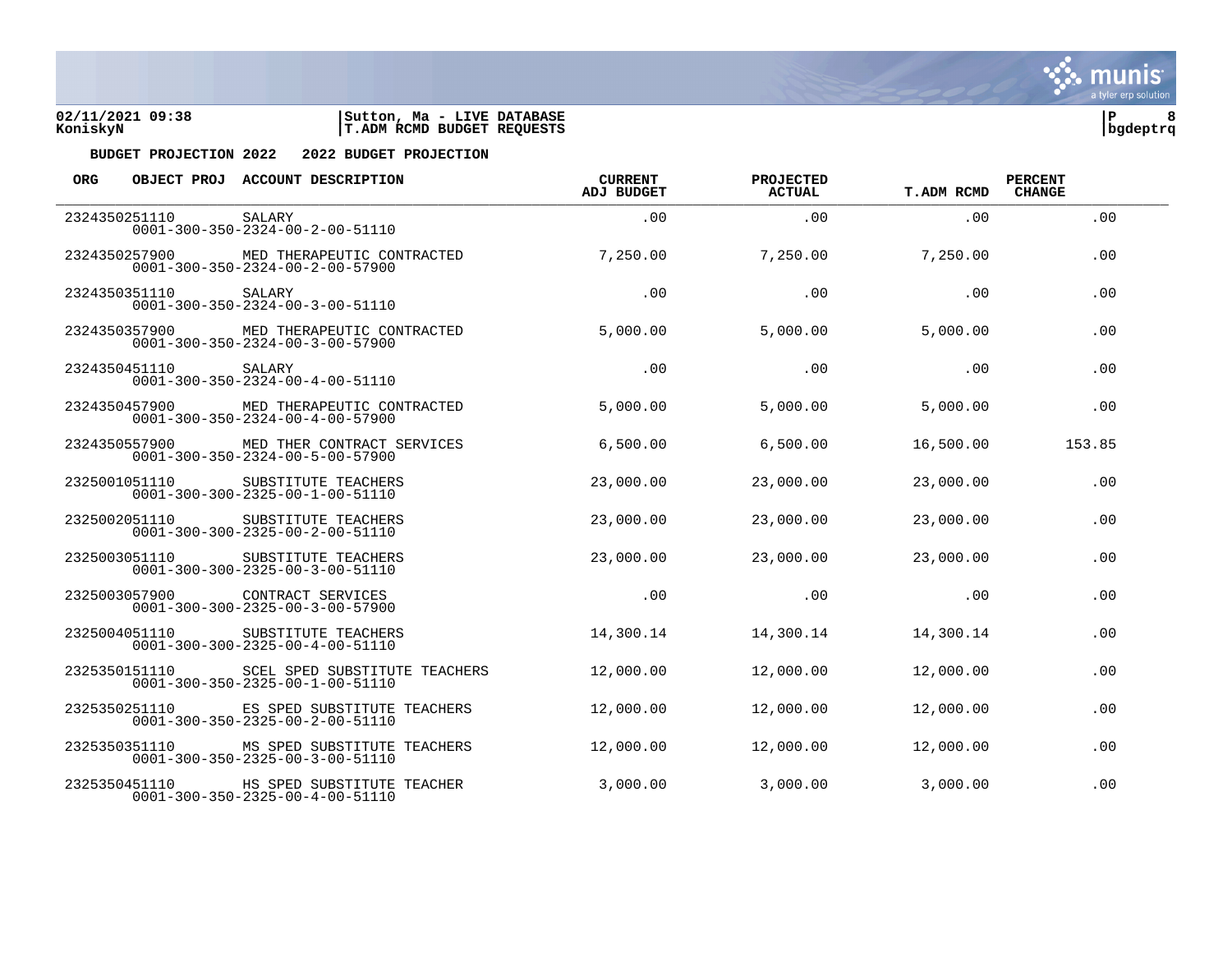

| <b>ORG</b> |                          | OBJECT PROJ ACCOUNT DESCRIPTION                                                   | <b>CURRENT</b><br><b>ADJ BUDGET</b> | PROJECTED<br><b>ACTUAL</b> | <b>T.ADM RCMD</b> | <b>PERCENT</b><br><b>CHANGE</b> |  |
|------------|--------------------------|-----------------------------------------------------------------------------------|-------------------------------------|----------------------------|-------------------|---------------------------------|--|
|            | 2325350551120            | WAGES FULL-TIME<br>$0001 - 300 - 350 - 2325 - 00 - 5 - 00 - 51120$                | .00                                 | .00                        | .00.              | .00                             |  |
|            | 2330001051110            | KINDERGARTEN PARAPROFESSIONALS<br>$0001 - 300 - 300 - 2330 - 00 - 1 - 00 - 51110$ | 113,972.04                          | 113,972.04                 | 116,982.50        | 2.64                            |  |
|            | 2331001051110            | SPED PARAPROFESSIONAL<br>$0001 - 300 - 350 - 2331 - 00 - 1 - 00 - 51110$          | 382,797.54                          | 382,797.54                 | 418,791.44        | 9.40                            |  |
|            | 2331001051120            | SPED PARA SUMMER PROGRAM<br>$0001 - 300 - 350 - 2331 - 00 - 1 - 00 - 51120$       | 9,000.00                            | 9,000.00                   | 9,000.00          | .00.                            |  |
|            | 2331001051310            | SPED Aide OVERTIME<br>$0001 - 300 - 350 - 2331 - 00 - 1 - 00 - 51310$             | .00                                 | .00                        | .00               | .00                             |  |
|            | 2331002051110            | SPED PARAPROFESSIONAL<br>$0001 - 300 - 350 - 2331 - 00 - 2 - 00 - 51110$          | 391,732.89                          | 391,732.89                 | 375,290.64        | $-4.20$                         |  |
|            | 2331002051120            | SPED PARA SUMMER PROGRAM<br>$0001 - 300 - 350 - 2331 - 00 - 2 - 00 - 51120$       | 9,000.00                            | 9,000.00                   | 9,000.00          | .00                             |  |
|            | 2331002051310            | SPED AIDE OVERTIME<br>$0001 - 300 - 350 - 2331 - 00 - 2 - 00 - 51310$             | .00                                 | .00                        | .00               | .00                             |  |
|            | 2331003051110            | SPED PARAPROFESSIONAL<br>$0001 - 300 - 350 - 2331 - 00 - 3 - 00 - 51110$          | 307,348.88                          | 307,348.88                 | 322,184.08        | 4.83                            |  |
|            | 2331003051120            | SPED PARA SUMMER PROGRAM<br>$0001 - 300 - 350 - 2331 - 00 - 3 - 00 - 51120$       | 7,000.00                            | 7,000.00                   | 7,000.00          | .00                             |  |
|            | 2331003051310            | SPED AIDE OVERTIME<br>$0001 - 300 - 350 - 2331 - 00 - 3 - 00 - 51310$             | .00                                 | .00                        | .00               | .00                             |  |
|            | 2331004051110            | SPED PARAPROFESSIONAL<br>$0001 - 300 - 350 - 2331 - 00 - 4 - 00 - 51110$          | 236,816.63                          | 236,816.63                 | 290,710.88        | 22.76                           |  |
|            | 2331004051120            | SPED PARA SUMMER PROGRAM<br>$0001 - 300 - 350 - 2331 - 00 - 4 - 00 - 51120$       | 7,000.00                            | 7,000.00                   | 7,000.00          | .00                             |  |
|            | 2331004051310            | SPED AIDE OVERTIME<br>$0001 - 300 - 350 - 2331 - 00 - 4 - 00 - 51310$             | .00                                 | .00                        | .00               | .00                             |  |
|            | 2331005051110 SPED Aides | $0001 - 300 - 350 - 2331 - 00 - 5 - 00 - 51110$                                   | .00                                 | .00                        | .00               | .00                             |  |
|            | 2335001051110            | SALARY SCHOOL<br>$0001 - 300 - 300 - 2335 - 00 - 1 - 00 - 51110$                  | .00                                 | .00                        | .00               | .00                             |  |



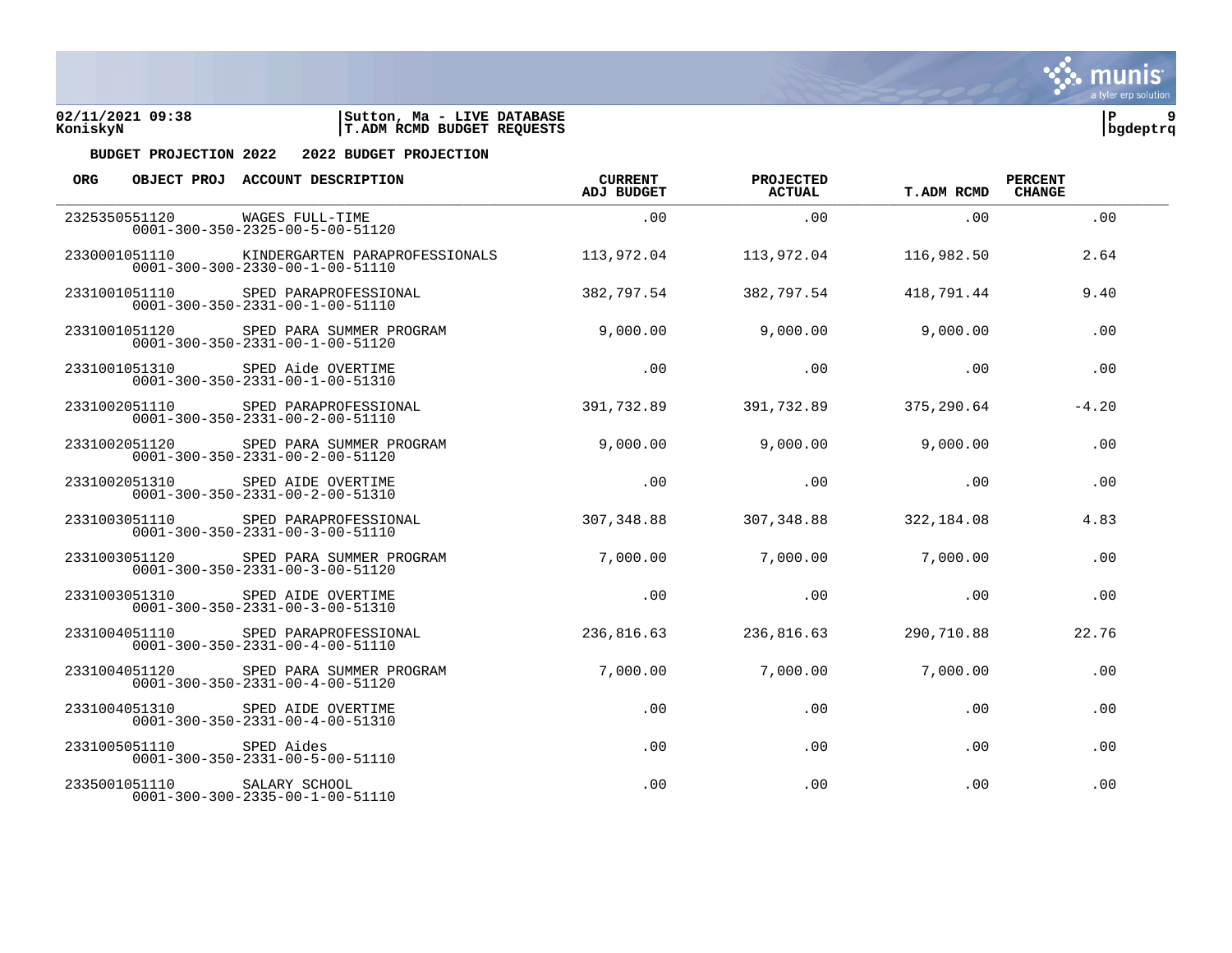

| <b>ORG</b> |               | OBJECT PROJ ACCOUNT DESCRIPTION                                                                 | <b>CURRENT</b><br><b>ADJ BUDGET</b> | PROJECTED<br><b>ACTUAL</b> | <b>T.ADM RCMD</b> | <b>PERCENT</b><br><b>CHANGE</b> |  |
|------------|---------------|-------------------------------------------------------------------------------------------------|-------------------------------------|----------------------------|-------------------|---------------------------------|--|
|            | 2335002051110 | SALARY SCHOOL<br>$0001 - 300 - 300 - 2335 - 00 - 2 - 00 - 51110$                                | .00                                 | .00                        | .00               | .00                             |  |
|            | 2340002051110 | LIBRARY/MEDIA CENTER DIRECTORS<br>$0001 - 300 - 300 - 2340 - 00 - 2 - 00 - 51110$               | .00.                                | .00                        | .00.              | .00                             |  |
|            | 2340003051110 | LIBRARY/MEDIA CENTER DIRECTORS<br>$0001 - 300 - 300 - 2340 - 00 - 3 - 00 - 51110$               | 41,971.25                           | 41,971.25                  | 42,588.00         | 1.47                            |  |
|            |               | 2340004051110 LIBRARY/MEDIA CENTER DIRECTORS<br>$0001 - 300 - 300 - 2340 - 00 - 4 - 00 - 51110$ | 41,971.25                           | 41,971.25                  | 42,588.00         | 1.47                            |  |
|            | 2342001051110 | LIBRARY/MEDIA ASST<br>$0001 - 300 - 300 - 2342 - 00 - 1 - 00 - 51110$                           | .00                                 | .00                        | .00               | .00                             |  |
|            | 2342002051110 | LIBRARY/MEDIA CENTER ASSISTANT<br>$0001 - 300 - 300 - 2342 - 00 - 2 - 00 - 51110$               | .00                                 | .00                        | .00.              | .00                             |  |
|            | 2342003051110 | LIBRARY/MEDIA CENTER ASSISTANT<br>$0001 - 300 - 300 - 2342 - 00 - 3 - 00 - 51110$               | 10,351.25                           | 10,351.25                  | 10,661.79         | 3.00                            |  |
|            |               | 2342004051110 LIBRARY/MEDIA CENTER ASSISTANT<br>$0001 - 300 - 300 - 2342 - 00 - 4 - 00 - 51110$ | 10,351.25                           | 10,351.25                  | 10,661.79         | 3.00                            |  |
|            | 2353001051110 | TEACHER - PROFESSIONAL DAYS<br>$0001 - 300 - 300 - 2353 - 00 - 1 - 00 - 51110$                  | .00                                 | .00                        | .00.              | .00                             |  |
|            | 2357001051110 | PROFESSIONAL DEVELOPMENT<br>$0001 - 300 - 300 - 2357 - 00 - 1 - 00 - 51110$                     | 1,000.00                            | 1,000.00                   | 1,000.00          | .00                             |  |
|            | 2357001051120 | WAGES FULL-TIME<br>$0001 - 300 - 300 - 2357 - 00 - 1 - 00 - 51120$                              | .00                                 | .00                        | .00.              | .00                             |  |
|            |               | 2357001057000 PROF D OTHER CHARGES & EXPENSE<br>$0001 - 300 - 300 - 2357 - 00 - 1 - 00 - 57000$ | 4,000.00                            | 4,000.00                   | 4,000.00          | .00                             |  |
|            | 2357002051110 | PROFESSIONAL DEVELOPMENT<br>$0001 - 300 - 300 - 2357 - 00 - 2 - 00 - 51110$                     | 3,000.00                            | 3,000.00                   | 3,000.00          | .00                             |  |
|            | 2357002057000 | PD OTHER CHARGES & EXPENSE<br>$0001 - 300 - 300 - 2357 - 00 - 2 - 00 - 57000$                   | 3,000.00                            | 3,000.00                   | 3,000.00          | .00                             |  |
|            | 2357003051110 | PROFESSIONAL DEVELOPMENT<br>$0001 - 300 - 300 - 2357 - 00 - 3 - 00 - 51110$                     | 1,600.00                            | 1,600.00                   | 1,600.00          | .00                             |  |
|            | 2357003057000 | PD OTHER CHARGES & EXPENSE<br>$0001 - 300 - 300 - 2357 - 00 - 3 - 00 - 57000$                   | 4,500.00                            | 4,500.00                   | 4,500.00          | .00                             |  |

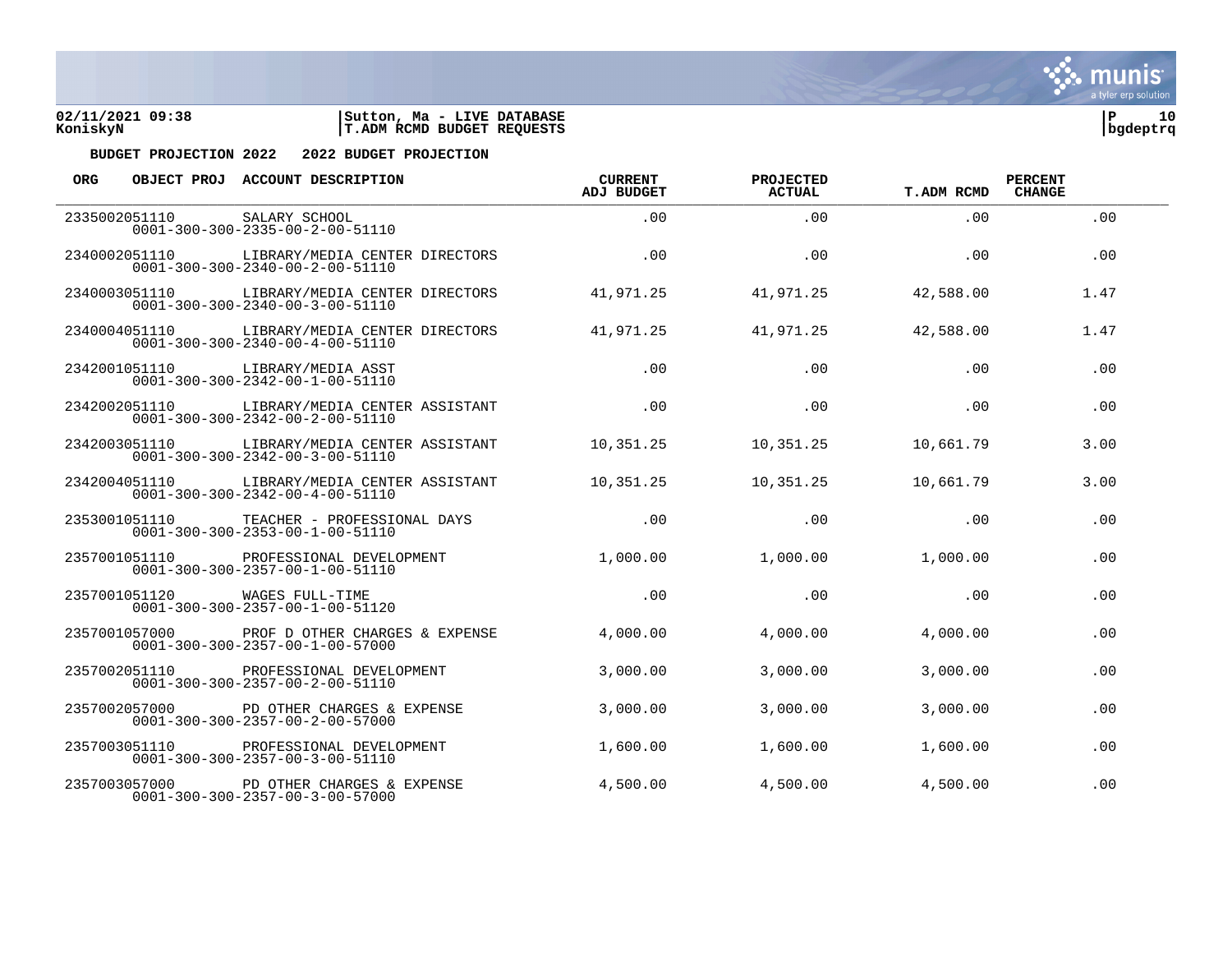



| <b>ORG</b> |               | OBJECT PROJ ACCOUNT DESCRIPTION                                                                | <b>CURRENT</b><br><b>ADJ BUDGET</b> | PROJECTED<br><b>ACTUAL</b> | <b>T.ADM RCMD</b> | <b>PERCENT</b><br><b>CHANGE</b> |  |
|------------|---------------|------------------------------------------------------------------------------------------------|-------------------------------------|----------------------------|-------------------|---------------------------------|--|
|            | 2357004051110 | PROFESSIONAL DEVELOPMENT<br>$0001 - 300 - 300 - 2357 - 00 - 4 - 00 - 51110$                    | 5,000.00                            | 5,000.00                   | 5,000.00          | .00                             |  |
|            | 2357004057000 | PD OTHER CHARGES & EXPENSE<br>$0001 - 300 - 300 - 2357 - 00 - 4 - 00 - 57000$                  | 15,800.00                           | 15,800.00                  | 15,800.00         | .00                             |  |
|            | 2357004057900 | PROF DEVELOP - CONTRACT SERV<br>$0001 - 300 - 300 - 2357 - 00 - 4 - 00 - 57900$                | .00                                 | .00                        | .00               | .00                             |  |
|            | 2357005051110 | PROF DEVELOP TUITION REIMBURSE<br>$0001 - 300 - 300 - 2357 - 00 - 5 - 00 - 51110$              | .00                                 | .00                        | .00               | .00.                            |  |
|            | 2357005057900 | PROF DEVELOPMENT TUITION REIMB<br>$0001 - 300 - 300 - 2357 - 00 - 5 - 00 - 57900$              | 10,000.00                           | 10,000.00                  | 10,000.00         | .00                             |  |
|            | 2410002054212 | <b>TEXTBOOKS</b><br>$0001 - 300 - 300 - 2410 - 00 - 2 - 00 - 54212$                            | .00                                 | .00                        | .00               | .00                             |  |
|            | 2410003054212 | TEXTBOOKS<br>$0001 - 300 - 300 - 2410 - 00 - 3 - 00 - 54212$                                   | 6, 200.00                           | 6, 200.00                  | 6, 200.00         | .00                             |  |
|            |               | 2410003057900 TEXTBOOKS - CONTRACT SERVICES<br>$0001 - 300 - 300 - 2410 - 00 - 3 - 00 - 57900$ | 500.00                              | 500.00                     | 500.00            | .00                             |  |
|            | 2410004054212 | <b>TEXTBOOKS</b><br>$0001 - 300 - 300 - 2410 - 00 - 4 - 00 - 54212$                            | 24, 215.33                          | 24, 215. 33                | 17,050.00         | $-29.59$                        |  |
|            | 2410004057900 | TEXTBOOKS - CONTRACT SERVICES<br>$0001 - 300 - 300 - 2410 - 00 - 4 - 00 - 57900$               | 700.00                              | 700.00                     | 700.00            | .00                             |  |
|            | 2410350554212 | TEXTBOOKS & RELATED MAT SPED<br>$0001 - 300 - 350 - 2410 - 00 - 5 - 00 - 54212$                | .00                                 | .00                        | .00               | .00                             |  |
|            |               | 2415001054213 LIBRARY BOOKS & MATERIALS<br>$0001 - 300 - 300 - 2415 - 00 - 1 - 00 - 54213$     | 1,150.00                            | 1,150.00                   | 1,695.25          | 47.41                           |  |
|            | 2415002054213 | LIBRARY BOOKS & MATERIALS<br>$0001 - 300 - 300 - 2415 - 00 - 2 - 00 - 54213$                   | 1,575.00                            | 1,575.00                   | 1,954.64          | 24.10                           |  |
|            | 2415003054213 | LIBRARY BOOKS & MATERIALS<br>$0001 - 300 - 300 - 2415 - 00 - 3 - 00 - 54213$                   | 8,300.00                            | 8,300.00                   | 11,437.00         | 37.80                           |  |
|            | 2415004054213 | LIBRARY BOOKS & MATERIALS<br>$0001 - 300 - 300 - 2415 - 00 - 4 - 00 - 54213$                   | 8,600.00                            | 8,600.00                   | 10,775.00         | 25.29                           |  |
|            | 2420001054000 | COPIER SUPPLIES<br>$0001 - 300 - 300 - 2420 - 00 - 1 - 00 - 54000$                             | .00                                 | .00                        | .00               | .00                             |  |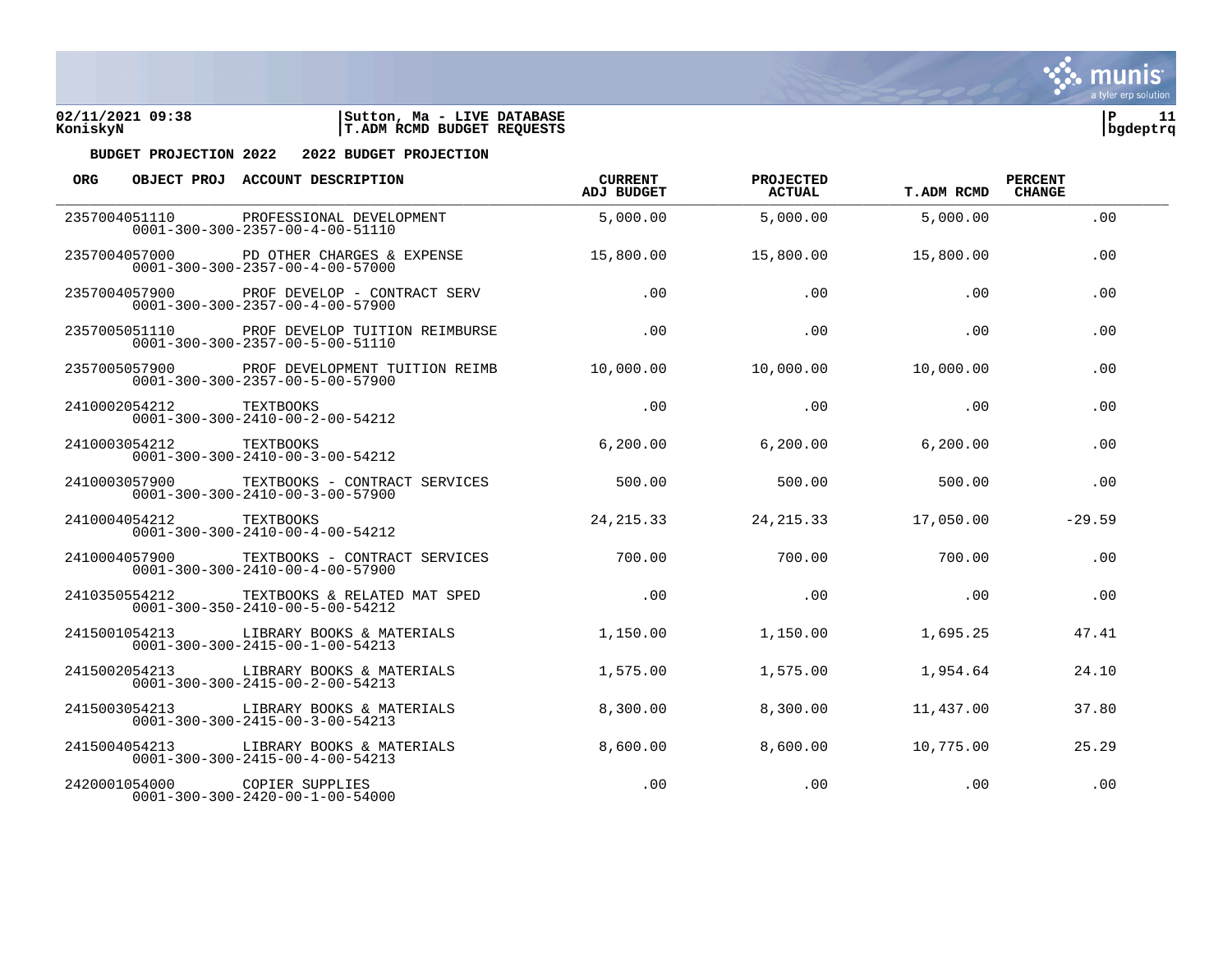

| <b>ORG</b>    |               | OBJECT PROJ ACCOUNT DESCRIPTION                                                  | <b>CURRENT</b><br><b>ADJ BUDGET</b> | PROJECTED<br><b>ACTUAL</b> | <b>T.ADM RCMD</b> | <b>PERCENT</b><br><b>CHANGE</b> |
|---------------|---------------|----------------------------------------------------------------------------------|-------------------------------------|----------------------------|-------------------|---------------------------------|
|               | 2420001054202 | INSTRUCTIONAL EQUIP-copiers<br>$0001 - 300 - 300 - 2420 - 00 - 1 - 00 - 54202$   | .00.                                | .00                        | .00.              | .00                             |
|               | 2420001057900 | COPIER CONTRACT SERVICES<br>$0001 - 300 - 300 - 2420 - 00 - 1 - 00 - 57900$      | 14,130.00                           | 14,130.00                  | 14,130.00         | .00                             |
|               | 2420002054000 | COPIER SUPPLIES<br>$0001 - 300 - 300 - 2420 - 00 - 2 - 00 - 54000$               | .00                                 | .00                        | .00               | .00                             |
|               | 2420002054202 | INSTRUCTIONAL EQUIP-Copiers<br>$0001 - 300 - 300 - 2420 - 00 - 2 - 00 - 54202$   | .00.                                | .00                        | .00               | .00                             |
| 2420002057900 |               | COPIER CONTRACT SERVICES<br>$0001 - 300 - 300 - 2420 - 00 - 2 - 00 - 57900$      | 14,130.00                           | 14,130.00                  | 14,130.00         | .00                             |
|               | 2420003054000 | COPIER SUPPLIES<br>$0001 - 300 - 300 - 2420 - 00 - 3 - 00 - 54000$               | .00.                                | .00                        | .00.              | .00                             |
|               | 2420003054202 | INSTRUCTIONAL EQUIP-copiers<br>$0001 - 300 - 300 - 2420 - 00 - 3 - 00 - 54202$   | .00                                 | .00                        | .00               | .00                             |
|               | 2420003057900 | COPIER CONTRACT SERVICES<br>$0001 - 300 - 300 - 2420 - 00 - 3 - 00 - 57900$      | 14,130.00                           | 14,130.00                  | 14,130.00         | .00                             |
|               | 2420004054000 | COPIER SUPPLIES<br>$0001 - 300 - 300 - 2420 - 00 - 4 - 00 - 54000$               | .00                                 | .00                        | .00               | .00                             |
|               | 2420004054202 | INSTRUCTIONAL EQUIP-Copiers<br>$0001 - 300 - 300 - 2420 - 00 - 4 - 00 - 54202$   | .00                                 | .00                        | .00               | .00                             |
|               | 2420004057900 | COPIER CONTRACT SERVICES<br>$0001 - 300 - 300 - 2420 - 00 - 4 - 00 - 57900$      | 14,130.00                           | 14,130.00                  | 14,130.00         | .00                             |
|               | 2424005057900 | CONTRACT SERVICES<br>$0001 - 300 - 300 - 2424 - 00 - 5 - 00 - 57900$             | .00                                 | .00                        | .00               | .00                             |
|               | 2425000154202 | INSTRUCTIONAL EQUIP-CLASSROOM<br>$0001 - 300 - 300 - 2425 - 00 - 1 - 01 - 54202$ | .00                                 | .00                        | .00               | .00                             |
|               | 2425002054202 | INSTRUCTIONAL CLASSROOM EQUIP<br>$0001 - 300 - 300 - 2425 - 00 - 2 - 00 - 54202$ | .00                                 | .00                        | .00               | .00                             |
|               | 2425003054202 | INSTRUCTIONAL CLASSROOM EOUIP<br>$0001 - 300 - 300 - 2425 - 00 - 3 - 00 - 54202$ | .00                                 | .00                        | .00               | .00                             |
|               | 2425004054202 | INSTRUCTIONAL CLASSROOM EOUIP<br>$0001 - 300 - 300 - 2425 - 00 - 4 - 00 - 54202$ | .00                                 | .00                        | .00               | .00                             |

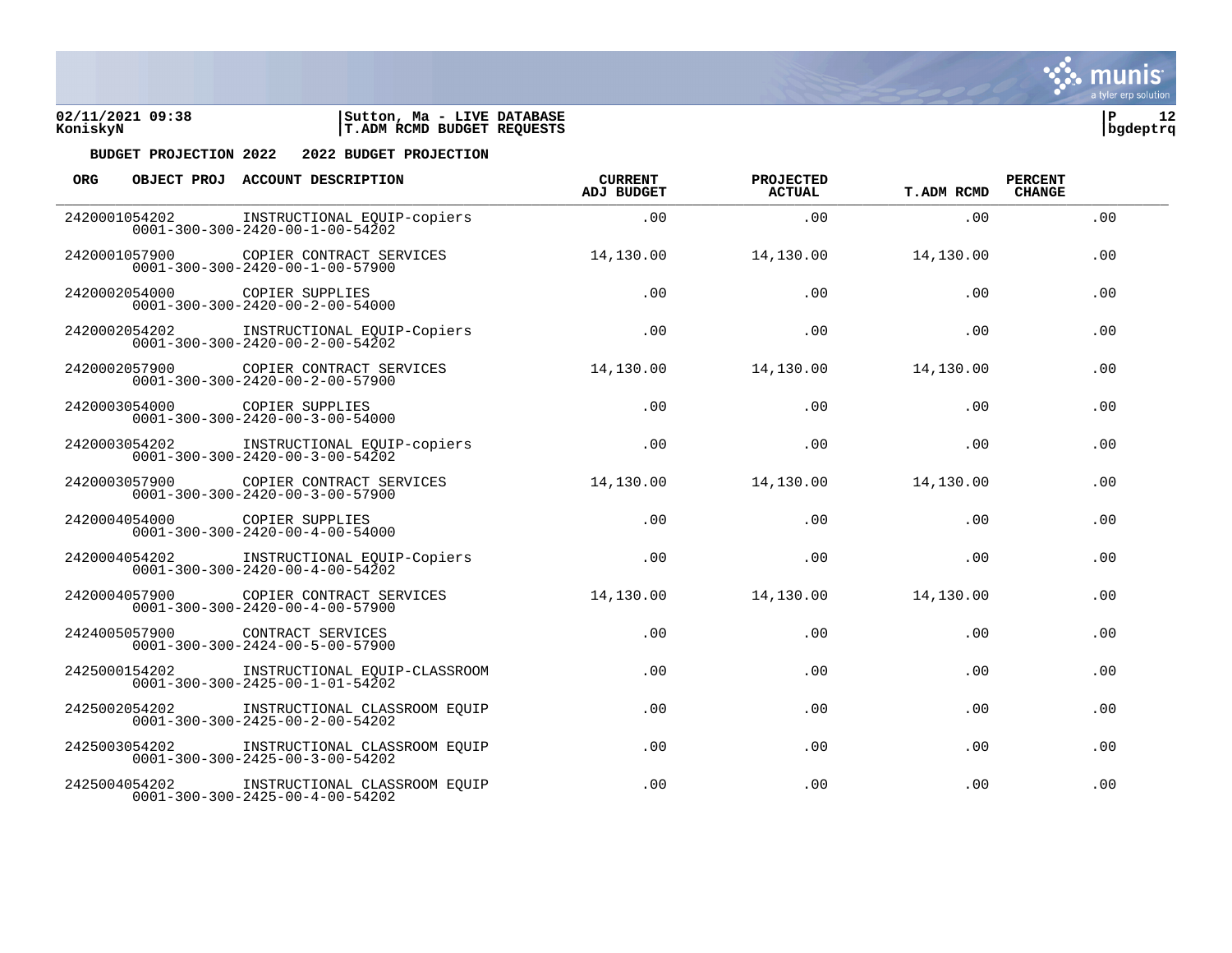

| <b>ORG</b> |               | OBJECT PROJ ACCOUNT DESCRIPTION                                                            | <b>CURRENT</b><br><b>ADJ BUDGET</b> | PROJECTED<br><b>ACTUAL</b> | <b>T.ADM RCMD</b> | <b>PERCENT</b><br><b>CHANGE</b> |  |
|------------|---------------|--------------------------------------------------------------------------------------------|-------------------------------------|----------------------------|-------------------|---------------------------------|--|
|            | 2425005054202 | INSTRUCTIONAL EOUIP-CLASSROOM<br>$0001 - 300 - 300 - 2425 - 00 - 5 - 00 - 54202$           | .00.                                | .00                        | .00.              | .00                             |  |
|            | 2430000154000 | GENERAL SUPPLIES - CLASSROOM<br>$0001 - 300 - 300 - 2430 - 00 - 1 - 00 - 54000$            | 30,000.00                           | 30,000.00                  | 24,055.00         | $-19.82$                        |  |
|            | 2430000254000 | GENERAL SUPPLIES - CLASSROOM<br>$0001 - 300 - 300 - 2430 - 00 - 2 - 00 - 54000$            | 36,000.00                           | 36,000.00                  | 27,902.65         | $-22.49$                        |  |
|            | 2430000354000 | GENERAL SUPPLIES - CLASSROOM<br>$0001 - 300 - 300 - 2430 - 00 - 3 - 00 - 54000$            | 25,000.00                           | 25,000.00                  | 23,164.00         | $-7.34$                         |  |
|            | 2430000454000 | GENERAL SUPPLIES - CLASSROOM<br>$0001 - 300 - 300 - 2430 - 00 - 4 - 00 - 54000$            | 40,575.00                           | 40,575.00                  | 28, 275, 00       | $-30.31$                        |  |
|            | 2430000554000 | GENERAL SUPPLIES - CLASSROOM<br>$0001 - 300 - 300 - 2430 - 00 - 2 - 05 - 54000$            | .00                                 | .00                        | .00               | .00                             |  |
|            |               | 2430350154000 GENERAL SUPPLIES -SPED<br>$0001 - 300 - 350 - 2430 - 00 - 1 - 00 - 54000$    | .00                                 | .00                        | .00               | .00                             |  |
|            |               | 2430350254000 GENERAL SUPPLIES -SPED<br>$0001 - 300 - 350 - 2430 - 00 - 2 - 00 - 54000$    | .00                                 | .00                        | .00               | .00                             |  |
|            | 2430350354000 | GENERAL SUPPLIES -SPED<br>$0001 - 300 - 350 - 2430 - 00 - 3 - 00 - 54000$                  | .00                                 | .00                        | .00               | .00                             |  |
|            | 2430350454000 | GENERAL SUPPLIES -SPED<br>$0001 - 300 - 350 - 2430 - 00 - 4 - 00 - 54000$                  | .00                                 | .00                        | .00               | .00                             |  |
|            |               | 2430350554000   GENERAL SUPPLIES - SPED<br>$0001 - 300 - 350 - 2430 - 00 - 5 - 00 - 54000$ | .00                                 | .00                        | .00               | .00                             |  |
|            | 2440001051110 | SALARY<br>$0001 - 300 - 300 - 2440 - 00 - 1 - 00 - 51110$                                  | .00                                 | .00                        | .00               | .00                             |  |
|            | 2440001054206 | OTHER INSTR SVS - FIELD TRIPS<br>$0001 - 300 - 300 - 2440 - 00 - 1 - 00 - 54206$           | .00                                 | .00                        | $.00 \,$          | .00                             |  |
|            | 2440002054206 | OTHER INSTR SVS - FIELD TRIPS<br>$0001 - 300 - 300 - 2440 - 00 - 2 - 00 - 54206$           | .00                                 | .00                        | $.00 \,$          | .00                             |  |
|            | 2440003051110 | FIELD TRIP SALARY<br>$0001 - 300 - 300 - 2440 - 00 - 3 - 00 - 51110$                       | .00                                 | .00                        | $.00 \,$          | .00                             |  |
|            | 2440003054206 | SCHOOL FIELD TRIPS<br>$0001 - 300 - 300 - 2440 - 00 - 3 - 00 - 54206$                      | .00                                 | .00                        | .00               | .00                             |  |



Sive munis a tyler erp solution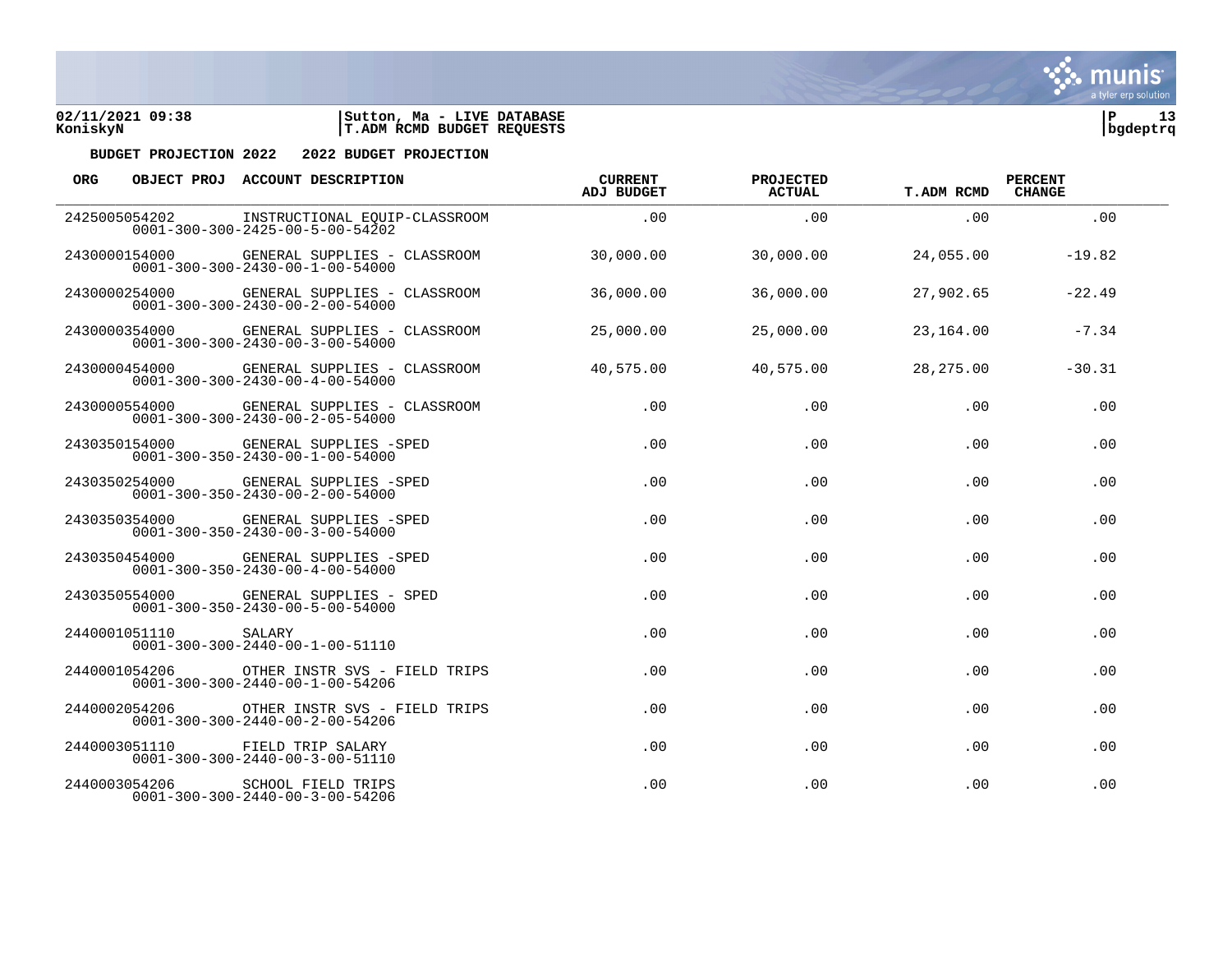



| <b>ORG</b> |               | OBJECT PROJ ACCOUNT DESCRIPTION                                                | <b>CURRENT</b><br><b>ADJ BUDGET</b> | <b>PROJECTED</b><br><b>ACTUAL</b> | <b>T.ADM RCMD</b> | <b>PERCENT</b><br><b>CHANGE</b> |
|------------|---------------|--------------------------------------------------------------------------------|-------------------------------------|-----------------------------------|-------------------|---------------------------------|
|            | 2440004051110 | FIELD TRIP SALARY<br>$0001 - 300 - 300 - 2440 - 00 - 4 - 00 - 51110$           | .00                                 | .00                               | .00.              | .00                             |
|            | 2440004054206 | <b>SCHOOL FIELD TRIPS</b><br>$0001 - 300 - 300 - 2440 - 00 - 4 - 00 - 54206$   | .00                                 | .00                               | 7,500.00          | .00                             |
|            | 2440350151110 | FIELD TRIP SALARY<br>$0001 - 300 - 350 - 2440 - 00 - 1 - 00 - 51110$           | .00                                 | .00                               | .00               | .00                             |
|            | 2440350154201 | OTHER SUPPLIES<br>$0001 - 300 - 350 - 2440 - 00 - 1 - 00 - 54201$              | .00                                 | .00                               | 350.00            | .00                             |
|            | 2440350154206 | <b>SCHOOL FIELD TRIPS</b><br>$0001 - 300 - 350 - 2440 - 00 - 1 - 00 - 54206$   | .00                                 | .00                               | 500.00            | .00                             |
|            | 2440350251110 | FIELD TRIPS -SALARY<br>$0001 - 300 - 350 - 2440 - 00 - 2 - 00 - 51110$         | .00                                 | .00                               | .00               | .00                             |
|            | 2440350254201 | OTHER SUPPLIES<br>$0001 - 300 - 350 - 2440 - 00 - 2 - 00 - 54201$              | .00.                                | .00                               | 350.00            | .00                             |
|            | 2440350254206 | <b>SCHOOL FIELD TRIPS</b><br>$0001 - 300 - 350 - 2440 - 00 - 2 - 00 - 54206$   | 800.00                              | 800.00                            | 800.00            | .00                             |
|            | 2440350351110 | FIELD TRIP - SALARY<br>$0001 - 300 - 350 - 2440 - 00 - 3 - 00 - 51110$         | .00                                 | .00                               | .00               | .00                             |
|            | 2440350354201 | OTHER SUPPLIES<br>$0001 - 300 - 350 - 2440 - 00 - 3 - 00 - 54201$              | .00.                                | .00                               | 350.00            | .00                             |
|            | 2440350354206 | <b>SCHOOL FIELD TRIPS</b><br>$0001 - 300 - 350 - 2440 - 00 - 3 - 00 - 54206$   | .00                                 | .00                               | .00               | .00                             |
|            | 2440350451110 | SPED FIELD TRIP SALARY<br>$0001 - 300 - 350 - 2440 - 00 - 4 - 00 - 51110$      | .00.                                | .00                               | .00               | .00                             |
|            | 2440350454201 | OTHER SUPPLIES<br>$0001 - 300 - 350 - 2440 - 00 - 4 - 00 - 54201$              | .00                                 | .00                               | 350.00            | .00                             |
|            | 2440350454206 | SCHOOL FIELD TRIPS<br>$0001 - 300 - 350 - 2440 - 00 - 4 - 00 - 54206$          | 3,050.50                            | 3,050.50                          | 3,050.00          | $-.02$                          |
|            | 2440350551110 | SALARY<br>$0001 - 300 - 350 - 2440 - 00 - 5 - 00 - 51110$                      | .00                                 | .00                               | .00               | .00                             |
|            | 2440350554206 | VOCATIONAL SVS - FIELD TRIP<br>$0001 - 300 - 350 - 2440 - 00 - 5 - 00 - 54206$ | .00                                 | .00                               | .00               | .00                             |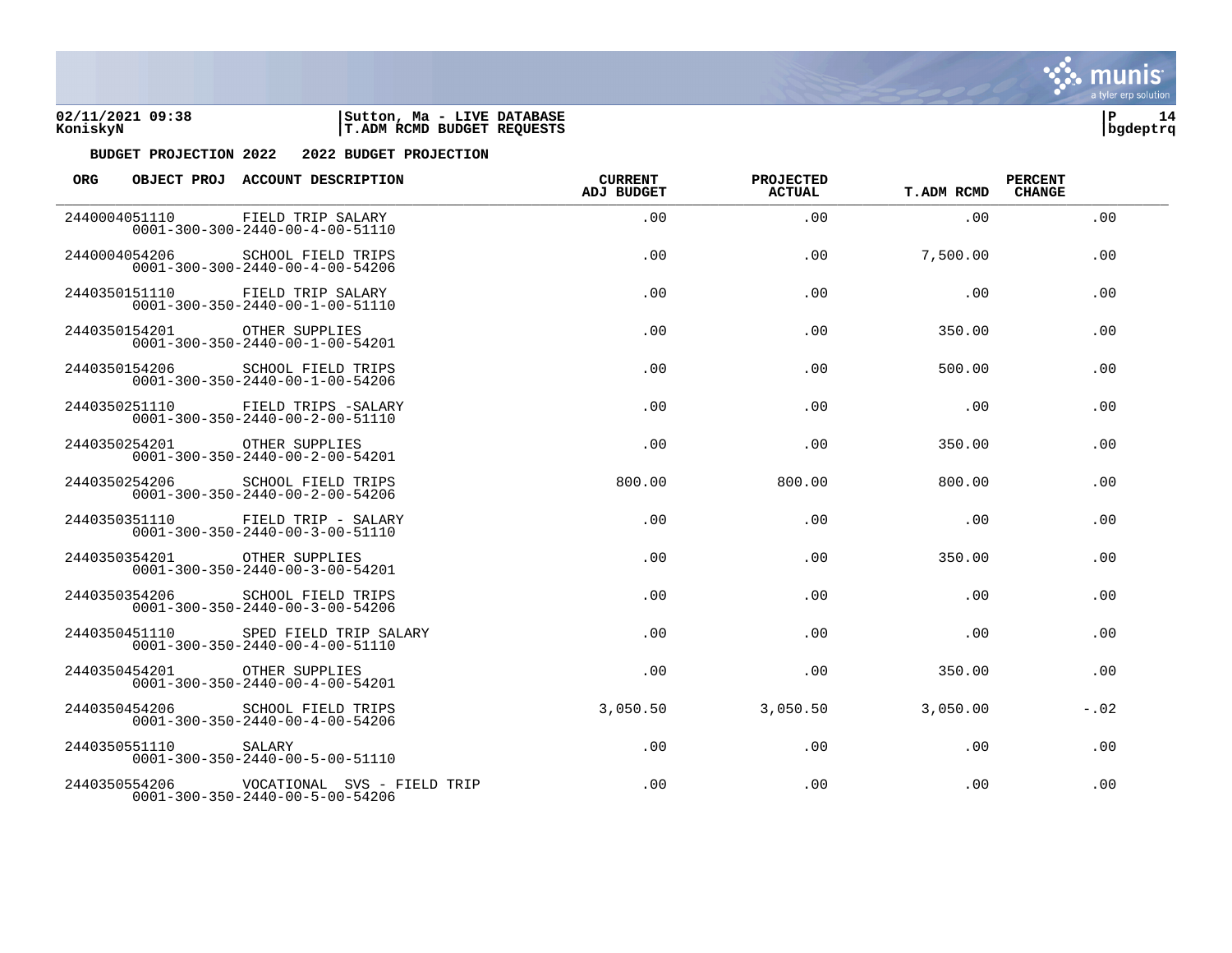



| <b>ORG</b> |               | OBJECT PROJ ACCOUNT DESCRIPTION                                                                 | <b>CURRENT</b><br><b>ADJ BUDGET</b> | PROJECTED<br><b>ACTUAL</b> | <b>T.ADM RCMD</b> | <b>PERCENT</b><br><b>CHANGE</b> |  |
|------------|---------------|-------------------------------------------------------------------------------------------------|-------------------------------------|----------------------------|-------------------|---------------------------------|--|
|            | 2451001054203 | CLASSROOM TECHNOLOGY (HARDWARE<br>$0001 - 300 - 300 - 2451 - 00 - 4 - 10 - 54203$               | .00.                                | .00                        | 9,680.00          | .00                             |  |
|            | 2451002054203 | INSTRUCTIONAL TECHNOLOGY<br>$0001 - 300 - 300 - 2451 - 00 - 2 - 00 - 54203$                     | .00                                 | .00                        | .00               | .00                             |  |
|            | 2451003054203 | INSTRUCTIONAL TECHNOLOGY<br>$0001 - 300 - 300 - 2451 - 00 - 3 - 00 - 54203$                     | .00                                 | .00                        | .00               | .00                             |  |
|            | 2451004054203 | INSTRUCTIONAL TECHNOLOGY<br>$0001 - 300 - 300 - 2451 - 00 - 4 - 00 - 54203$                     | .00                                 | .00                        | .00               | .00                             |  |
|            | 2451005054203 | INSTRUCTIONAL TECHNOLOGY<br>$0001 - 300 - 300 - 2451 - 00 - 5 - 00 - 54203$                     | .00                                 | .00                        | .00               | .00                             |  |
|            | 2451350154203 | CLASSROOM TECH (HARDWARE) - SPED<br>$0001 - 300 - 350 - 2451 - 00 - 1 - 00 - 54203$             | 1,500.00                            | 1,500.00                   | 1,500.00          | .00                             |  |
|            | 2451350254203 | CLASSROOM TECH (HARDWARE)-SPED<br>$0001 - 300 - 350 - 2451 - 00 - 2 - 00 - 54203$               | 1,700.00                            | 1,700.00                   | 1,700.00          | .00                             |  |
|            |               | 2451350354203 CLASSROOM TECH (HARDWARE)-SPED<br>$0001 - 300 - 350 - 2451 - 00 - 3 - 00 - 54203$ | 9,700.00                            | 9,700.00                   | 2,250.00          | $-76.80$                        |  |
|            | 2451350454203 | CLASSROOM TECH (HARDWARE)-SPED<br>$0001 - 300 - 350 - 2451 - 00 - 4 - 00 - 54203$               | 2,250.00                            | 2,250.00                   | 2,250.00          | .00                             |  |
|            | 2451350554203 | CLASSROOM TECHNOLOGY - SPED<br>$0001 - 300 - 350 - 2451 - 00 - 5 - 00 - 54203$                  | .00                                 | .00                        | .00               | .00                             |  |
|            | 2455001054203 | INSTRUCTIONAL SOFTWARE (SITE L<br>$0001 - 300 - 300 - 2455 - 10 - 1 - 00 - 54203$               | 7,865.00                            | 7,865.00                   | 8,215.00          | 4.45                            |  |
|            | 2455002054203 | INSTRUCTIONALSOFTWARE<br>$0001 - 300 - 300 - 2455 - 00 - 2 - 00 - 54203$                        | 10,544.00                           | 10,544.00                  | 23,410.00         | 122.02                          |  |
|            | 2455003054203 | INSTRUCTIONAL SOFTWARE<br>$0001 - 300 - 300 - 2455 - 00 - 3 - 00 - 54203$                       | 3,854.00                            | 3,854.00                   | 3,854.00          | .00                             |  |
|            | 2455004054203 | INSTRUCTIONAL SOFTWARE<br>$0001 - 300 - 300 - 2455 - 00 - 4 - 00 - 54203$                       | 21,798.00                           | 21,798.00                  | 22,842.00         | 4.79                            |  |
|            | 2455005054203 | INSTRUCTIONAL SOFTWARE<br>$0001 - 300 - 300 - 2455 - 00 - 5 - 00 - 54203$                       | 26,520.00                           | 26,520.00                  | 27,950.00         | 5.39                            |  |
|            | 2455350254203 | INSTRUCTIONAL SOFT (SITE LICENS<br>$0001 - 300 - 350 - 2455 - 00 - 2 - 00 - 54203$              | .00                                 | .00                        | 1,250.00          | .00                             |  |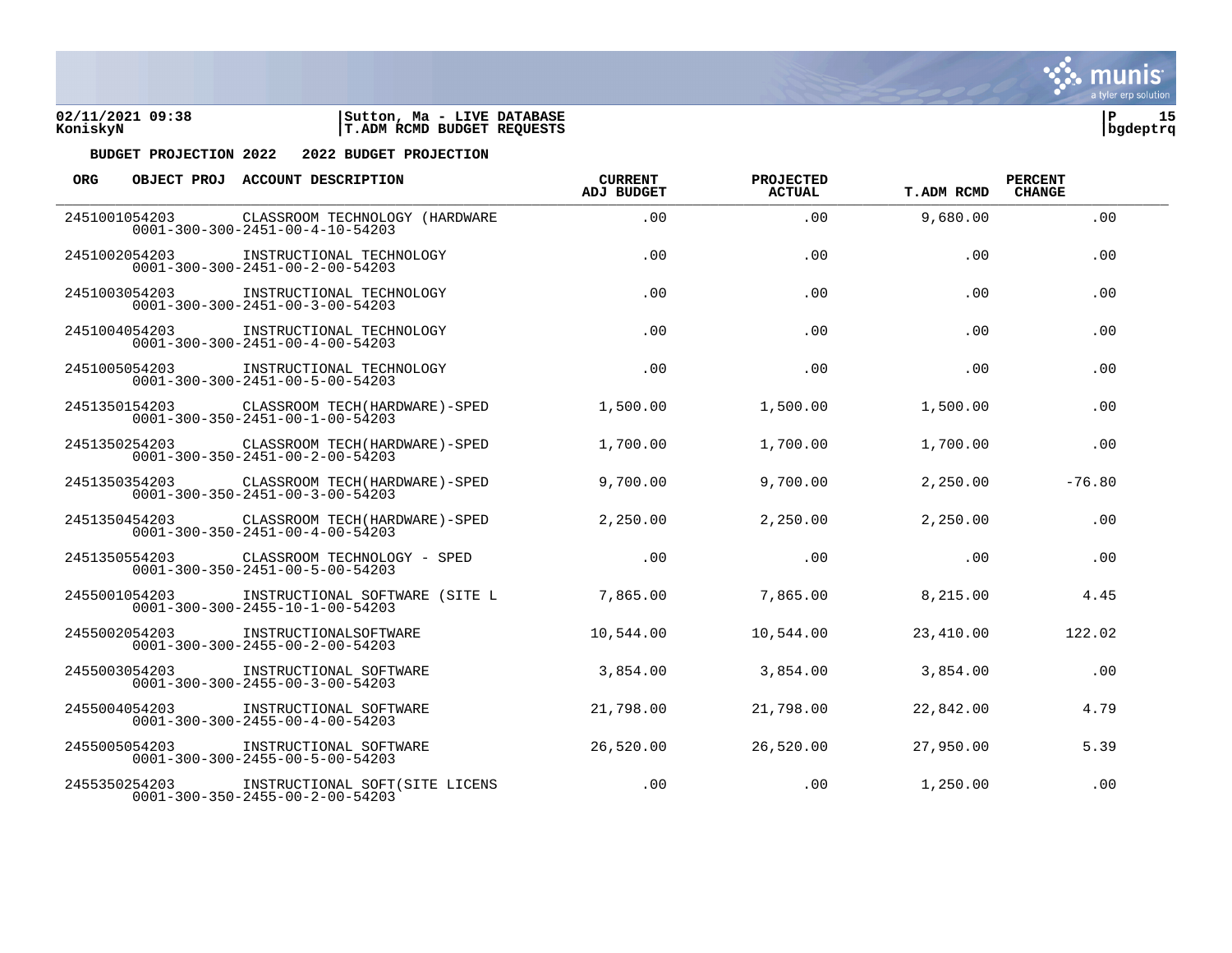



| <b>ORG</b> |               | OBJECT PROJ ACCOUNT DESCRIPTION                                                               | <b>CURRENT</b><br>ADJ BUDGET | PROJECTED<br>ACTUAL | <b>T.ADM RCMD</b> | <b>PERCENT</b><br><b>CHANGE</b> |  |
|------------|---------------|-----------------------------------------------------------------------------------------------|------------------------------|---------------------|-------------------|---------------------------------|--|
|            | 2455350354203 | INSTRUCTIONAL SOFT (SITE LICENS<br>$0001 - 300 - 350 - 2455 - 00 - 3 - 00 - 54203$            | .00.                         | .00                 | 1,250.00          | .00                             |  |
|            | 2455350454203 | INSTRUCTIONAL SOFT (SITE LICENS<br>$0001 - 300 - 350 - 2455 - 00 - 4 - 00 - 54203$            | 750.00                       | 750.00              | 1,250.00          | 66.67                           |  |
|            | 2455350554203 | INSTRUCTIONAL SOFT(SITE LICENS<br>$0001 - 300 - 350 - 2455 - 00 - 5 - 00 - 54203$             | 6,180.00                     | 6.180.00            | 6,730.00          | 8.90                            |  |
|            |               | 2710001051110 GUIDANCE COUNSELOR SALARIES<br>$0001 - 300 - 300 - 2710 - 00 - 1 - 00 - 51110$  | 94,060.21                    | 94,060.21           | 95,378.15         | 1.40                            |  |
|            | 2710002051110 | GUIDANCE COUNSELOR SALARIES<br>0001-300-300-2710-00-2-00-51110                                | 93,435.98                    | 93,435.98           | 99,646.00         | 6.65                            |  |
|            | 2710003051110 | GUIDANCE COUNSELOR SALARIES<br>$0001 - 300 - 300 - 2710 - 00 - 3 - 00 - 51110$                | 187,251.95                   | 187, 251.95         | 224, 241. 24      | 19.75                           |  |
|            |               | 2710004051110 GUIDANCE COUNSELOR SALARIES<br>$0001 - 300 - 300 - 2710 - 00 - 4 - 00 - 51110$  | 205,083.22                   | 205,083.22          | 244,022.23        | 18.99                           |  |
|            |               | 2710350551110 GUIDANCE COUNSELOR SALARIES<br>$0001 - 300 - 350 - 2710 - 00 - 5 - 00 - 51110$  | .00                          | .00                 | .00               | .00                             |  |
|            | 2712004051110 | GUIDANCE ADMIN SUPP SALARY<br>$0001 - 300 - 300 - 2712 - 00 - 4 - 00 - 51110$                 | 28,896.00                    | 28,896.00           | 29,762.88         | 3.00                            |  |
|            | 2712004051310 | GUID ADMIN SUP OT<br>$0001 - 300 - 300 - 2712 - 00 - 4 - 00 - 51310$                          | .00                          | .00                 | .00               | .00                             |  |
|            |               | 2714001057900 GUIDANCE CONTRACTED SERVICES<br>$0001 - 300 - 300 - 2714 - 00 - 1 - 00 - 57900$ | .00                          | .00                 | .00               | .00                             |  |
|            |               | 2714002057900 GUIDANCE CONTRACTED SERVICES<br>$0001 - 300 - 300 - 2714 - 00 - 2 - 00 - 57900$ | .00                          | .00                 | .00               | .00                             |  |
|            | 2714003057900 | GUIDANCE CONTRACTED SERVICES<br>$0001 - 300 - 300 - 2714 - 00 - 3 - 00 - 57900$               | .00                          | .00                 | .00               | .00                             |  |
|            | 2714004057900 | GUIDANCE CONTRACTED SERVICES<br>$0001 - 300 - 300 - 2714 - 00 - 4 - 00 - 57900$               | 2,450.00                     | 2,450.00            | 2,450.00          | .00                             |  |
|            |               | 2714350557900 GUIDANCE CONTRACTED SERVICES<br>$0001 - 300 - 350 - 2714 - 00 - 5 - 00 - 57900$ | .00                          | .00                 | .00               | .00                             |  |
|            | 2715001054000 | GUIDANCE SUPPLIES&MATERIALS<br>$0001 - 300 - 300 - 2715 - 00 - 1 - 00 - 54000$                | 560.00                       | 560.00              | 560.00            | .00                             |  |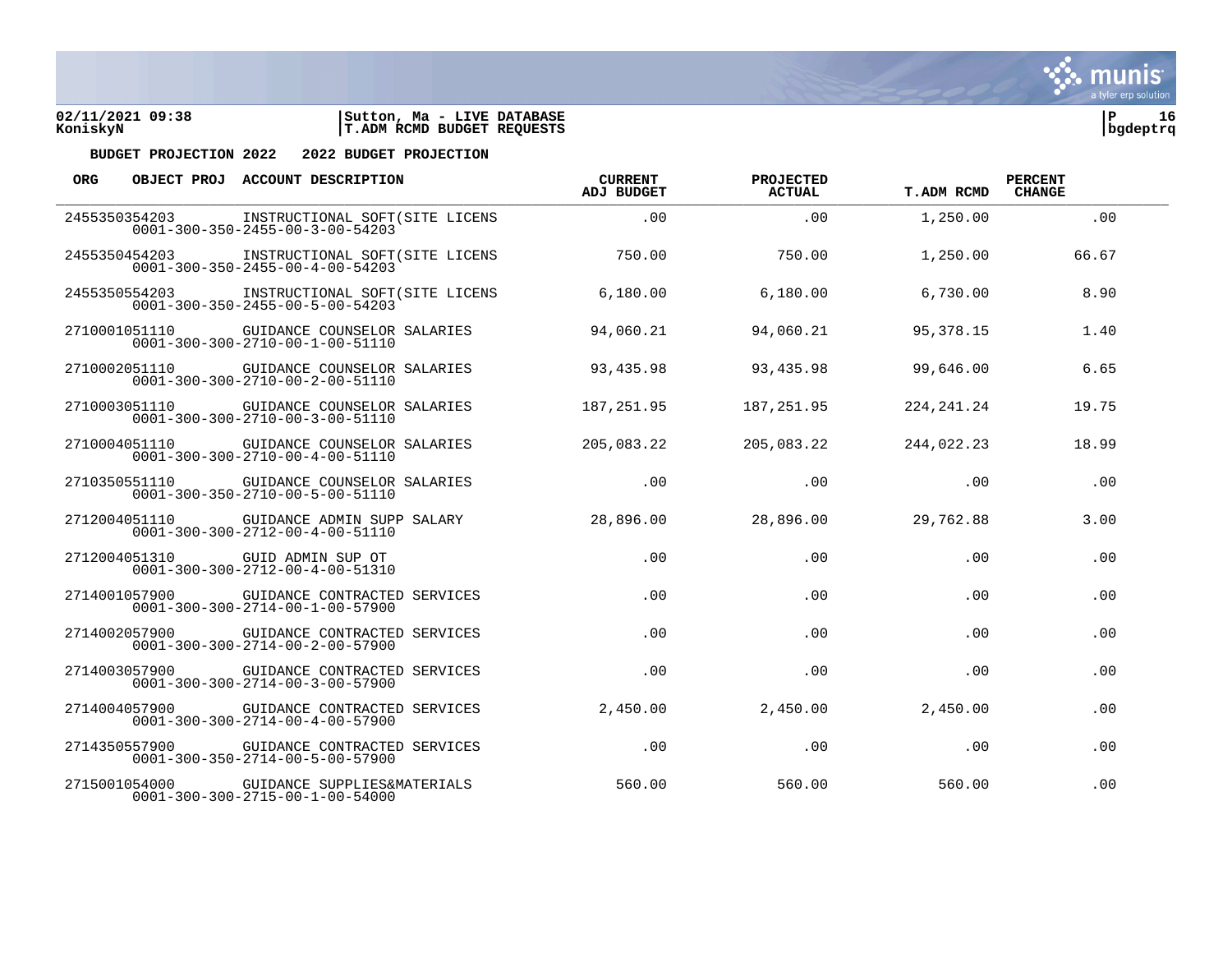



| <b>ORG</b>    |               | OBJECT PROJ ACCOUNT DESCRIPTION                                                              | <b>CURRENT</b><br><b>ADJ BUDGET</b> | PROJECTED<br><b>ACTUAL</b> | <b>T.ADM RCMD</b> | <b>PERCENT</b><br><b>CHANGE</b> |  |
|---------------|---------------|----------------------------------------------------------------------------------------------|-------------------------------------|----------------------------|-------------------|---------------------------------|--|
| 2715002054000 |               | GUIDANCE SUPPLIES&MATERIALS<br>$0001 - 300 - 300 - 2715 - 00 - 2 - 00 - 54000$               | 550.00                              | 550.00                     | 900.00            | 63.64                           |  |
|               | 2715003054000 | GUIDANCE SUPPLIES&MATERIALS<br>$0001 - 300 - 300 - 2715 - 00 - 3 - 00 - 54000$               | 200.00                              | 200.00                     | 200.00            | .00                             |  |
|               | 2715004054000 | GUIDANCE SUPPLIES&MATERIALS<br>$0001 - 300 - 300 - 2715 - 00 - 4 - 00 - 54000$               | 1,695.00                            | 1,695.00                   | 1,695.00          | .00                             |  |
|               |               | 2715350554000 GUIDANCE SUPPLIES&MATERIALS<br>$0001 - 300 - 350 - 2715 - 00 - 5 - 00 - 54000$ | .00.                                | .00.                       | .00.              | .00                             |  |
|               | 2716001054205 | GUIDANCE OTHER EXPENSE<br>$0001 - 300 - 300 - 2716 - 00 - 1 - 00 - 54205$                    | .00                                 | .00                        | .00               | .00                             |  |
|               | 2716002054205 | GUIDANCE OTHER EXPENSE<br>$0001 - 300 - 300 - 2716 - 00 - 2 - 00 - 54205$                    | 600.00                              | 600.00                     | 600.00            | .00                             |  |
|               |               | 2716003054205 GUIDANCE OTHER EXPENSE<br>$0001 - 300 - 300 - 2716 - 00 - 3 - 00 - 54205$      | 100.00                              | 100.00                     | 100.00            | .00                             |  |
|               | 2716004054205 | GUIDANCE OTHER EXPENSE<br>$0001 - 300 - 300 - 2716 - 00 - 4 - 00 - 54205$                    | 1,000.00                            | 1,000.00                   | 1,000.00          | .00                             |  |
| 2716350554205 |               | GUIDANCE OTHER EXPENSE<br>$0001 - 300 - 350 - 2716 - 00 - 5 - 00 - 54205$                    | .00                                 | .00.                       | .00               | .00                             |  |
|               | 2725001054204 | GUIDANCE TESTING&ASSESSMENT MA<br>$0001 - 300 - 300 - 2725 - 00 - 1 - 00 - 54204$            | .00                                 | .00                        | .00               | .00                             |  |
|               | 2725002054204 | GUIDANCE TESTING&ASSESSMENT MA<br>$0001 - 300 - 300 - 2725 - 00 - 2 - 00 - 54204$            | .00                                 | .00                        | .00               | .00                             |  |
|               | 2725003054204 | GUIDANCE TESTING&ASSESSMENT MA<br>$0001 - 300 - 300 - 2725 - 00 - 3 - 00 - 54204$            | .00.                                | .00                        | .00               | .00                             |  |
|               | 2725004051110 | SALARY<br>$0001 - 300 - 300 - 2725 - 00 - 4 - 00 - 51110$                                    | .00                                 | .00                        | .00               | .00                             |  |
|               | 2725004054204 | GUIDANCE TESTING&ASSESSMENT MA<br>$0001 - 300 - 300 - 2725 - 00 - 4 - 00 - 54204$            | 2,100.00                            | 2,100.00                   | 2,100.00          | .00                             |  |
|               | 2726001054205 | GUIDANCE TESTING&ASSESSMENT OT<br>$0001 - 300 - 300 - 2726 - 00 - 1 - 00 - 54205$            | .00                                 | .00                        | .00               | .00                             |  |
|               | 2726002054205 | GUIDANCE TESTING&ASSESSMENT OT<br>$0001 - 300 - 300 - 2726 - 00 - 2 - 00 - 54205$            | .00                                 | .00                        | .00               | .00                             |  |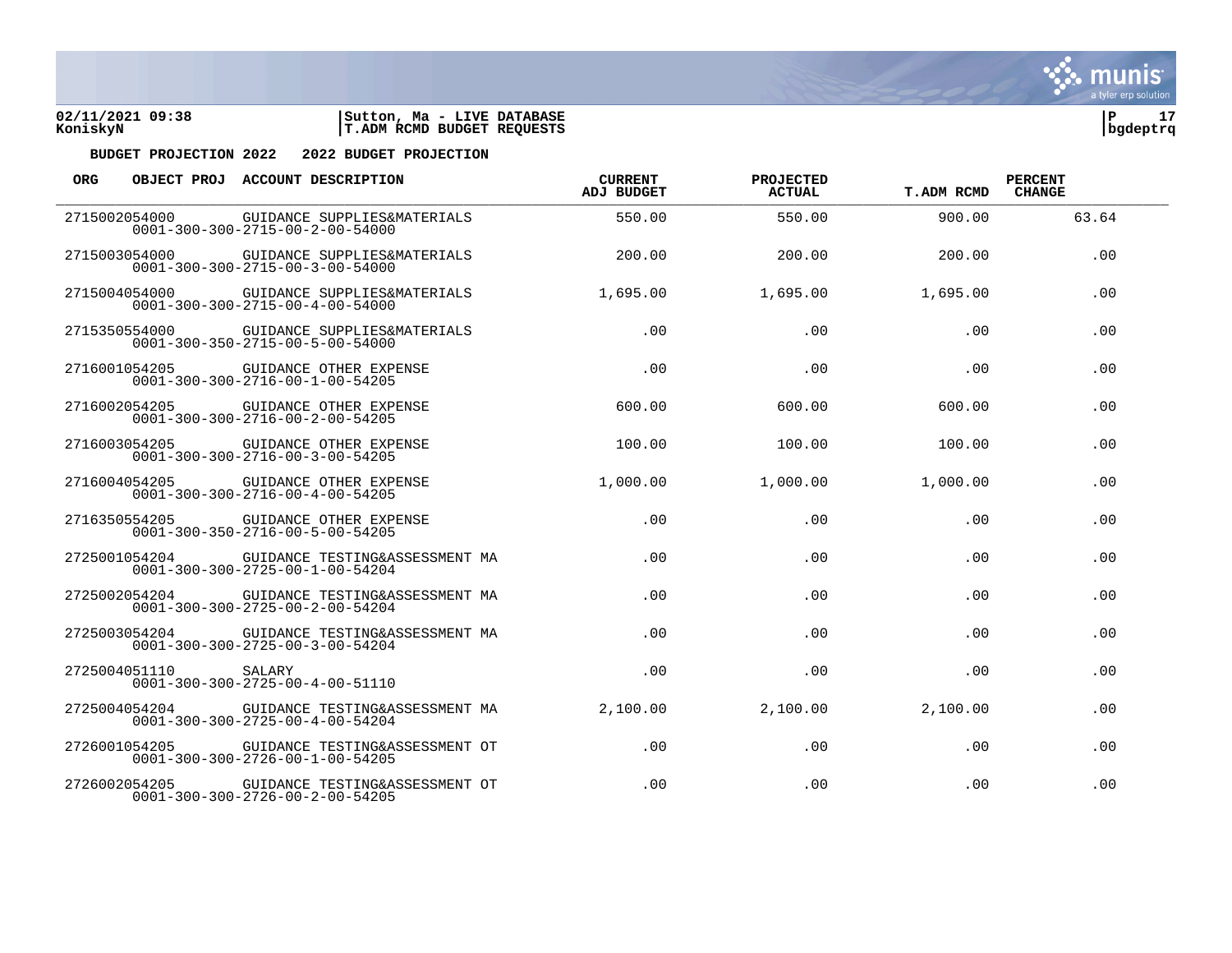



| ORG. |                        | OBJECT PROJ ACCOUNT DESCRIPTION                                                            | <b>CURRENT</b><br><b>ADJ BUDGET</b> | PROJECTED<br><b>ACTUAL</b> | <b>T.ADM RCMD</b> | <b>PERCENT</b><br><b>CHANGE</b> |  |
|------|------------------------|--------------------------------------------------------------------------------------------|-------------------------------------|----------------------------|-------------------|---------------------------------|--|
|      | 2726003054205          | GUIDANCE TESTING&ASSESSMENT OT<br>$0001 - 300 - 300 - 2726 - 00 - 3 - 00 - 54205$          | .00                                 | .00                        | .00               | .00                             |  |
|      | 2726004051110          | SALARY<br>$0001 - 300 - 300 - 2726 - 00 - 4 - 00 - 51110$                                  | .00                                 | .00                        | .00               | .00                             |  |
|      | 2726004054205          | GUIDANCE TESTING&ASSESSMENT OT<br>$0001 - 300 - 300 - 2726 - 00 - 4 - 00 - 54205$          | 600.00                              | 600.00                     | 600.00            | .00                             |  |
|      | 2726350554205          | GUIDANCE TESTING&ASSESSMENT OT<br>$0001 - 300 - 350 - 2726 - 00 - 5 - 00 - 54205$          | .00                                 | .00                        | .00               | .00                             |  |
|      | 2810350151110          | SCEL Psych<br>$0001 - 300 - 350 - 2810 - 00 - 1 - 00 - 51110$                              | 40,903.84                           | 40,903.84                  | 41,510.30         | 1.48                            |  |
|      | 2810350251110          | ES Psych<br>$0001 - 300 - 350 - 2810 - 00 - 2 - 00 - 51110$                                | 61,355.76                           | 61,355.76                  | 62,265.46         | 1.48                            |  |
|      | 2810350351110 MS Psych | $0001 - 300 - 350 - 2810 - 00 - 3 - 00 - 51110$                                            | 44,552.52                           | 44,552.52                  | 46,586.57         | 4.57                            |  |
|      | 2810350451110          | HS Psych<br>$0001 - 300 - 350 - 2810 - 00 - 4 - 00 - 51110$                                | 29,701.67                           | 29,701.67                  | 31,057.71         | 4.57                            |  |
|      | 2810350551110          | PSYCH - SPED<br>$0001 - 300 - 350 - 2810 - 00 - 5 - 00 - 51110$                            | .00                                 | .00                        | .00               | .00                             |  |
|      | 2812005057900          | CONTRACTED SERVICES (PT/PSYCH)<br>$0001 - 300 - 350 - 2812 - 00 - 5 - 00 - 57900$          | .00                                 | .00.                       | .00               | .00                             |  |
|      |                        | 2812350557900 Psych - CONTRACT SERVICES<br>$0001 - 300 - 350 - 2812 - 00 - 5 - 00 - 57900$ | .00                                 | .00                        | .00               | .00                             |  |
|      | 2814350157900          | PYSCH CONTRACT SERVICES<br>$0001 - 300 - 350 - 2814 - 00 - 1 - 00 - 57900$                 | 15,000.00                           | 15,000.00                  | 15,000.00         | .00                             |  |
|      | 2814350257900          | PSYCH CONTRACT SERVICES<br>$0001 - 300 - 350 - 2814 - 00 - 2 - 00 - 57900$                 | 15,000.00                           | 15,000.00                  | 15,000.00         | .00                             |  |
|      | 2814350357900          | PSYCH CONTRACT SERVICES<br>$0001 - 300 - 350 - 2814 - 00 - 3 - 00 - 57900$                 | 5,300.00                            | 5,300.00                   | 5,300.00          | .00                             |  |
|      | 2814350457900          | PSYCH CONTRACT SERVICES<br>$0001 - 300 - 350 - 2814 - 00 - 4 - 00 - 57900$                 | 5,300.00                            | 5,300.00                   | 5,300.00          | .00                             |  |
|      | 2815005054000          | PSYCH SUPPLIES&MATERIALS<br>$0001 - 300 - 350 - 2815 - 00 - 5 - 00 - 54000$                | .00                                 | .00                        | .00               | .00                             |  |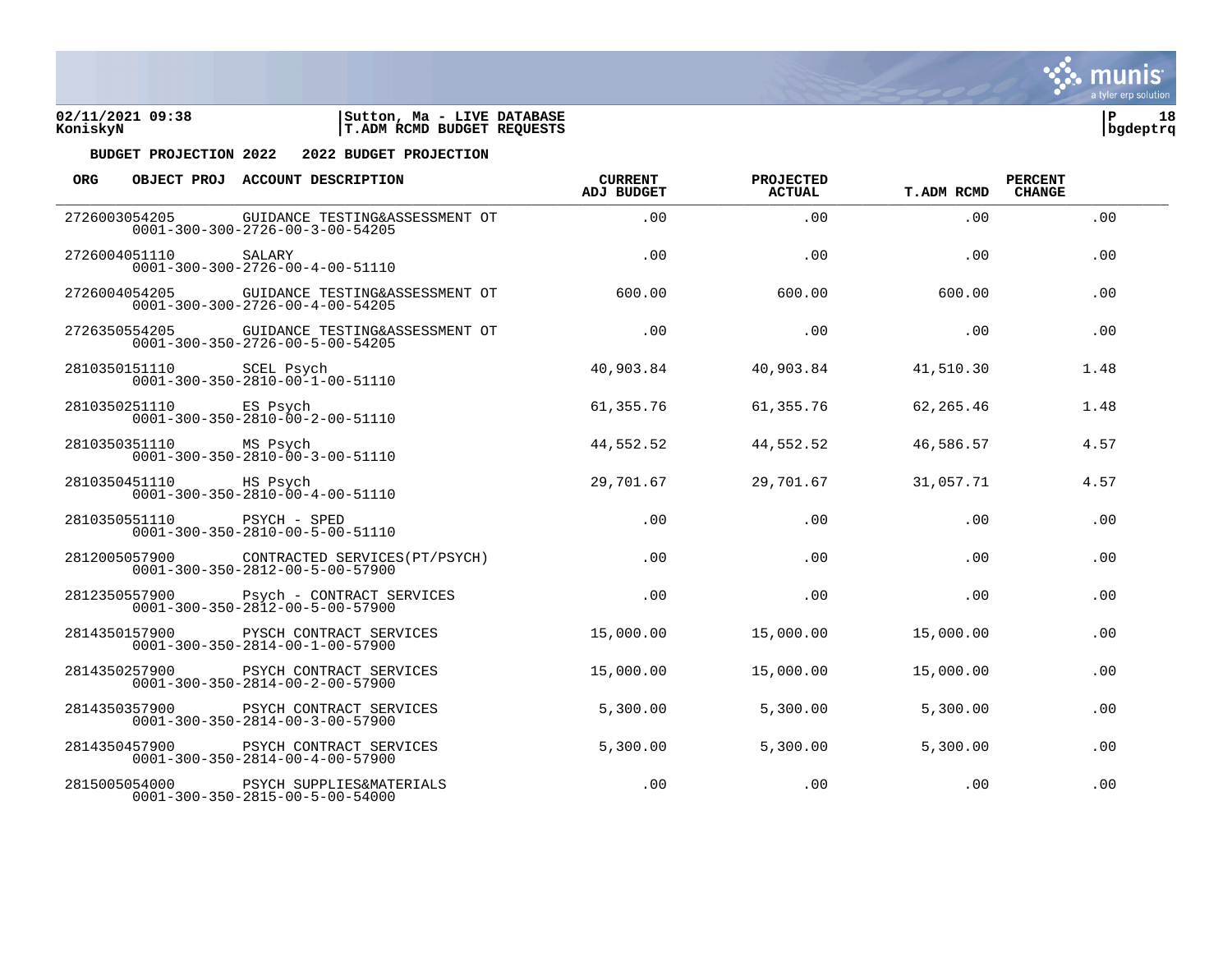



| <b>ORG</b> |               | OBJECT PROJ ACCOUNT DESCRIPTION                                                                 | <b>CURRENT</b><br><b>ADJ BUDGET</b> | <b>PROJECTED</b><br><b>ACTUAL</b> | <b>T.ADM RCMD</b> | <b>PERCENT</b><br><b>CHANGE</b> |  |
|------------|---------------|-------------------------------------------------------------------------------------------------|-------------------------------------|-----------------------------------|-------------------|---------------------------------|--|
|            | 2815350154000 | PSYCH GENERAL SUPPLIES<br>$0001 - 300 - 350 - 2815 - 00 - 1 - 00 - 54000$                       | 2,000.00                            | 2,000.00                          | 3,500.00          | 75.00                           |  |
|            | 2815350254000 | PSYCH GENERAL SUPPLIES<br>$0001 - 300 - 350 - 2815 - 00 - 2 - 00 - 54000$                       | 2,000.00                            | 2,000.00                          | 3,500.00          | 75.00                           |  |
|            |               | 2815350354000 PSYCH GENERAL SUPPLIES<br>$0001 - 300 - 350 - 2815 - 00 - 3 - 00 - 54000$         | 1,750.00                            | 1,750.00                          | 3,250.00          | 85.71                           |  |
|            |               | 2815350454000 PSYCH GENERAL SUPPLIES<br>$0001 - 300 - 350 - 2815 - 00 - 4 - 00 - 54000$         | 1,750.00                            | 1,750.00                          | 3,250.00          | 85.71                           |  |
|            | 2815350554000 | Psych - GENERAL SUPPLIES<br>$0001 - 300 - 350 - 2815 - 00 - 5 - 00 - 54000$                     | .00                                 | .00                               | .00               | .00                             |  |
|            | 2816005057000 | PSYCH OTHER EXPENSE<br>$0001 - 300 - 300 - 2816 - 00 - 5 - 00 - 57000$                          | .00                                 | .00                               | .00               | .00                             |  |
|            |               | 3201001051110 STUDENT SVS MEDICAL HEALTH SVS<br>$0001 - 300 - 300 - 3201 - 00 - 1 - 00 - 51110$ | 38,221.50                           | 38,221.50                         | 43,000.58         | 12.50                           |  |
|            |               | 3201001051120 WAGES FULL-TIME<br>$0001 - 300 - 300 - 3201 - 00 - 1 - 00 - 51120$                | .00                                 | .00                               | .00               | .00                             |  |
|            | 3201002051110 | STUDENT SVS MEDICAL HEALTH SVS<br>$0001 - 300 - 300 - 3201 - 00 - 2 - 00 - 51110$               | 38,221.50                           | 38,221.50                         | 43,000.58         | 12.50                           |  |
|            | 3201002051120 | WAGES FULL-TIME<br>$0001 - 300 - 300 - 3201 - 00 - 2 - 00 - 51120$                              | .00                                 | .00                               | .00               | .00                             |  |
|            |               | 3201003051110 STUDENT SVS MEDICAL HEALTH SVS<br>$0001 - 300 - 300 - 3201 - 00 - 3 - 00 - 51110$ | 34,547.57                           | 34,547.57                         | 35,931.75         | 4.01                            |  |
|            |               | 3201003051120 WAGES FULL-TIME<br>$0001 - 300 - 300 - 3201 - 00 - 3 - 00 - 51120$                | .00                                 | .00                               | .00               | .00                             |  |
|            | 3201004051110 | STUDENT SVS MEDICAL HEALTH SVS<br>$0001 - 300 - 300 - 3201 - 00 - 4 - 00 - 51110$               | 34,547.57                           | 34,547.57                         | 35,931.75         | 4.01                            |  |
|            | 3201004051120 | WAGES FULL-TIME<br>$0001 - 300 - 300 - 3201 - 00 - 4 - 00 - 51120$                              | .00                                 | .00                               | .00               | .00                             |  |
|            | 3203001051110 | STUDENT SVS OTHER SALARIES<br>$0001 - 300 - 300 - 3203 - 00 - 1 - 00 - 51110$                   | 11,536.80                           | 11,536.80                         | 15,525.50         | 34.57                           |  |
|            | 3203001051120 | NURSE SUMMER PROGRAM<br>$0001 - 300 - 300 - 3203 - 00 - 1 - 00 - 51120$                         | 1,000.00                            | 1,000.00                          | 1,000.00          | .00                             |  |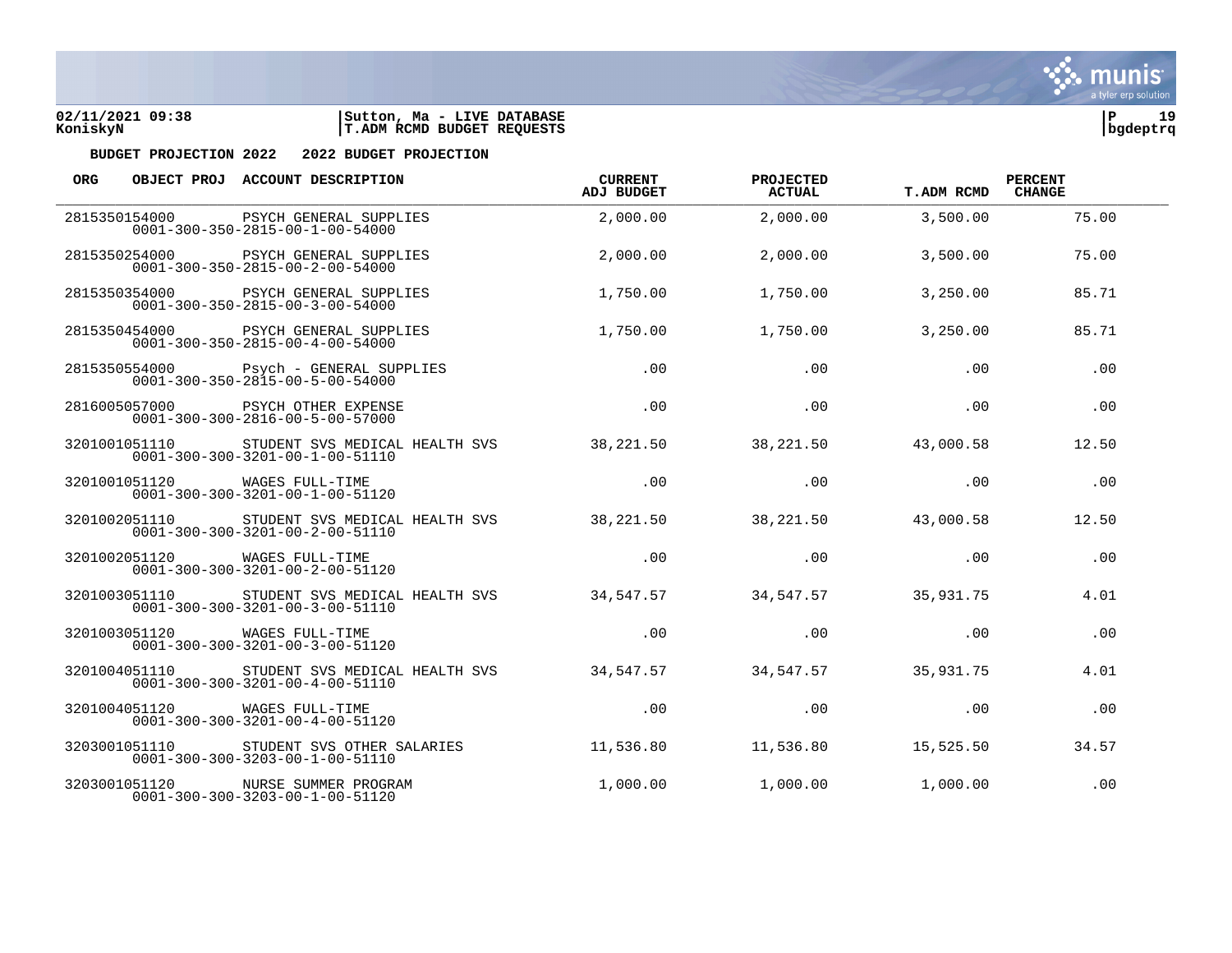



| ORG |               | OBJECT PROJ ACCOUNT DESCRIPTION                                                       | <b>CURRENT</b><br><b>ADJ BUDGET</b> | PROJECTED<br><b>ACTUAL</b> | <b>T.ADM RCMD</b> | <b>PERCENT</b><br><b>CHANGE</b> |  |
|-----|---------------|---------------------------------------------------------------------------------------|-------------------------------------|----------------------------|-------------------|---------------------------------|--|
|     | 3203002051110 | STUDENT SVS OTHER SALARIES<br>$0001 - 300 - 300 - 3203 - 00 - 2 - 00 - 51110$         | 11,536.80                           | 11,536.80                  | 15,525.50         | 34.57                           |  |
|     | 3203002051120 | NURSE SUMMER PROGRAM<br>$0001 - 300 - 300 - 3203 - 00 - 2 - 00 - 51120$               | 1,000.00                            | 1,000.00                   | 1,000.00          | .00                             |  |
|     | 3203003051110 | STUDENT SVS OTHER SALARIES<br>$0001 - 300 - 300 - 3203 - 00 - 3 - 00 - 51110$         | 18,900.86                           | 18,900.86                  | 19,183.50         | 1.50                            |  |
|     |               | 3203003051120 NURSE SUMMER PROGRAM<br>$0001 - 300 - 300 - 3203 - 00 - 3 - 00 - 51120$ | 1,000.00                            | 1,000.00                   | 1,000.00          | .00                             |  |
|     | 3203004051110 | STUDENT SVS OTHER SALARIES<br>$0001 - 300 - 300 - 3203 - 00 - 4 - 00 - 51110$         | 18,900.86                           | 18,900.86                  | 19,183.50         | 1.50                            |  |
|     | 3203004051120 | NURSE SUMMER PROGRAM<br>$0001 - 300 - 300 - 3203 - 00 - 4 - 00 - 51120$               | 1,000.00                            | 1,000.00                   | 1,000.00          | .00                             |  |
|     | 3203005051120 | WAGES FULL-TIME<br>$0001 - 300 - 300 - 3203 - 00 - 5 - 00 - 51120$                    | .00                                 | .00                        | .00               | .00                             |  |
|     | 3204001057900 | STUDENT SVS CONTRACTED SVS PHY<br>$0001 - 300 - 300 - 3204 - 00 - 1 - 00 - 57900$     | 1,500.00                            | 1,500.00                   | 1,500.00          | .00                             |  |
|     | 3204002057900 | STUDENT SVS CONTRACTED SVS PHY<br>$0001 - 300 - 300 - 3204 - 00 - 2 - 00 - 57900$     | 1,500.00                            | 1,500.00                   | 1,500.00          | .00                             |  |
|     | 3204003057900 | STUDENT SVS CONTRACTED SVS PHY<br>$0001 - 300 - 300 - 3204 - 00 - 3 - 00 - 57900$     | 1,500.00                            | 1,500.00                   | 1,500.00          | .00                             |  |
|     | 3204004057900 | STUDENT SVS CONTRACTED SVS PHY<br>$0001 - 300 - 300 - 3204 - 00 - 4 - 00 - 57900$     | 1,500.00                            | 1,500.00                   | 1,500.00          | .00                             |  |
|     | 3204005057900 | STUDENT SVS CONTRACTED SVS PHY<br>$0001 - 300 - 300 - 3204 - 00 - 5 - 00 - 57900$     | .00                                 | .00                        | .00               | .00                             |  |
|     | 3205001054000 | STUDENT SVS SUPPLIES&MATERIALS<br>$0001 - 300 - 300 - 3205 - 00 - 1 - 00 - 54000$     | 2,425.00                            | 2,425.00                   | 2,425.00          | .00                             |  |
|     | 3205002054000 | STUDENT SVS SUPPLIES&MATERIALS<br>$0001 - 300 - 300 - 3205 - 00 - 2 - 00 - 54000$     | 2,425.00                            | 2,425.00                   | 2,425.00          | .00                             |  |
|     | 3205003054000 | STUDENT SVS SUPPLIES&MATERIALS<br>$0001 - 300 - 300 - 3205 - 00 - 3 - 00 - 54000$     | 2,750.00                            | 2,750.00                   | 2,425.00          | $-11.82$                        |  |
|     | 3205004054000 | STUDENT SVS SUPPLIES&MATERIALS<br>$0001 - 300 - 300 - 3205 - 00 - 4 - 00 - 54000$     | 2,425.00                            | 2,425.00                   | 2,425.00          | .00.                            |  |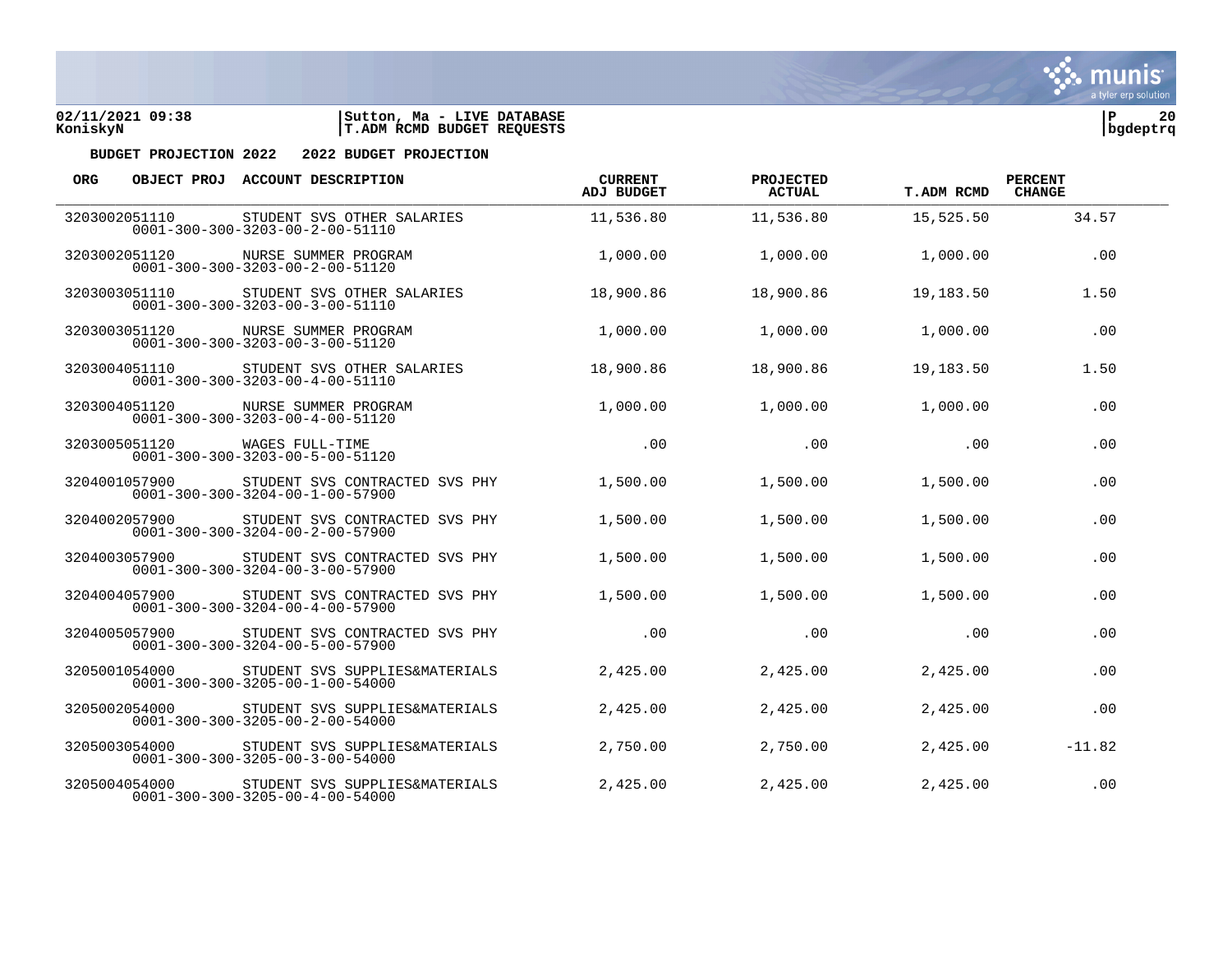

| <b>ORG</b> |               | OBJECT PROJ ACCOUNT DESCRIPTION                                                            | <b>CURRENT</b><br><b>ADJ BUDGET</b> | PROJECTED<br><b>ACTUAL</b> | <b>T.ADM RCMD</b> | <b>PERCENT</b><br><b>CHANGE</b> |  |
|------------|---------------|--------------------------------------------------------------------------------------------|-------------------------------------|----------------------------|-------------------|---------------------------------|--|
|            | 3206001051110 | NURSE SUBS SALARY<br>$0001 - 300 - 300 - 3206 - 00 - 1 - 00 - 51110$                       | 2,800.00                            | 2,800.00                   | 2,800.00          | .00                             |  |
|            | 3206001057000 | STUDENT SVS OTHER EXPENSES<br>$0001 - 300 - 300 - 3206 - 00 - 1 - 00 - 57000$              | 860.00                              | 860.00                     | 860.00            | .00                             |  |
|            | 3206002051110 | NURSE SUB SALARY<br>$0001 - 300 - 300 - 3206 - 00 - 2 - 00 - 51110$                        | 2,800.00                            | 2,800.00                   | 3,200.00          | 14.29                           |  |
|            |               | 3206002051120 WAGES FULL-TIME<br>$0001 - 300 - 300 - 3206 - 00 - 2 - 00 - 51120$           | .00                                 | .00                        | .00               | .00                             |  |
|            | 3206002057000 | STUDENT SVS OTHER EXPENSES<br>$0001 - 300 - 300 - 3206 - 00 - 2 - 00 - 57000$              | 860.00                              | 860.00                     | 860.00            | .00                             |  |
|            | 3206003051110 | NURSE SUBS SALARY<br>$0001 - 300 - 300 - 3206 - 00 - 3 - 00 - 51110$                       | 3,450.00                            | 3,450.00                   | 3,450.00          | .00                             |  |
|            | 3206003057000 | STUDENT SVS OTHER EXPENSES<br>$0001 - 300 - 300 - 3206 - 00 - 3 - 00 - 57000$              | 860.00                              | 860.00                     | 860.00            | .00                             |  |
|            |               | 3206004051110 NURSE SUBS SALARY<br>$0001 - 300 - 300 - 3206 - 00 - 4 - 00 - 51110$         | 2,450.00                            | 2,450.00                   | 2,450.00          | .00                             |  |
|            | 3206004057000 | STUDENT SVS OTHER EXPENSES<br>$0001 - 300 - 300 - 3206 - 00 - 4 - 00 - 57000$              | 777.50                              | 777.50                     | 777.50            | .00                             |  |
|            | 3303005051110 | TRANSPORTATION SVS-BUS MONITOR<br>$0001 - 300 - 300 - 3303 - 00 - 5 - 00 - 51110$          | .00                                 | .00                        | .00               | .00                             |  |
|            | 3303140451110 | TRANSP DRIVERS 240 GRANT FY17<br>$0001 - 300 - 350 - 3303 - 00 - 5 - 12 - 51110$           | .00                                 | .00                        | .00               | .00                             |  |
|            |               | 3303350551110 DRIVERS / MONITOR -TRANSP<br>$0001 - 300 - 350 - 3303 - 00 - 5 - 00 - 51110$ | 162,568.00                          | 162,568.00                 | 177,308.00        | 9.07                            |  |
|            | 3303350551310 | SPED DRIVER OVERTIME<br>$0001 - 300 - 350 - 3303 - 00 - 5 - 00 - 51310$                    | .00.                                | .00                        | .00.              | .00                             |  |
|            | 3303350557900 | CONTRACT SERVICES<br>$0001 - 300 - 350 - 3303 - 00 - 5 - 00 - 57900$                       | 42,000.00                           | 42,000.00                  | 42,000.00         | .00                             |  |
|            | 3304001057900 | TRANSPORTATION CONTRACT SERVIC<br>$0001 - 300 - 300 - 3304 - 00 - 1 - 00 - 57900$          | 225,450.00                          | 225,450.00                 | 236,722.50        | 5.00                            |  |
|            | 3304002057900 | TRANSPORTATION CONTRACT SERVIC<br>$0001 - 300 - 300 - 3304 - 00 - 2 - 00 - 57900$          | 225,450.00                          | 225,450.00                 | 236,722.50        | 5.00                            |  |

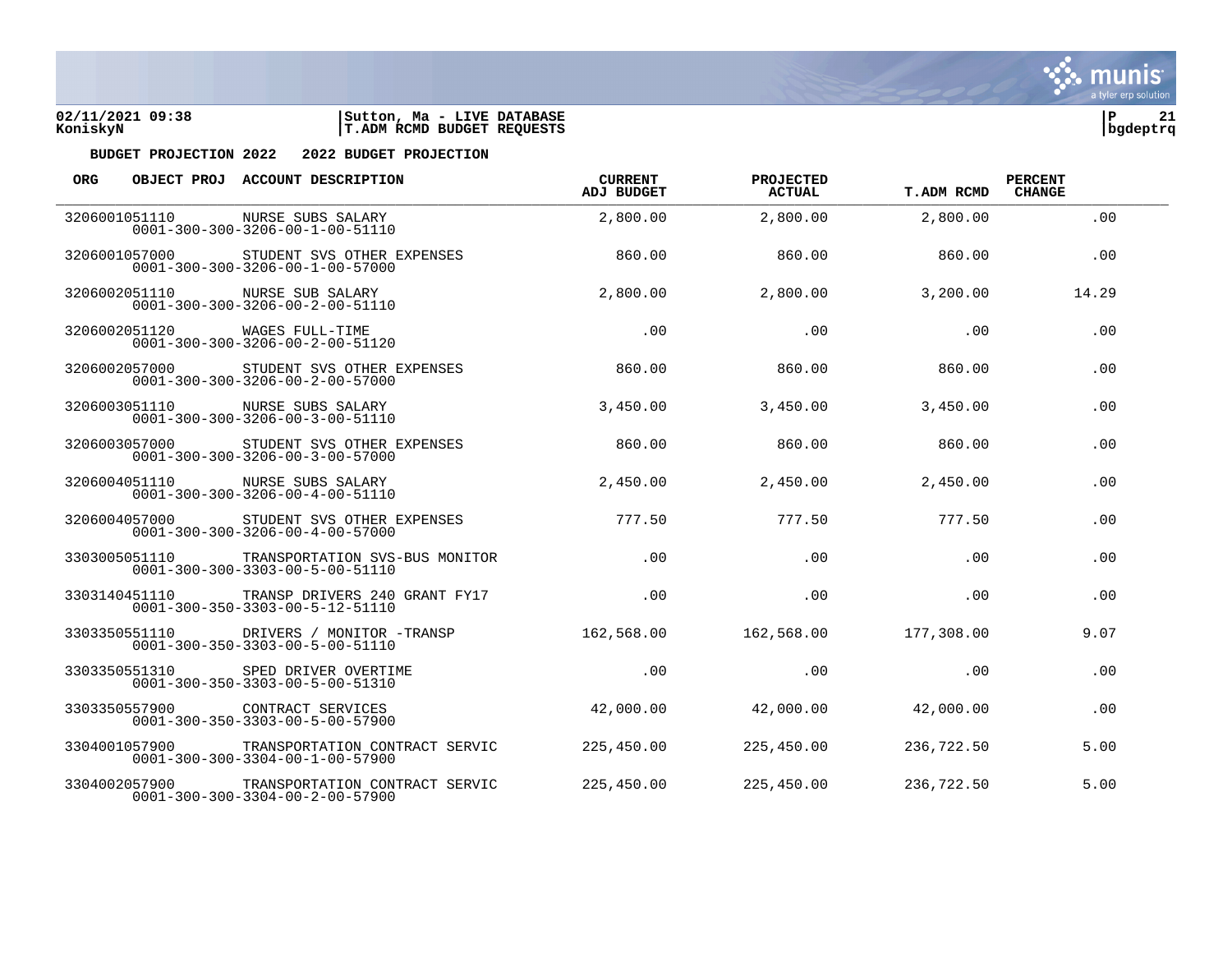



| <b>ORG</b> |               | OBJECT PROJ ACCOUNT DESCRIPTION                                                   | <b>CURRENT</b><br><b>ADJ BUDGET</b> | PROJECTED<br><b>ACTUAL</b> | <b>T.ADM RCMD</b> | <b>PERCENT</b><br><b>CHANGE</b> |  |
|------------|---------------|-----------------------------------------------------------------------------------|-------------------------------------|----------------------------|-------------------|---------------------------------|--|
|            | 3304003057900 | TRANSPORTATION CONTRACT SERVIC<br>$0001 - 300 - 300 - 3304 - 00 - 3 - 00 - 57900$ | 202,950.00                          | 202,950.00                 | 214, 222.50       | 5.55                            |  |
|            | 3304004051110 | TRANSPORTATION SALARY<br>$0001 - 300 - 300 - 3304 - 00 - 4 - 00 - 51110$          | .00                                 | .00                        | .00               | .00                             |  |
|            | 3304004057900 | TRANSPORTATION CONTRACT SERVIC<br>$0001 - 300 - 300 - 3304 - 00 - 4 - 00 - 57900$ | 204,950.00                          | 204,950.00                 | 216, 222.50       | 5.50                            |  |
|            | 3304350553415 | SPED TRANSPORT - OTHER<br>$0001 - 300 - 350 - 3304 - 00 - 5 - 00 - 53415$         | 47,520.00                           | 47,520.00                  | 47,520.00         | .00                             |  |
|            | 3304350557900 | SPED TRANSPORT CONTRACTED<br>$0001 - 300 - 350 - 3304 - 00 - 5 - 00 - 57900$      | .00                                 | .00                        | .00               | .00                             |  |
|            | 3306005051110 | TRANSPORTATION- MCKINNEY VENTO<br>$0001 - 300 - 300 - 3306 - 00 - 5 - 00 - 51110$ | 2,500.00                            | 2,500.00                   | 2,500.00          | .00                             |  |
|            | 3306005057900 | TRANSPORTATION-MCKINNEY VENTO<br>$0001 - 300 - 300 - 3306 - 00 - 5 - 00 - 57900$  | 2,500.00                            | 2,500.00                   | 2,500.00          | .00                             |  |
|            | 3511003051110 | ATHLETIC SALARY-DIR/COACH<br>$0001 - 300 - 300 - 3511 - 00 - 3 - 00 - 51110$      | .00.                                | .00                        | .00.              | .00                             |  |
|            | 3511004051110 | ATHLETIC SALARY-DIR/COACH<br>$0001 - 300 - 300 - 3511 - 00 - 4 - 00 - 51110$      | 76,943.90                           | 76,943.90                  | 78,301.80         | 1.76                            |  |
|            | 3512004051110 | ATHLETIC COACHES SALARY<br>$0001 - 300 - 300 - 3512 - 00 - 4 - 00 - 51110$        | 5,564.00                            | 5,564.00                   | 5,564.00          | .00                             |  |
|            | 3512004051310 | OVERTIME<br>$0001 - 300 - 300 - 3512 - 00 - 4 - 00 - 51310$                       | .00                                 | .00                        | .00               | .00                             |  |
|            | 3513003051110 | SALARY SCHOOL<br>$0001 - 300 - 300 - 3513 - 00 - 3 - 00 - 51110$                  | .00                                 | .00                        | .00               | .00                             |  |
|            | 3513004051110 | ATHLETIC SALARY - OFFICIALS<br>$0001 - 300 - 300 - 3513 - 00 - 4 - 00 - 51110$    | .00                                 | .00                        | .00               | .00                             |  |
|            | 3513004057000 | ATHLETIC OFFICIALS<br>$0001 - 300 - 300 - 3513 - 00 - 4 - 00 - 57000$             | 36,500.00                           | 36,500.00                  | 38,696.00         | 6.02                            |  |
|            | 3514004051110 | ATHLETIC TRANSPORTATION SALARY<br>$0001 - 300 - 300 - 3514 - 00 - 4 - 00 - 51110$ | 30,000.00                           | 30,000.00                  | 30,000.00         | .00                             |  |
|            | 3514004051310 | OVERTIME<br>$0001 - 300 - 300 - 3514 - 00 - 4 - 00 - 51310$                       | .00.                                | .00                        | .00               | .00                             |  |

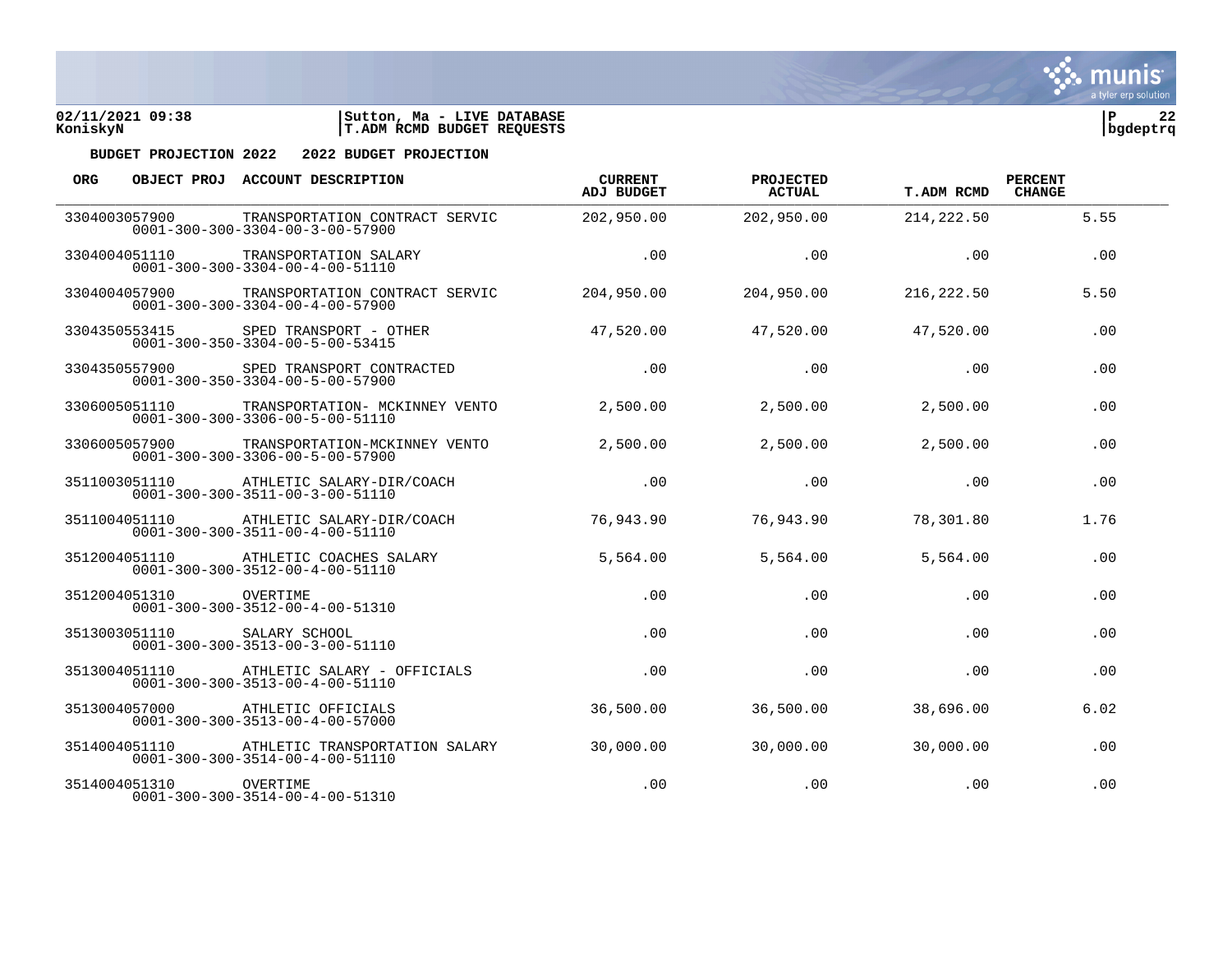

| <b>ORG</b> |               | OBJECT PROJ ACCOUNT DESCRIPTION                                                          | <b>CURRENT</b><br><b>ADJ BUDGET</b> | PROJECTED<br><b>ACTUAL</b> | <b>T.ADM RCMD</b> | <b>PERCENT</b><br><b>CHANGE</b> |  |
|------------|---------------|------------------------------------------------------------------------------------------|-------------------------------------|----------------------------|-------------------|---------------------------------|--|
|            | 3514004057900 | ATHLETIC TRANSPORT CONTRACTED<br>$0001 - 300 - 300 - 3514 - 00 - 4 - 00 - 57900$         | 50,570.00                           | 50,570.00                  | 50,570.00         | .00                             |  |
|            | 3514005057900 | ATHLETIC CONTRACT SVS - TRANSP<br>$0001 - 300 - 300 - 3514 - 00 - 4 - 00 - 57900$        | .00                                 | .00                        | .00               | .00                             |  |
|            | 3515003054000 | GENERAL SUPPLIES<br>$0001 - 300 - 300 - 3515 - 00 - 3 - 00 - 54000$                      | .00                                 | .00                        | .00               | .00                             |  |
|            |               | 3515004054000 ATHLETIC SUPPLIES<br>$0001 - 300 - 300 - 3515 - 00 - 4 - 00 - 54000$       | 25,221.00                           | 25,221.00                  | 25,221.00         | .00                             |  |
|            | 3516003057000 | OTHER CHARGES & EXPENSE<br>$0001 - 300 - 300 - 3516 - 00 - 3 - 00 - 57000$               | .00                                 | .00                        | .00               | .00                             |  |
|            | 3516004051110 | ATHLETIC OTHER SALARY<br>$0001 - 300 - 300 - 3516 - 00 - 4 - 00 - 51110$                 | 2,802.50                            | 2,802.50                   | 2,802.50          | .00                             |  |
|            |               | 3516004057000 OTHER ATHLETIC EXPENSES<br>$0001 - 300 - 300 - 3516 - 00 - 4 - 00 - 57000$ | 39,635.00                           | 39,635.00                  | 39,635.00         | .00                             |  |
|            | 3550001051110 | Student Activities<br>$0001 - 300 - 300 - 3550 - 00 - 1 - 00 - 51110$                    | 4,756.50                            | 4,756.50                   | 4,756.50          | .00                             |  |
|            | 3550002051110 | STDNT ACT SALARIES<br>$0001 - 300 - 300 - 3550 - 00 - 2 - 00 - 51110$                    | 7,400.00                            | 7,400.00                   | 7,400.00          | .00                             |  |
|            | 3550003051110 | STDNT ACT SALARIES<br>$0001 - 300 - 300 - 3550 - 00 - 3 - 00 - 51110$                    | 23,849.50                           | 23,849.50                  | 23,183.50         | $-2.79$                         |  |
|            | 3550003057900 | CONTRACT SERVICES<br>$0001 - 300 - 300 - 3550 - 00 - 3 - 00 - 57900$                     | .00                                 | .00                        | .00               | .00                             |  |
|            | 3550004051110 | STDNT ACT SALARIES<br>$0001 - 300 - 300 - 3550 - 00 - 4 - 00 - 51110$                    | 51,118.50                           | 51,118.50                  | 49,982.50         | $-2.22$                         |  |
|            | 3550350551110 | STDNT ACT SALARIES-SPED<br>$0001 - 300 - 350 - 3550 - 00 - 5 - 00 - 51110$               | .00                                 | .00                        | .00               | .00                             |  |
|            | 3554001057900 | STDNT ACT CONTRACT SVS<br>$0001 - 300 - 300 - 3554 - 00 - 1 - 00 - 57900$                | .00                                 | .00                        | .00               | .00                             |  |
|            | 3554002057900 | STDNT ACT CONTRACT SVS<br>$0001 - 300 - 300 - 3554 - 00 - 2 - 00 - 57900$                | .00                                 | .00                        | $.00 \,$          | .00                             |  |
|            | 3554003057900 | STDNT ACT CONTRACT SVS<br>$0001 - 300 - 300 - 3554 - 00 - 3 - 00 - 57900$                | .00                                 | .00                        | .00               | .00                             |  |

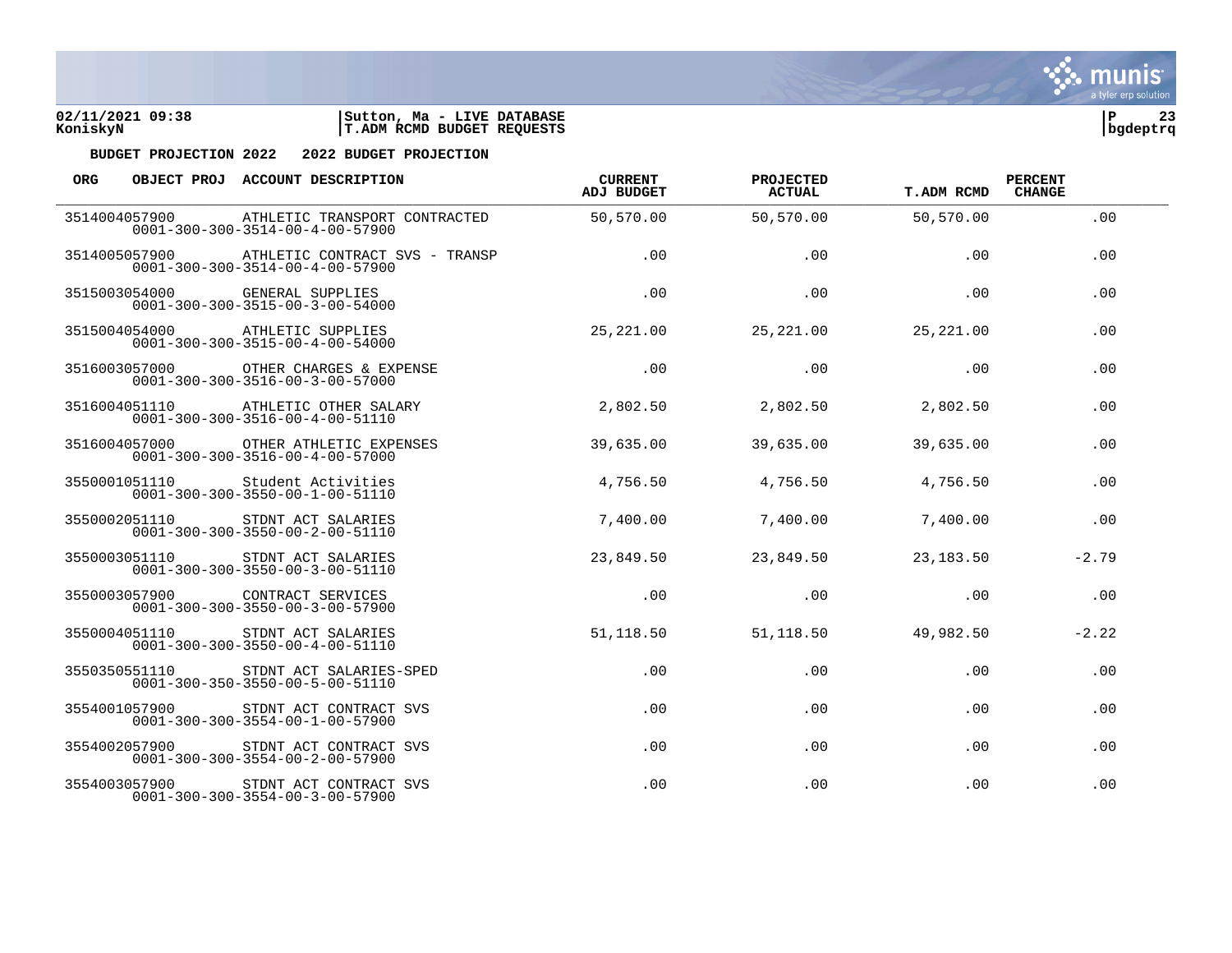



| ORG. |               | OBJECT PROJ ACCOUNT DESCRIPTION                                                   | <b>CURRENT</b><br><b>ADJ BUDGET</b> | PROJECTED<br><b>ACTUAL</b> | <b>T.ADM RCMD</b> | <b>PERCENT</b><br><b>CHANGE</b> |  |
|------|---------------|-----------------------------------------------------------------------------------|-------------------------------------|----------------------------|-------------------|---------------------------------|--|
|      | 3554004057900 | STDNT ACT CONTRACT SVS<br>$0001 - 300 - 300 - 3554 - 00 - 4 - 00 - 57900$         | 3,180.00                            | 3,180.00                   | 3,180.00          | .00                             |  |
|      | 3554350557900 | STDNT ACT CONTRACT SVS-SPED<br>$0001 - 300 - 350 - 3554 - 00 - 5 - 00 - 57900$    | .00                                 | .00                        | .00               | .00                             |  |
|      | 3555001054000 | STDNT ACT SUPPLIES&MATERIALS<br>$0001 - 300 - 300 - 3555 - 00 - 1 - 00 - 54000$   | 500.00                              | 500.00                     | 500.00            | .00                             |  |
|      | 3555002054000 | STDNT ACT SUPPLIES&MATERIALS<br>$0001 - 300 - 300 - 3555 - 00 - 2 - 00 - 54000$   | .00                                 | .00                        | .00               | .00                             |  |
|      | 3555003054000 | STDNT ACT SUPPLIES&MATERIALS<br>$0001 - 300 - 300 - 3555 - 00 - 3 - 00 - 54000$   | 800.00                              | 800.00                     | 800.00            | .00                             |  |
|      | 3555004054000 | STDNT ACT SUPPLIES&MATERIALS<br>$0001 - 300 - 300 - 3555 - 00 - 4 - 00 - 54000$   | .00                                 | .00                        | .00               | .00                             |  |
|      | 3555350554000 | STDNT ACT SUPPLIES&MATERIALS-S<br>$0001 - 300 - 350 - 3555 - 00 - 5 - 00 - 54000$ | .00                                 | .00                        | .00               | .00                             |  |
|      | 4110001051110 | CUSTODIAL SALARIES<br>$0001 - 300 - 300 - 4110 - 00 - 1 - 00 - 51110$             | 120,058.80                          | 120,058.80                 | 114,590.92        | $-4.55$                         |  |
|      | 4110001051310 | CUSTODIAL OVERTIME<br>$0001 - 300 - 300 - 4110 - 00 - 1 - 00 - 51310$             | 2,000.00                            | 2,000.00                   | 2,000.00          | .00                             |  |
|      | 4110002051110 | CUSTODIAL SALARIES<br>$0001 - 300 - 300 - 4110 - 00 - 2 - 00 - 51110$             | 126,714.60                          | 126,714.60                 | 139,485.61        | 10.08                           |  |
|      | 4110002051310 | CUSTODIAL OVERTIME<br>$0001 - 300 - 300 - 4110 - 00 - 2 - 00 - 51310$             | 2,000.00                            | 2,000.00                   | 2,000.00          | .00                             |  |
|      | 4110003051110 | CUSTODIAL SALARIES<br>$0001 - 300 - 300 - 4110 - 00 - 3 - 00 - 51110$             | 104,976.00                          | 104,976.00                 | 108,513.50        | 3.37                            |  |
|      | 4110003051310 | CUSTODIAL OVERTIME<br>$0001 - 300 - 300 - 4110 - 00 - 3 - 00 - 51310$             | 2,000.00                            | 2,000.00                   | 2,000.00          | .00                             |  |
|      | 4110004051110 | CUSTODIAL SALARIES<br>$0001 - 300 - 300 - 4110 - 00 - 4 - 00 - 51110$             | 121,463.60                          | 121,463.60                 | 125,291.72        | 3.15                            |  |
|      | 4110004051310 | CUSTODIAL OVERTIME<br>$0001 - 300 - 300 - 4110 - 00 - 4 - 00 - 51310$             | 2,000.00                            | 2,000.00                   | 2,000.00          | .00                             |  |
|      | 4113001051110 | CUSTODIAL - SUBS<br>$0001 - 300 - 300 - 4113 - 00 - 1 - 00 - 51110$               | 2,000.00                            | 2,000.00                   | 2,000.00          | .00                             |  |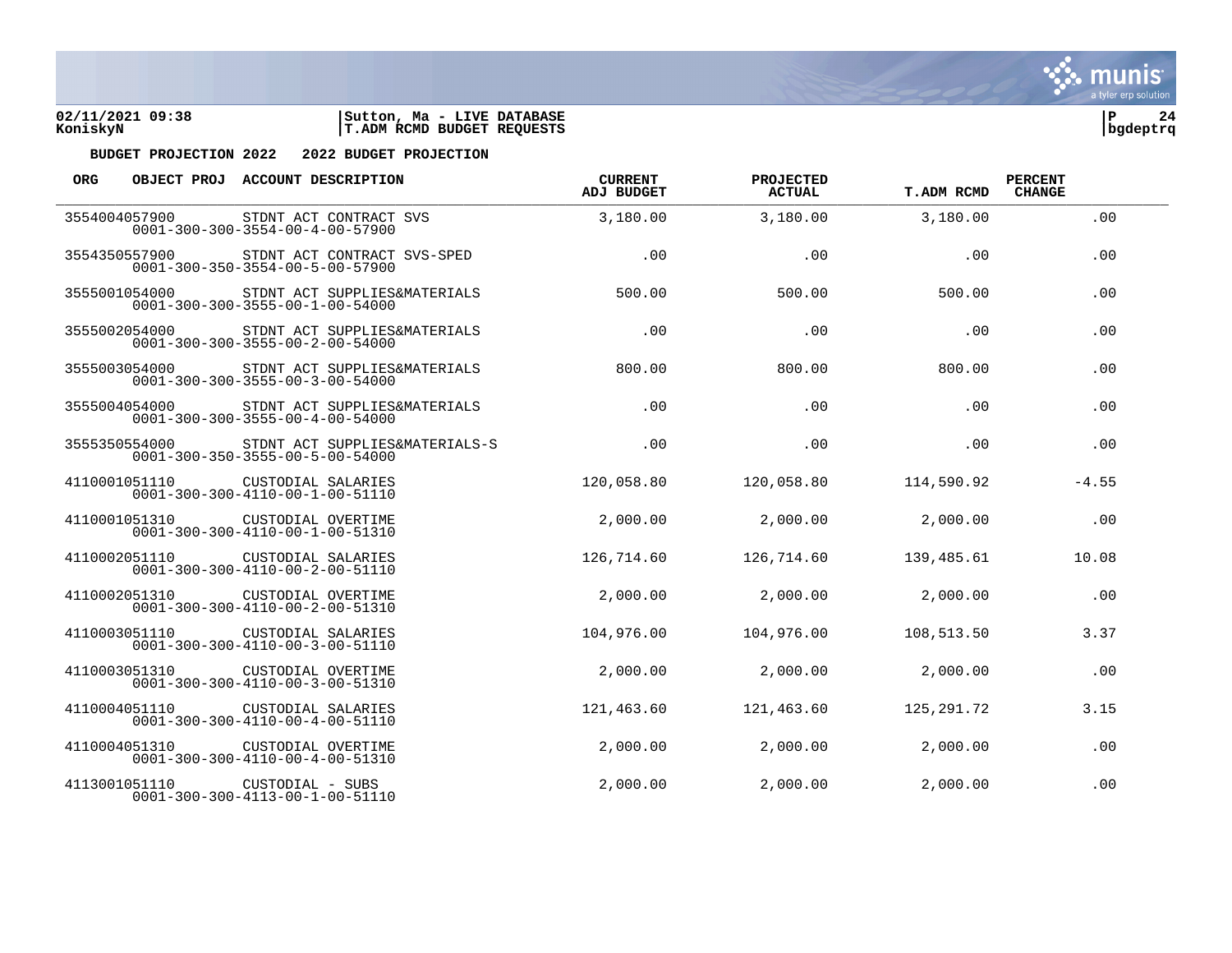



| <b>ORG</b>    |               | OBJECT PROJ ACCOUNT DESCRIPTION                                                   | <b>CURRENT</b><br><b>ADJ BUDGET</b> | PROJECTED<br><b>ACTUAL</b> | <b>T.ADM RCMD</b> | <b>PERCENT</b><br><b>CHANGE</b> |
|---------------|---------------|-----------------------------------------------------------------------------------|-------------------------------------|----------------------------|-------------------|---------------------------------|
| 4113001051120 |               | CUSTODIAL SEASONAL SALARY<br>$0001 - 300 - 300 - 4113 - 00 - 1 - 00 - 51120$      | 1,800.00                            | 1,800.00                   | 1,800.00          | .00.                            |
| 4113001051310 |               | CUSTODIAL OTHER OVERTIME<br>$0001 - 300 - 300 - 4113 - 00 - 1 - 00 - 51310$       | .00                                 | .00                        | .00               | .00                             |
|               | 4113002051110 | CUSTODIAL SUBS<br>$0001 - 300 - 300 - 4113 - 00 - 2 - 00 - 51110$                 | 2,000.00                            | 2,000.00                   | 2,000.00          | .00                             |
|               | 4113002051120 | CUSTODIAL SEASONAL SALARY<br>$0001 - 300 - 300 - 4113 - 00 - 2 - 00 - 51120$      | 1,800.00                            | 1,800.00                   | 1,800.00          | .00                             |
| 4113002051310 |               | CUSTODIAL OTHER OVERTIME<br>$0001 - 300 - 300 - 4113 - 00 - 2 - 00 - 51310$       | .00                                 | .00                        | .00               | .00                             |
|               | 4113003051110 | CUSTODIAL SUBS<br>$0001 - 300 - 300 - 4113 - 00 - 3 - 00 - 51110$                 | 2,000.00                            | 2,000.00                   | 2,000.00          | .00                             |
|               | 4113003051120 | CUSTODIAL SEASONAL SALARY<br>$0001 - 300 - 300 - 4113 - 00 - 3 - 00 - 51120$      | 1,800.00                            | 1,800.00                   | 1,800.00          | .00                             |
|               | 4113003051310 | CUSTODIAL OTHER OVERTIME<br>$0001 - 300 - 300 - 4113 - 00 - 3 - 00 - 51310$       | .00                                 | .00                        | .00               | .00                             |
| 4113004051110 |               | CUSTODIAL SUBS<br>$0001 - 300 - 300 - 4113 - 00 - 4 - 00 - 51110$                 | 2,000.00                            | 2,000.00                   | 2,000.00          | .00                             |
| 4113004051120 |               | CUSTODIAL SEASONAL SALARY<br>$0001 - 300 - 300 - 4113 - 00 - 4 - 00 - 51120$      | 1,800.00                            | 1,800.00                   | 1,800.00          | .00                             |
|               | 4113004051310 | CUSTODIAL OTHER OVERTIME<br>$0001 - 300 - 300 - 4113 - 00 - 4 - 00 - 51310$       | .00                                 | .00                        | .00               | .00                             |
|               | 4113005051310 | OVERTIME<br>$0001 - 300 - 300 - 4113 - 00 - 5 - 00 - 51310$                       | .00                                 | .00                        | .00               | .00                             |
| 4114005057900 |               | CONTRACTED SERVICES FIRE SYSTE<br>$0001 - 300 - 300 - 4114 - 00 - 5 - 00 - 57900$ | .00                                 | .00                        | .00               | .00                             |
| 4115005057900 |               | CONTRACTED SERVICES ELEVATOR M<br>$0001 - 300 - 300 - 4115 - 00 - 5 - 00 - 57900$ | .00                                 | .00                        | .00               | .00                             |
|               | 4116005057900 | CONTRACTED SERVICES HVAC MAINT<br>$0001 - 300 - 300 - 4116 - 00 - 5 - 00 - 57900$ | .00                                 | .00                        | .00               | .00                             |
|               | 4117005054000 | BUILDING SUPPLIES&MATERIALS<br>$0001 - 300 - 300 - 4117 - 00 - 5 - 00 - 54000$    | .00                                 | .00                        | .00               | .00                             |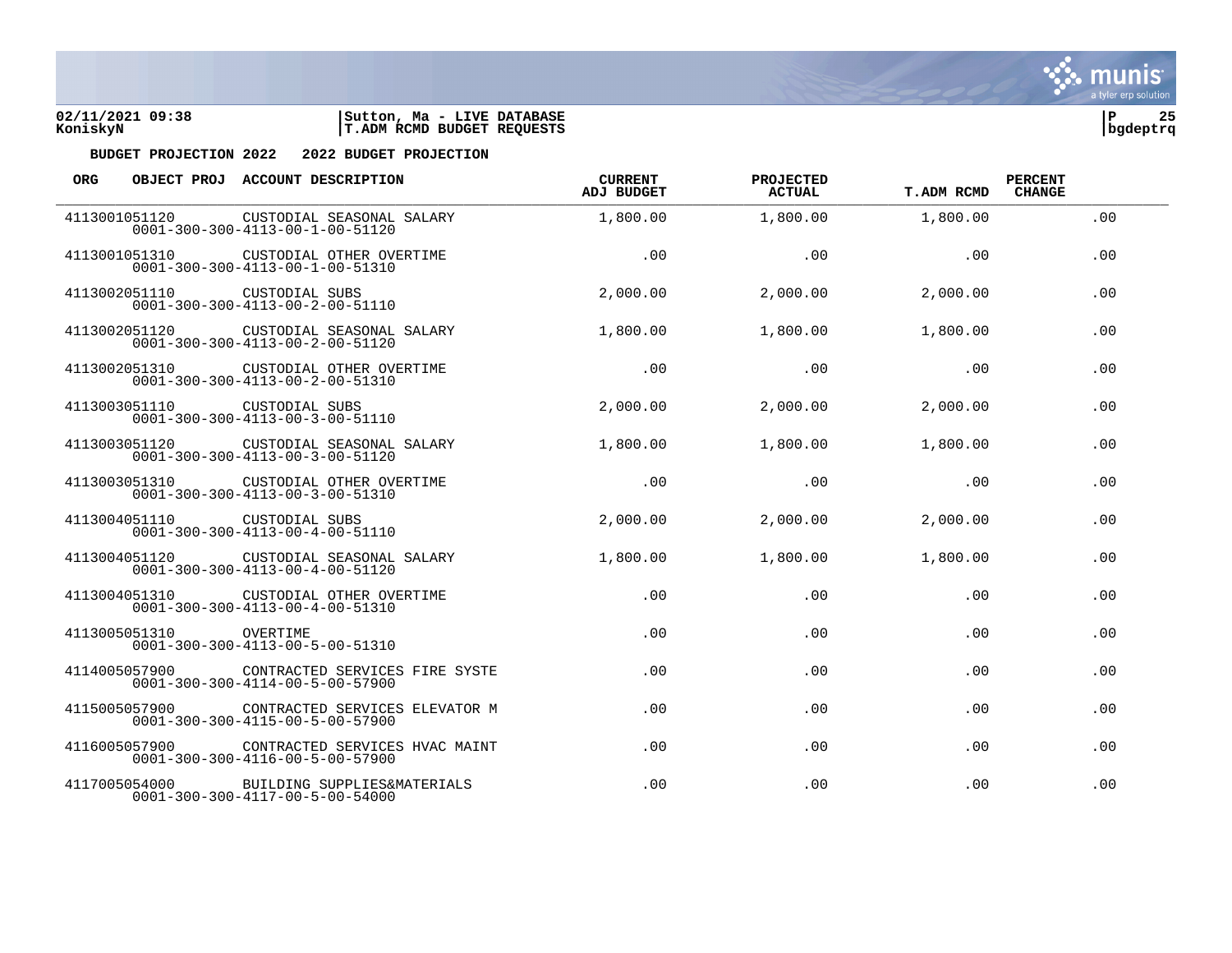



| <b>ORG</b> |               | OBJECT PROJ ACCOUNT DESCRIPTION                                                 | <b>CURRENT</b><br>ADJ BUDGET | PROJECTED<br>ACTUAL | T.ADM RCMD | <b>PERCENT</b><br><b>CHANGE</b> |  |
|------------|---------------|---------------------------------------------------------------------------------|------------------------------|---------------------|------------|---------------------------------|--|
|            | 4118001054000 | CUSTODIAL GENERAL SUPPLIES<br>$0001 - 300 - 300 - 4118 - 00 - 1 - 00 - 54000$   | 14,546.63                    | 14,546.63           | 16,625.00  | 14.29                           |  |
|            | 4118002054000 | CUSTODIAL SUPPLIES<br>$0001 - 300 - 300 - 4118 - 00 - 2 - 00 - 54000$           | 16,533.63                    | 16,533.63           | 18,257.00  | 10.42                           |  |
|            | 4118003054000 | CUSTODIAL SUPPLIES<br>$0001 - 300 - 300 - 4118 - 00 - 3 - 00 - 54000$           | 15,796.63                    | 15,796.63           | 18,430.00  | 16.67                           |  |
|            | 4118004054000 | CUSTODIAL SUPPLIES<br>$0001 - 300 - 300 - 4118 - 00 - 4 - 00 - 54000$           | 15,794.63                    | 15,794.63           | 18,430.00  | 16.69                           |  |
|            | 4118005054000 | CUSTODIAL SUPPLIES&MATERIALS<br>$0001 - 300 - 300 - 4118 - 00 - 5 - 00 - 54000$ | .00                          | .00                 | .00        | .00                             |  |
|            | 4125001052110 | HEATING FUEL SCHOOLS<br>$0001 - 300 - 300 - 4125 - 00 - 1 - 00 - 52110$         | 51,685.00                    | 51,685.00           | 40,185.00  | $-22.25$                        |  |
|            | 4125002052110 | HEATING FUEL SCHOOLS<br>$0001 - 300 - 300 - 4125 - 00 - 2 - 00 - 52110$         | 51,685.00                    | 51,685.00           | 40,185.00  | $-22.25$                        |  |
|            | 4125003052110 | HEATING FUEL SCHOOLS<br>$0001 - 300 - 300 - 4125 - 00 - 3 - 00 - 52110$         | 43,090.00                    | 43,090.00           | 32,535.00  | $-24.50$                        |  |
|            | 4125004052110 | HEATING FUEL SCHOOLS<br>$0001 - 300 - 300 - 4125 - 00 - 4 - 00 - 52110$         | 43,090.00                    | 43,090.00           | 32,535.00  | $-24.50$                        |  |
|            | 4125005052110 | HEATING FUEL SCHOOLS<br>$0001 - 300 - 300 - 4125 - 00 - 5 - 00 - 52110$         | .00                          | .00                 | .00        | .00                             |  |
|            | 4131001053400 | TELEPHONE - REGULAR<br>$0001 - 300 - 300 - 4131 - 00 - 1 - 00 - 53400$          | 3,000.00                     | 3,000.00            | 3,000.00   | .00                             |  |
|            | 4131002053400 | TELEPHONE - REGULAR<br>$0001 - 300 - 300 - 4131 - 00 - 2 - 00 - 53400$          | 3,000.00                     | 3,000.00            | 3,000.00   | .00                             |  |
|            | 4131003053400 | TELEPHONE - REGULAR<br>$0001 - 300 - 300 - 4131 - 00 - 3 - 00 - 53400$          | 3,000.00                     | 3,000.00            | 3,000.00   | .00                             |  |
|            | 4131004053400 | TELEPHONE - REGULAR<br>$0001 - 300 - 300 - 4131 - 00 - 4 - 00 - 53400$          | 3,000.00                     | 3,000.00            | 3,000.00   | .00                             |  |
|            | 4131005053400 | TELEPHONE - REGULAR<br>$0001 - 300 - 300 - 4131 - 00 - 5 - 00 - 53400$          | 600.00                       | 600.00              | 600.00     | .00                             |  |
|            | 4133001053415 | ELECTRICITY<br>$0001 - 300 - 300 - 4133 - 00 - 1 - 00 - 53415$                  | .00                          | .00                 | 32,000.00  | .00                             |  |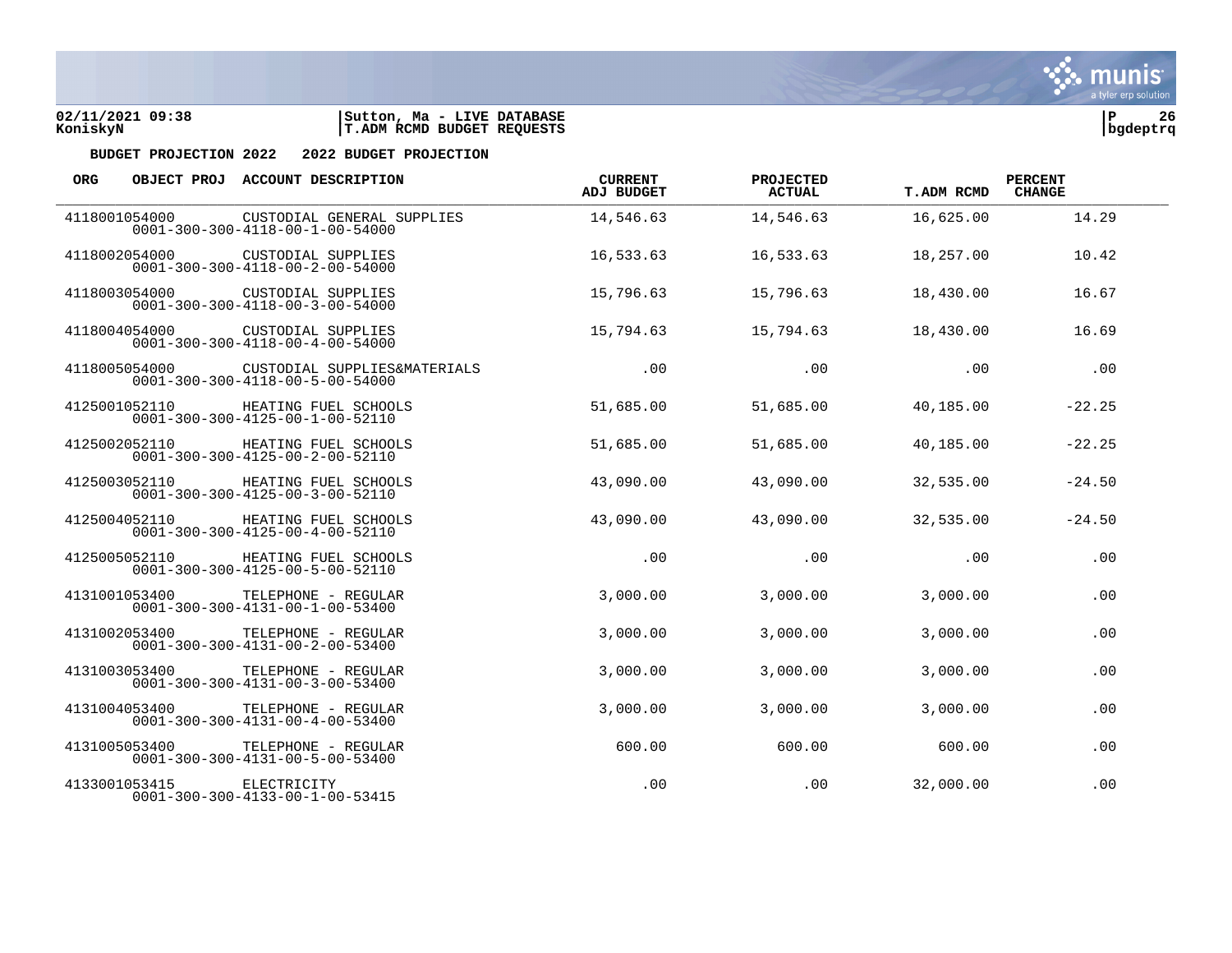



| <b>ORG</b>    |               | OBJECT PROJ ACCOUNT DESCRIPTION                                                  | <b>CURRENT</b><br><b>ADJ BUDGET</b> | PROJECTED<br><b>ACTUAL</b> | <b>T.ADM RCMD</b> | <b>PERCENT</b><br><b>CHANGE</b> |  |
|---------------|---------------|----------------------------------------------------------------------------------|-------------------------------------|----------------------------|-------------------|---------------------------------|--|
|               | 4133002053415 | ELECTRICITY<br>$0001 - 300 - 300 - 4133 - 00 - 2 - 00 - 53415$                   | .00                                 | .00                        | 32,000.00         | .00                             |  |
|               | 4133003053415 | ELECTRICITY<br>$0001 - 300 - 300 - 4133 - 00 - 3 - 00 - 53415$                   | 65,000.00                           | 65,000.00                  | 56,220.00         | $-13.51$                        |  |
|               | 4133004053415 | ELECTRICITY<br>$0001 - 300 - 300 - 4133 - 00 - 4 - 00 - 53415$                   | 65,000.00                           | 65,000.00                  | 56,220.00         | $-13.51$                        |  |
|               | 4133005053415 | ELECTRICITY<br>$0001 - 300 - 300 - 4133 - 00 - 5 - 00 - 53415$                   | 24,000.00                           | 24,000.00                  | 24,560.00         | 2.33                            |  |
| 4134001053415 |               | WATER TMT PILAN CONTRACT SERV<br>$0001 - 300 - 300 - 4134 - 00 - 1 - 00 - 53415$ | 6,366.78                            | 6,366.78                   | 6,666.78          | 4.71                            |  |
|               | 4134001057000 | WATER TREATMENT PLANT REPAIRS<br>$0001 - 300 - 300 - 4134 - 00 - 1 - 00 - 57000$ | 3,000.00                            | 3,000.00                   | 3,000.00          | .00                             |  |
|               | 4134002053415 | WATER TMT PLANT CONT SERVICES<br>$0001 - 300 - 300 - 4134 - 00 - 2 - 00 - 53415$ | 6,366.78                            | 6,366.78                   | 6,666.78          | 4.71                            |  |
|               | 4134002057000 | WATER TREATMENT PLANT REPAIRS<br>$0001 - 300 - 300 - 4134 - 00 - 2 - 00 - 57000$ | 3,000.00                            | 3,000.00                   | 3,000.00          | .00                             |  |
| 4134003053415 |               | WATER TMT PLANT CONT SERVICES<br>$0001 - 300 - 300 - 4134 - 00 - 3 - 00 - 53415$ | 6,366.78                            | 6,366.78                   | 6,666.78          | 4.71                            |  |
|               | 4134003057000 | WATER TREATMENT PLANT REPAIRS<br>$0001 - 300 - 300 - 4134 - 00 - 3 - 00 - 57000$ | 3,000.00                            | 3,000.00                   | 3,000.00          | .00                             |  |
|               | 4134004053415 | WATER TMT PLANT CONT SERVICES<br>$0001 - 300 - 300 - 4134 - 00 - 4 - 00 - 53415$ | 6,366.78                            | 6,366.78                   | 6,666.78          | 4.71                            |  |
|               | 4134004057000 | WATER TREATMENT PLANT REPAIRS<br>$0001 - 300 - 300 - 4134 - 00 - 4 - 00 - 57000$ | 3,250.00                            | 3,250.00                   | 3,250,00          | .00                             |  |
| 4134005053415 |               | Water Plant Repairs<br>$0001 - 300 - 300 - 4134 - 00 - 5 - 00 - 53415$           | .00                                 | .00                        | .00               | .00                             |  |
|               | 4134005057000 | WATER TREATMENT PLANT REPAIRS<br>$0001 - 300 - 300 - 4134 - 00 - 5 - 00 - 57000$ | .00                                 | .00                        | .00               | .00                             |  |
|               | 4135001053415 | TRASH REMOVAL<br>$0001 - 300 - 300 - 4135 - 00 - 1 - 00 - 53415$                 | 3,570.00                            | 3,570.00                   | 3,570.00          | .00                             |  |
|               | 4135002053415 | TRASH REMOVAL<br>$0001 - 300 - 300 - 4135 - 00 - 2 - 00 - 53415$                 | 3,570.00                            | 3,570.00                   | 3,570.00          | .00                             |  |

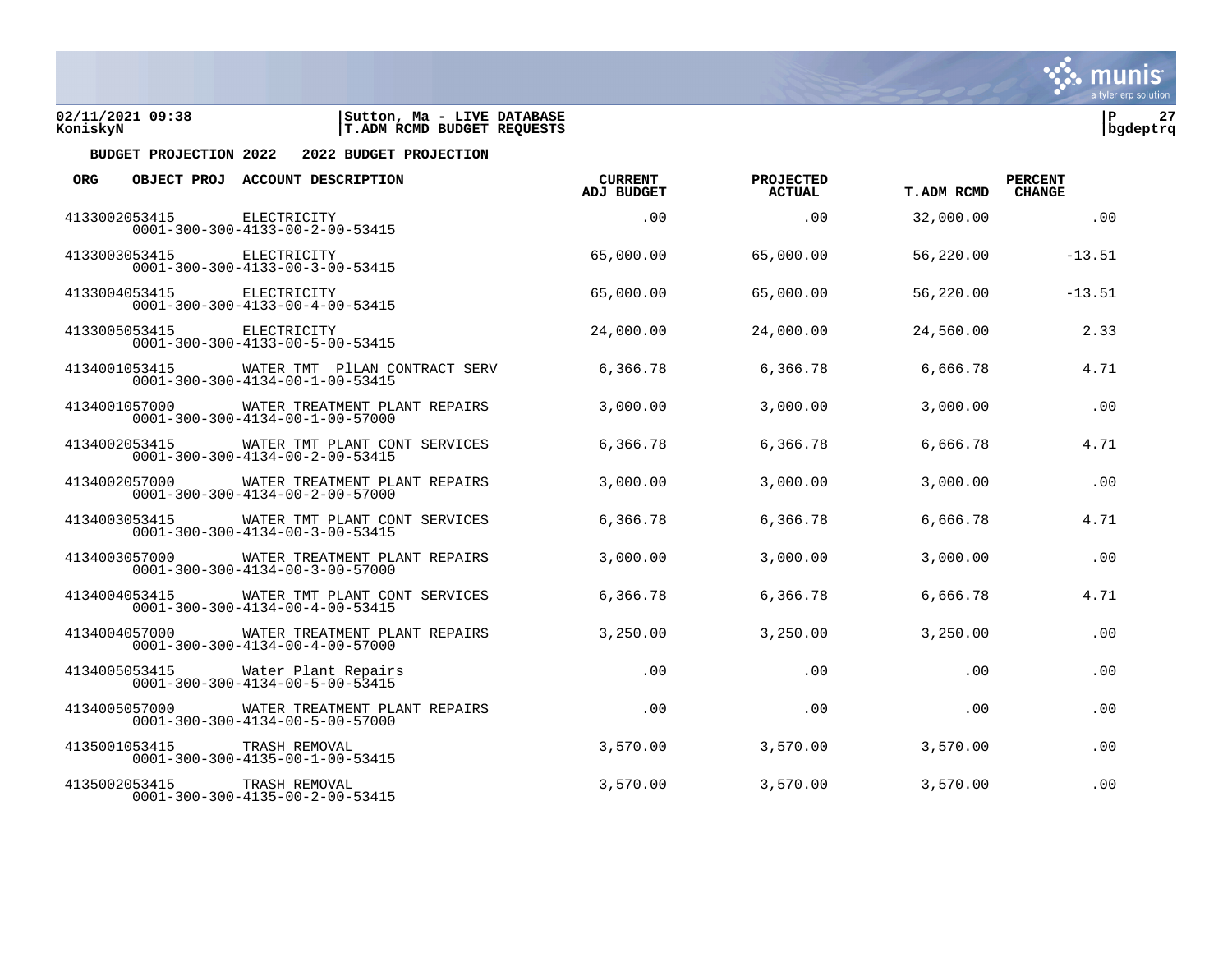



| <b>ORG</b> |               | OBJECT PROJ ACCOUNT DESCRIPTION                                               | <b>CURRENT</b><br><b>ADJ BUDGET</b> | PROJECTED<br><b>ACTUAL</b> | <b>T.ADM RCMD</b> | <b>PERCENT</b><br><b>CHANGE</b> |  |
|------------|---------------|-------------------------------------------------------------------------------|-------------------------------------|----------------------------|-------------------|---------------------------------|--|
|            | 4135003053415 | TRASH REMOVAL<br>$0001 - 300 - 300 - 4135 - 00 - 3 - 00 - 53415$              | 3,570.00                            | 3,570.00                   | 3,570.00          | .00                             |  |
|            | 4135004053415 | TRASH REMOVAL<br>$0001 - 300 - 300 - 4135 - 00 - 4 - 00 - 53415$              | 3,570.00                            | 3,570.00                   | 3,570.00          | .00                             |  |
|            | 4135005053415 | TRASH REMOVAL<br>$0001 - 300 - 300 - 4135 - 00 - 5 - 00 - 53415$              | .00                                 | .00                        | .00               | .00                             |  |
|            | 4136001053415 | WASTEWATER TREATMENT PLANT<br>$0001 - 300 - 300 - 4136 - 00 - 1 - 00 - 53415$ | 18,397.82                           | 18,397.82                  | 18,673.78         | 1.50                            |  |
|            | 4136001057000 | <b>WWTP REPAIRS</b><br>$0001 - 300 - 300 - 4136 - 00 - 1 - 00 - 57000$        | 8,900.00                            | 8,900.00                   | 8,900.00          | .00                             |  |
|            | 4136002053415 | WASTEWATER TREATMENT PLANT<br>$0001 - 300 - 300 - 4136 - 00 - 2 - 00 - 53415$ | 18,397.82                           | 18,397.82                  | 18,673.78         | 1.50                            |  |
|            | 4136002057000 | WWTP REPAIRS<br>$0001 - 300 - 300 - 4136 - 00 - 2 - 00 - 57000$               | 8,900.00                            | 8,900.00                   | 8,900.00          | .00                             |  |
|            | 4136003053415 | WASTEWATER TREATMENT PLANT<br>$0001 - 300 - 300 - 4136 - 00 - 3 - 00 - 53415$ | 18,397.82                           | 18,397.82                  | 18,673.78         | 1.50                            |  |
|            | 4136003057000 | <b>WWTP REPAIRS</b><br>$0001 - 300 - 300 - 4136 - 00 - 3 - 00 - 57000$        | 8,900.00                            | 8,900.00                   | 8,900.00          | .00                             |  |
|            | 4136004053415 | WASTEWATER TREATMENT PLANT<br>$0001 - 300 - 300 - 4136 - 00 - 4 - 00 - 53415$ | 18,397.82                           | 18,397.82                  | 18,673.78         | 1.50                            |  |
|            | 4136004057000 | WWTP REPAIRS<br>$0001 - 300 - 300 - 4136 - 00 - 4 - 00 - 57000$               | 8,900.00                            | 8,900.00                   | 8,900.00          | .00                             |  |
|            | 4136005053415 | WASTEWATER TREATMENT PLANT<br>$0001 - 300 - 300 - 4136 - 00 - 5 - 00 - 53415$ | .00                                 | .00                        | .00               | .00                             |  |
|            | 4138001053415 | OTHER EXPENSES<br>$0001 - 300 - 300 - 4138 - 00 - 1 - 00 - 53415$             | .00                                 | .00                        | .00               | .00                             |  |
|            | 4138002053415 | OTHER EXPENSES<br>$0001 - 300 - 300 - 4138 - 00 - 2 - 00 - 53415$             | .00                                 | .00                        | .00               | .00                             |  |
|            | 4138003053415 | OTHER EXPENSES<br>$0001 - 300 - 300 - 4138 - 00 - 3 - 00 - 53415$             | .00                                 | .00                        | .00               | .00                             |  |
|            | 4138004053415 | OTHER EXPENSES<br>$0001 - 300 - 300 - 4138 - 00 - 4 - 00 - 53415$             | .00                                 | .00                        | .00               | .00                             |  |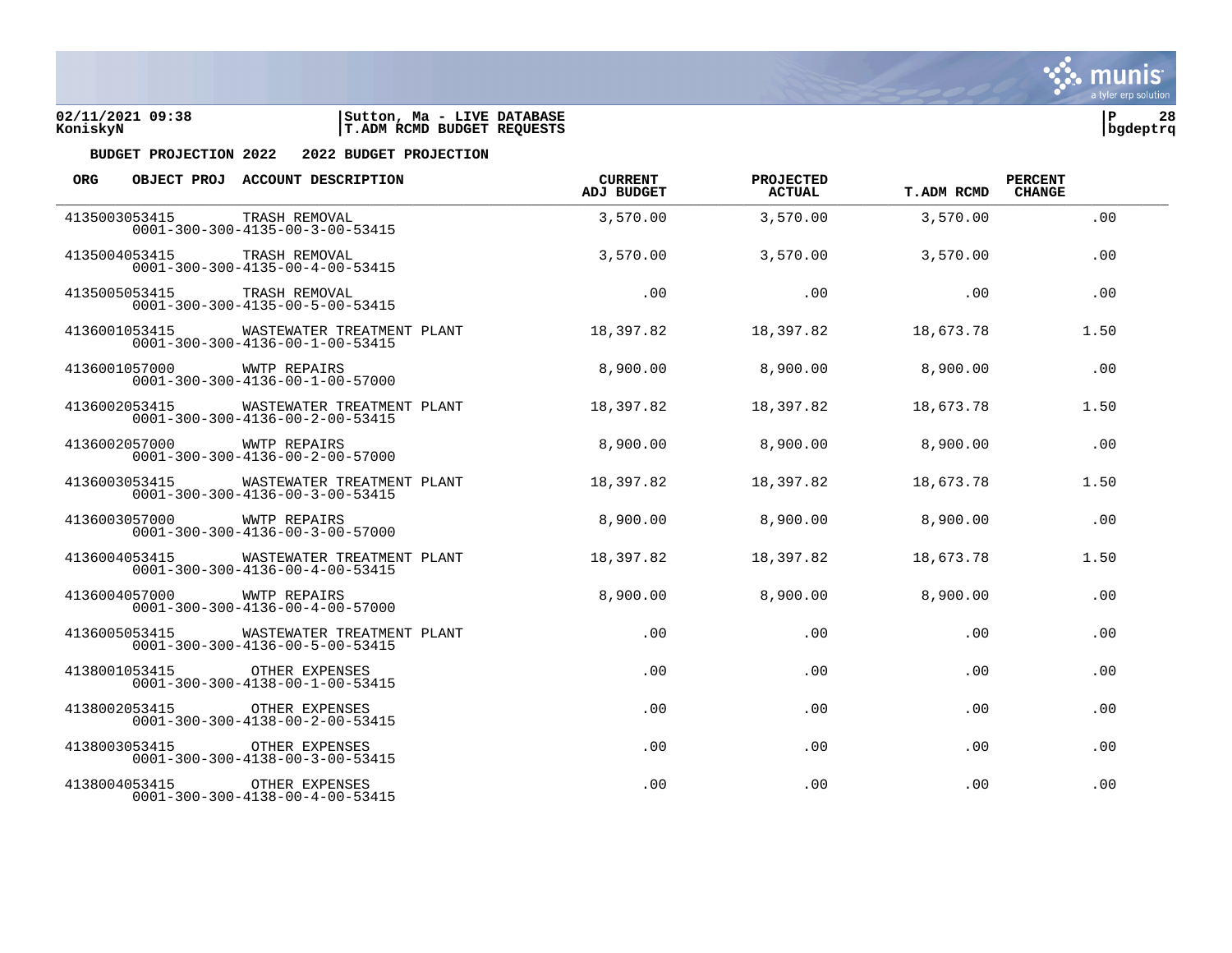



| <b>ORG</b> |                        | OBJECT PROJ ACCOUNT DESCRIPTION                                                                 | <b>CURRENT</b><br><b>ADJ BUDGET</b> | PROJECTED<br><b>ACTUAL</b> | <b>T.ADM RCMD</b> | <b>PERCENT</b><br><b>CHANGE</b> |  |
|------------|------------------------|-------------------------------------------------------------------------------------------------|-------------------------------------|----------------------------|-------------------|---------------------------------|--|
|            | 4138005053415          | OTHER EXPENSES<br>$0001 - 300 - 300 - 4138 - 00 - 5 - 00 - 53415$                               | .00.                                | .00.                       | .00.              | .00                             |  |
|            | 4211001051110          | MAINTENANCE OF GROUNDS<br>$0001 - 300 - 300 - 4211 - 00 - 1 - 00 - 51110$                       | .00.                                | .00.                       | .00.              | .00                             |  |
|            | 4211002051110          | MAINTENANCE OF GROUNDS<br>$0001 - 300 - 300 - 4211 - 00 - 2 - 00 - 51110$                       | .00.                                | .00                        | .00.              | .00                             |  |
|            |                        | 4211003051110 MAINTENANCE OF GROUNDS<br>$0001 - 300 - 300 - 4211 - 00 - 3 - 00 - 51110$         | .00.                                | .00                        | .00.              | .00                             |  |
|            | 4211003051310          | OVERTIME<br>$0001 - 300 - 300 - 4211 - 00 - 3 - 00 - 51310$                                     | .00.                                | .00                        | .00               | .00                             |  |
|            | 4211004051110          | MAINTENANCE OF GROUNDS<br>$0001 - 300 - 300 - 4211 - 00 - 4 - 00 - 51110$                       | .00.                                | .00                        | .00.              | .00                             |  |
|            | 4211005051110          | MAINTENANCE OF GROUNDS SALARY<br>$0001 - 300 - 300 - 4211 - 00 - 5 - 00 - 51110$                | 44,595.20                           | 44,595.20                  | 45,933.06         | 3.00                            |  |
|            | 4211005051120          | MAINTENANCE GROUNDS SEASONAL<br>$0001 - 300 - 300 - 4211 - 00 - 5 - 00 - 51120$                 | .00.                                | .00                        | .00.              | .00                             |  |
|            | 4211005051310          | MAINTENANCE GROUNDS OVERTIME<br>$0001 - 300 - 300 - 4211 - 00 - 5 - 00 - 51310$                 | 650.00                              | 650.00                     | 650.00            | .00                             |  |
|            | 4213005051110          | GROUNDS OTHER SALARY<br>$0001 - 300 - 300 - 4213 - 00 - 5 - 00 - 51110$                         | .00.                                | .00                        | .00.              | .00                             |  |
|            |                        | 4213005051120 GROUNDS OTHE - SEASONAL SALARY<br>$0001 - 300 - 300 - 4213 - 00 - 5 - 00 - 51120$ | 2,500.00                            | 2,500.00                   | 2,500.00          | .00                             |  |
|            |                        | 4213005051310 GROUNDS OTHER SALARY OVERTIME<br>$0001 - 300 - 300 - 4213 - 00 - 5 - 00 - 51310$  | .00.                                | .00                        | .00               | .00                             |  |
|            | 4215005054000          | MAINT OF GRNDS SUPPLIES&MAINT<br>$0001 - 300 - 300 - 4215 - 00 - 5 - 00 - 54000$                | 13,850.00                           | 13,850.00                  | 13,800.00         | $-.36$                          |  |
|            | 4221001051110          | MAINT OF BLDGS SALARY<br>$0001 - 300 - 300 - 4221 - 00 - 1 - 00 - 51110$                        | 34,349.53                           | 34,349.53                  | 35,181.11         | 2.42                            |  |
|            | 4221001051310 OVERTIME | $0001 - 300 - 300 - 4221 - 00 - 1 - 00 - 51310$                                                 | .00                                 | .00                        | .00.              | .00                             |  |
|            |                        | 4221002051110 MAINT OF BLDGS SALARY<br>$0001 - 300 - 300 - 4221 - 00 - 2 - 00 - 51110$          | 34,349.53                           | 34,349.53                  | 35, 181. 11       | 2.42                            |  |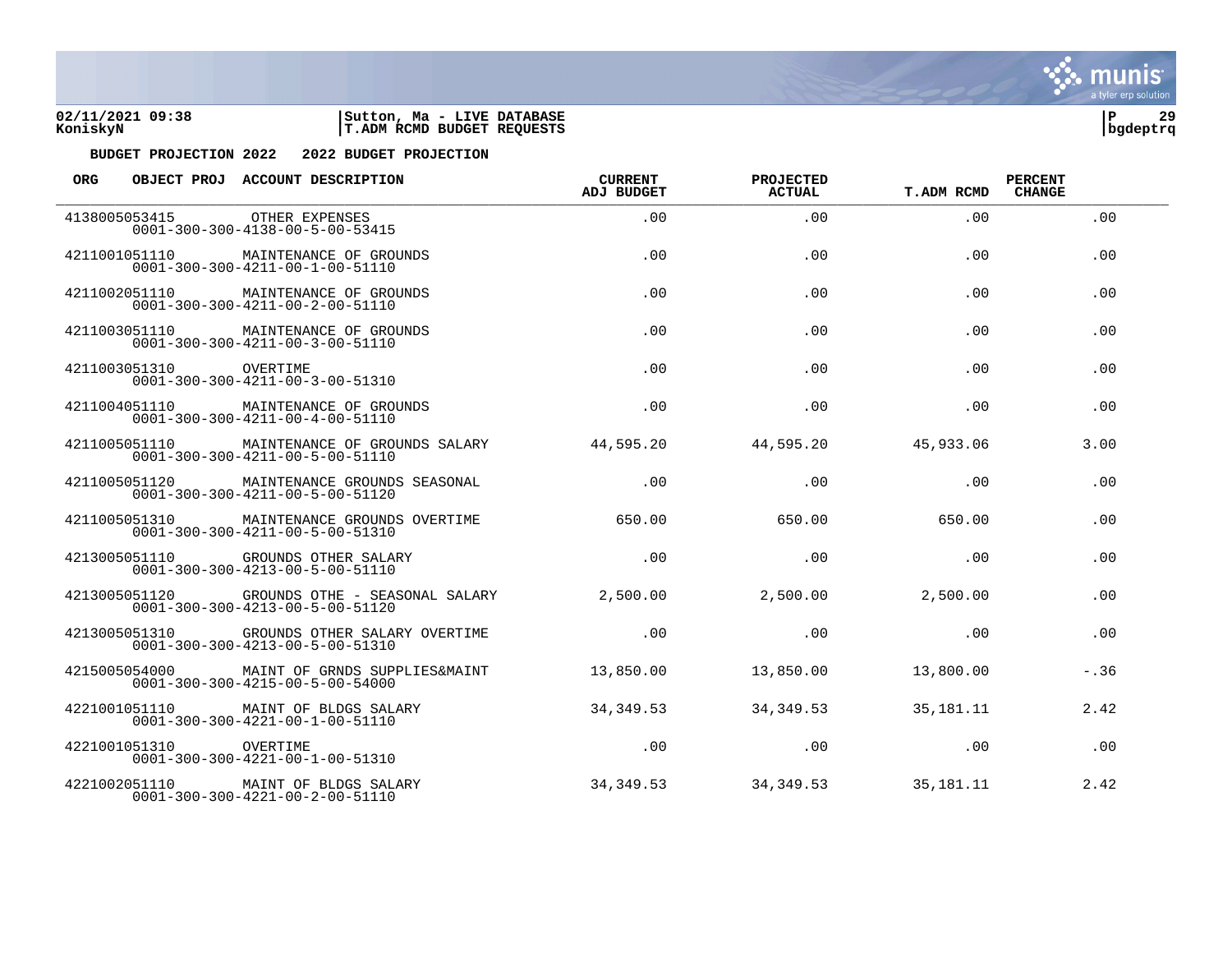



| <b>ORG</b> |               | OBJECT PROJ ACCOUNT DESCRIPTION                                                        | <b>CURRENT</b><br><b>ADJ BUDGET</b> | PROJECTED<br><b>ACTUAL</b> | <b>T.ADM RCMD</b> | <b>PERCENT</b><br><b>CHANGE</b> |  |
|------------|---------------|----------------------------------------------------------------------------------------|-------------------------------------|----------------------------|-------------------|---------------------------------|--|
|            | 4221002051310 | MAINT BLDG OVERTIME<br>$0001 - 300 - 300 - 4221 - 00 - 2 - 00 - 51310$                 | .00                                 | .00                        | .00.              | .00                             |  |
|            | 4221003051110 | MAINT OF BLDGS SALARY<br>$0001 - 300 - 300 - 4221 - 00 - 3 - 00 - 51110$               | 34, 349.53                          | 34, 349.53                 | 35, 181. 11       | 2.42                            |  |
|            | 4221003051310 | MAINT BLDG OVERTIME<br>$0001 - 300 - 300 - 4221 - 00 - 3 - 00 - 51310$                 | .00                                 | .00                        | .00               | .00                             |  |
|            |               | 4221004051110 MAINT OF BLDGS SALARY<br>$0001 - 300 - 300 - 4221 - 00 - 4 - 00 - 51110$ | 34, 349.53                          | 34, 349.53                 | 35,181.11         | 2.42                            |  |
|            | 4221004051310 | MAINT BLDG OVERTIME<br>$0001 - 300 - 300 - 4221 - 00 - 4 - 00 - 51310$                 | .00                                 | .00                        | .00               | .00                             |  |
|            | 4221005051110 | MAINT OF BLDGS SALARY<br>$0001 - 300 - 300 - 4221 - 00 - 5 - 00 - 51110$               | .00                                 | .00                        | .00               | .00                             |  |
|            | 4223001051110 | MAINT BUILDING SUPPORT<br>$0001 - 300 - 300 - 4223 - 00 - 1 - 00 - 51110$              | 1,000.00                            | 1,000.00                   | 1,000.00          | .00                             |  |
|            |               | 4223001051310 MAINT OF BLDGS OT<br>$0001 - 300 - 300 - 4223 - 00 - 1 - 00 - 51310$     | .00                                 | .00                        | .00               | .00                             |  |
|            | 4223002051110 | MAINT BUILDING SUPPORT<br>$0001 - 300 - 300 - 4223 - 00 - 2 - 00 - 51110$              | 1,000.00                            | 1,000.00                   | 1,000.00          | .00                             |  |
|            | 4223002051310 | MAINT OF BLDGS OT<br>$0001 - 300 - 300 - 4223 - 00 - 2 - 00 - 51310$                   | .00                                 | .00                        | .00               | .00                             |  |
|            | 4223003051110 | MAINTENANCE BUILDING SUPPORT<br>$0001 - 300 - 300 - 4223 - 00 - 3 - 00 - 51110$        | 1,000.00                            | 1,000.00                   | 1,000.00          | .00                             |  |
|            | 4223003051310 | MAINT OF BLDGS OT<br>$0001 - 300 - 300 - 4223 - 00 - 3 - 00 - 51310$                   | .00                                 | .00                        | .00               | .00                             |  |
|            | 4223004051110 | MAINT BUILDING SUPPORT<br>$0001 - 300 - 300 - 4223 - 00 - 4 - 00 - 51110$              | 1,000.00                            | 1,000.00                   | 1,000.00          | .00                             |  |
|            | 4223004051310 | MAINT OF BLDGS OT<br>$0001 - 300 - 300 - 4223 - 00 - 4 - 00 - 51310$                   | .00                                 | .00                        | .00               | .00                             |  |
|            | 4224001057000 | OTHER CHARGES & EXPENSE<br>$0001 - 300 - 300 - 4224 - 00 - 1 - 00 - 57000$             | .00                                 | .00                        | .00               | .00                             |  |
|            | 4224001057900 | BUILDING CONTRACT SVS<br>$0001 - 300 - 300 - 4224 - 00 - 1 - 00 - 57900$               | 19,270.00                           | 19,270.00                  | 17,725.50         | $-8.02$                         |  |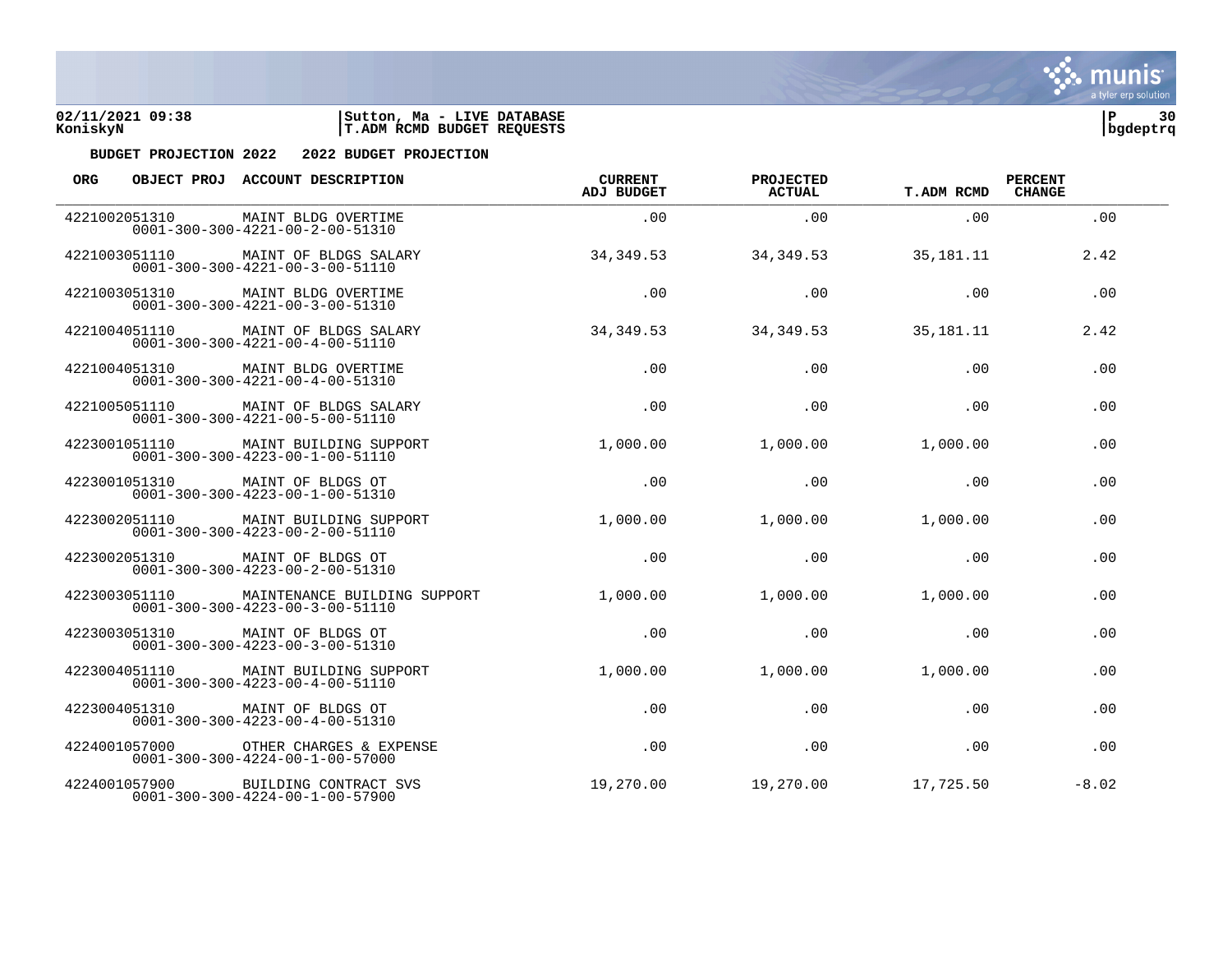



| <b>ORG</b>    |               | OBJECT PROJ ACCOUNT DESCRIPTION                                                   | <b>CURRENT</b><br>ADJ BUDGET | PROJECTED<br><b>ACTUAL</b> | <b>T.ADM RCMD</b> | <b>PERCENT</b><br><b>CHANGE</b> |  |
|---------------|---------------|-----------------------------------------------------------------------------------|------------------------------|----------------------------|-------------------|---------------------------------|--|
| 4224002057000 |               | OTHER CHARGES & EXPENSE<br>$0001 - 300 - 300 - 4224 - 00 - 2 - 00 - 57000$        | .00.                         | .00                        | .00               | .00                             |  |
| 4224002057900 |               | BUILDING CONTRACT SVS<br>$0001 - 300 - 300 - 4224 - 00 - 2 - 00 - 57900$          | 17,370.00                    | 17,370.00                  | 18,425.50         | 6.08                            |  |
|               | 4224003057000 | OTHER CHARGES & EXPENSE<br>$0001 - 300 - 300 - 4224 - 00 - 3 - 00 - 57000$        | .00                          | .00                        | .00               | .00                             |  |
|               | 4224003057900 | BUILDING CONTRACT SVS<br>$0001 - 300 - 300 - 4224 - 00 - 3 - 00 - 57900$          | 13,998.00                    | 13,998.00                  | 15,020.00         | 7.30                            |  |
| 4224004057000 |               | OTHER CHARGES & EXPENSE<br>$0001 - 300 - 300 - 4224 - 00 - 4 - 00 - 57000$        | .00                          | .00                        | .00               | .00                             |  |
| 4224004057900 |               | BUILDING CONTRACT SVS<br>$0001 - 300 - 300 - 4224 - 00 - 4 - 00 - 57900$          | 14,368.00                    | 14,368.00                  | 14,520.00         | 1.06                            |  |
|               | 4224005057000 | OTHER CHARGES & EXPENSE<br>$0001 - 300 - 300 - 4224 - 00 - 5 - 00 - 57000$        | .00                          | .00                        | .00               | .00                             |  |
|               | 4224005057900 | BUILDING CONTRACT SVS<br>$0001 - 300 - 300 - 4224 - 00 - 5 - 00 - 57900$          | .00                          | .00                        | .00               | .00                             |  |
|               | 4225001054000 | BUILDING SUPPLIES&MATERIALS<br>$0001 - 300 - 300 - 4225 - 00 - 1 - 00 - 54000$    | 10,000.00                    | 10,000.00                  | 13,750.00         | 37.50                           |  |
| 4225002054000 |               | BUILDING SUPPLIES&MATERIALS<br>$0001 - 300 - 300 - 4225 - 00 - 2 - 00 - 54000$    | 10,000.00                    | 10,000.00                  | 11,950.00         | 19.50                           |  |
|               | 4225003054000 | BUILDING SUPPLIES&MATERIALS<br>$0001 - 300 - 300 - 4225 - 00 - 3 - 00 - 54000$    | 10,000.00                    | 10,000.00                  | 11,500.00         | 15.00                           |  |
|               | 4225004054000 | BUILDING SUPPLIES&MATERIALS<br>$0001 - 300 - 300 - 4225 - 00 - 4 - 00 - 54000$    | 10,000.00                    | 10,000.00                  | 11,500.00         | 15.00                           |  |
|               | 4225005054000 | BUILDING SUPPLIES&MATERIALS<br>$0001 - 300 - 300 - 4225 - 00 - 5 - 00 - 54000$    | .00                          | .00                        | .00               | .00                             |  |
|               | 4226001057000 | BUILDING OTHER REPAIR EXPENSES<br>$0001 - 300 - 300 - 4226 - 00 - 1 - 00 - 57000$ | 29,062.50                    | 29,062.50                  | 29,062.50         | .00                             |  |
|               | 4226002057000 | BUILDING OTHER REPAIR EXPENSES<br>$0001 - 300 - 300 - 4226 - 00 - 2 - 00 - 57000$ | 25,062.50                    | 25,062.50                  | 28,562.50         | 13.97                           |  |
|               | 4226003057000 | BUILDING OTHER REPAIR EXPENSES<br>$0001 - 300 - 300 - 4226 - 00 - 3 - 00 - 57000$ | 16,512.50                    | 16,512.50                  | 16,612.50         | .61                             |  |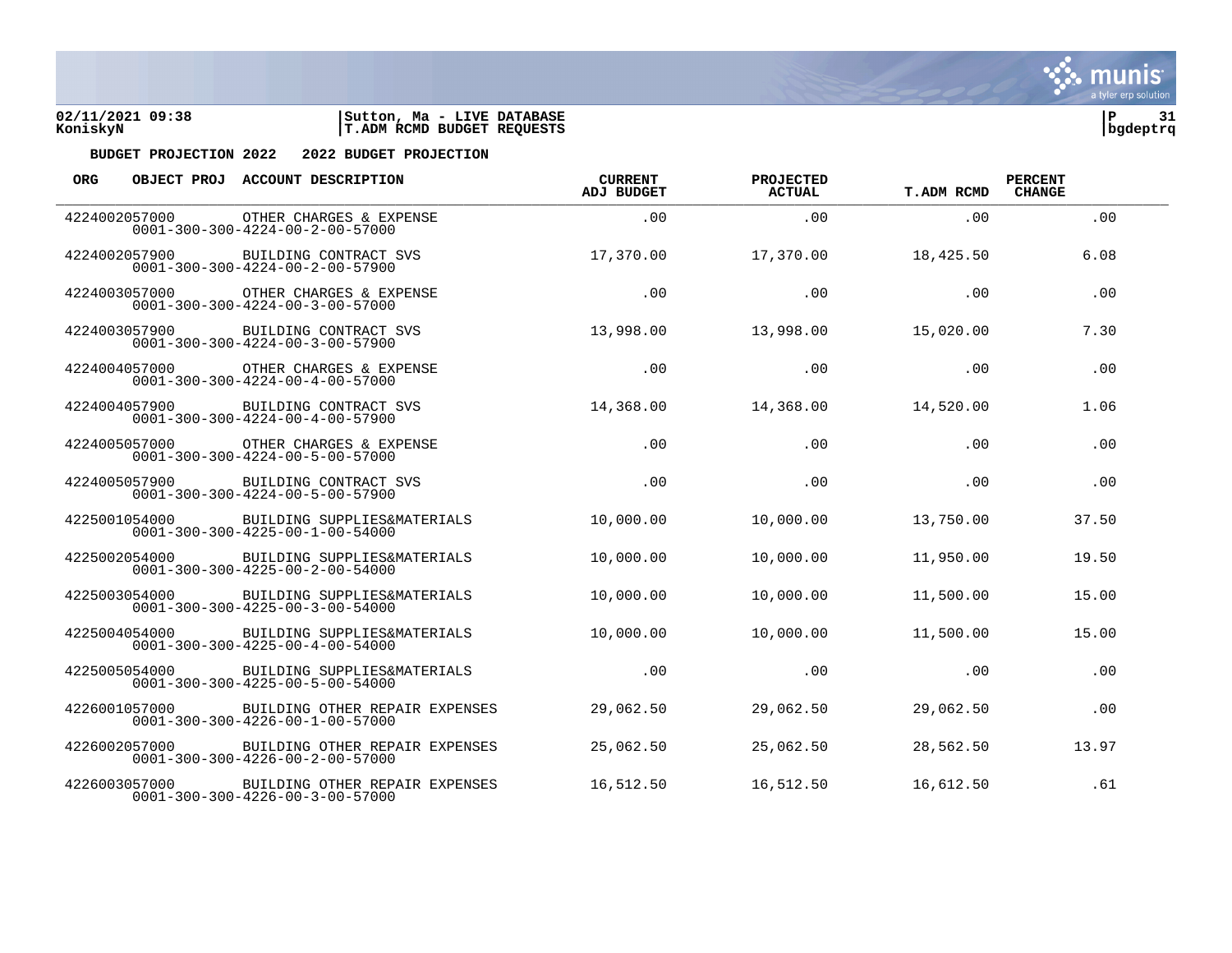



| <b>ORG</b>    |               | OBJECT PROJ ACCOUNT DESCRIPTION                                                    | <b>CURRENT</b><br><b>ADJ BUDGET</b> | PROJECTED<br><b>ACTUAL</b> | <b>T.ADM RCMD</b> | <b>PERCENT</b><br><b>CHANGE</b> |  |
|---------------|---------------|------------------------------------------------------------------------------------|-------------------------------------|----------------------------|-------------------|---------------------------------|--|
| 4226004057000 |               | BUILDING OTHER REPAIR EXPENSES<br>$0001 - 300 - 300 - 4226 - 00 - 4 - 00 - 57000$  | 20,712.50                           | 20,712.50                  | 20,812.50         | .48                             |  |
|               | 4226005057000 | BUILDING OTHER EXPENSES<br>$0001 - 300 - 300 - 4226 - 00 - 5 - 00 - 57000$         | .00                                 | .00                        | .00               | .00                             |  |
|               | 4300005057000 | OTHER CHARGES & EXPENSE<br>$0001 - 300 - 300 - 4300 - 00 - 5 - 00 - 57000$         | .00                                 | .00                        | .00               | .00                             |  |
|               | 4401005051110 | NETWORK ADMINISTRATOR SALARY<br>$0001 - 300 - 300 - 4401 - 00 - 5 - 00 - 51110$    | 78,637.10                           | 78,637.10                  | 80,213.00         | 2.00                            |  |
|               | 4404005051110 | SALARY<br>$0001 - 300 - 300 - 4404 - 00 - 5 - 00 - 51110$                          | 80,578.45                           | 80,578.45                  | 105,686.71        | 31.16                           |  |
|               | 4404005057900 | NETWORK CONTRACT SVS<br>$0001 - 300 - 300 - 4404 - 00 - 5 - 00 - 57900$            | .00                                 | .00                        | .00               | .00                             |  |
|               | 4405005054000 | NETWORK SUPPLIES&MATERIALS<br>$0001 - 300 - 300 - 4405 - 00 - 5 - 00 - 54000$      | .00                                 | .00                        | .00               | .00                             |  |
|               | 4406005053415 | OTHER EXPENSES - NETWORK INSTA<br>$0001 - 300 - 300 - 4406 - 00 - 5 - 00 - 53415$  | .00.                                | .00                        | .00               | .00                             |  |
|               | 4406005054203 | INSTRUCTIONAL TECHNOLOGY<br>$0001 - 300 - 300 - 4406 - 00 - 5 - 00 - 54203$        | .00.                                | .00.                       | .00               | .00                             |  |
|               | 4451005051110 | TECHNOLOGY REPAIR SALARY<br>$0001 - 300 - 300 - 4451 - 00 - 5 - 00 - 51110$        | .00                                 | .00                        | .00               | .00                             |  |
|               | 4451005051120 | WAGES FULL-TIME<br>$0001 - 300 - 300 - 4451 - 00 - 5 - 00 - 51120$                 | .00                                 | .00                        | .00               | .00                             |  |
|               |               | 4451005057900 CONTRACT SERVICES<br>$0001 - 300 - 300 - 4451 - 00 - 5 - 00 - 57900$ | 79,480.00                           | 79,480.00                  | 84,190.00         | 5.93                            |  |
|               | 4454005057900 | CONTRACTED SERVICES<br>$0001 - 300 - 300 - 4454 - 00 - 5 - 00 - 57900$             | .00                                 | .00                        | .00               | .00                             |  |
|               | 4455005054000 | SUPPLIES&MATERIALS<br>$0001 - 300 - 300 - 4455 - 00 - 5 - 00 - 54000$              | .00.                                | .00                        | .00               | .00                             |  |
|               | 5100005051110 | SALARY<br>$0001 - 300 - 300 - 5100 - 00 - 5 - 00 - 51110$                          | .00.                                | .00                        | .00.              | .00                             |  |
|               | 5100005051120 | WAGES FULL-TIME<br>$0001 - 300 - 300 - 5100 - 00 - 5 - 00 - 51120$                 | .00                                 | .00                        | .00               | .00                             |  |

**्रैं: munis** a tyler erp solution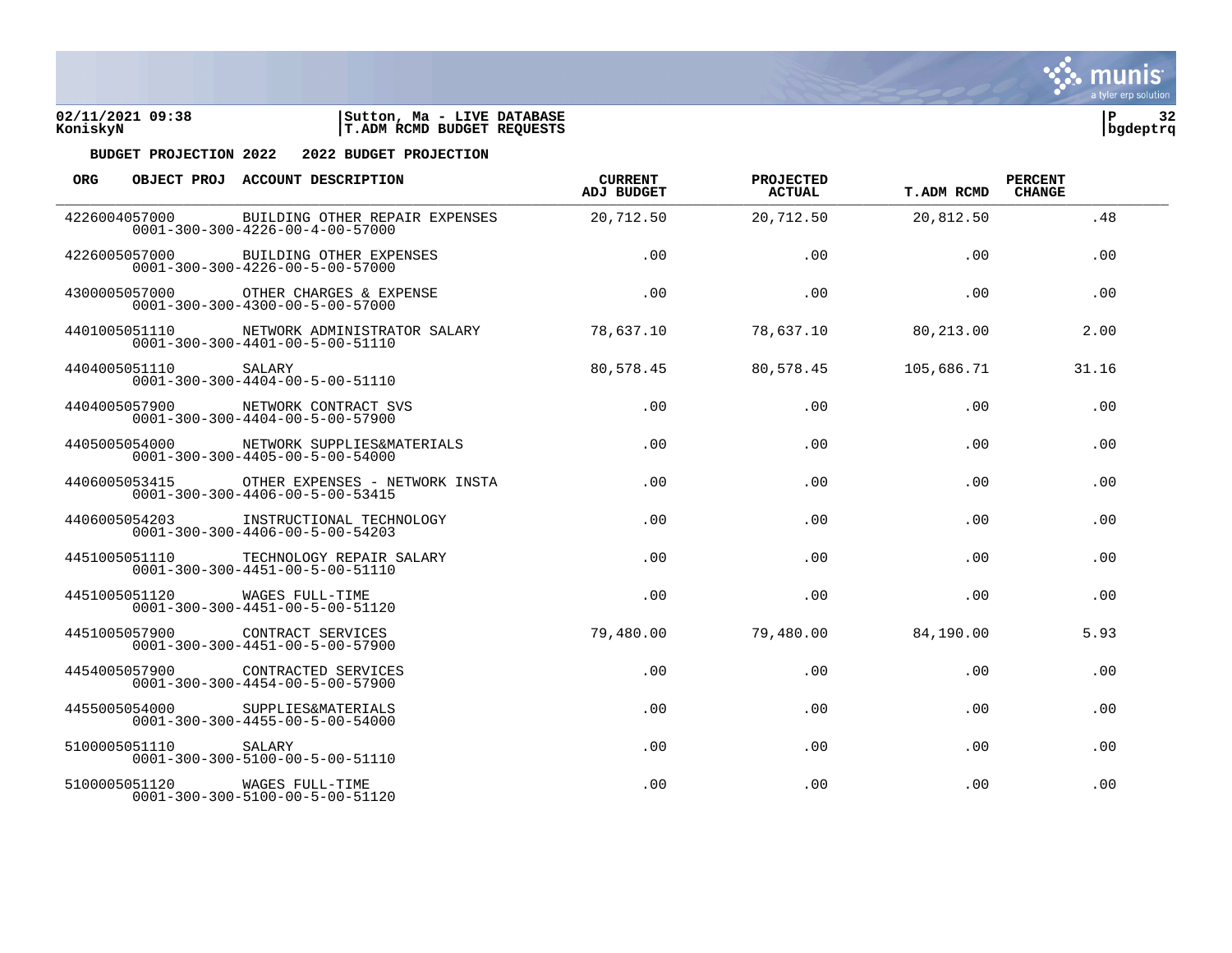



| ORG           |                            | OBJECT PROJ ACCOUNT DESCRIPTION                                                              | <b>CURRENT</b><br><b>ADJ BUDGET</b> | PROJECTED<br>ACTUAL | <b>T.ADM RCMD</b> | <b>PERCENT</b><br><b>CHANGE</b> |  |
|---------------|----------------------------|----------------------------------------------------------------------------------------------|-------------------------------------|---------------------|-------------------|---------------------------------|--|
|               |                            | 5100005051381 EMP RET, PER, SICK BUY BACK<br>$0001 - 300 - 300 - 5100 - 00 - 5 - 00 - 51381$ | 11,000.00                           | 11,000.00           | 11,000.00         | .00                             |  |
|               | 5200005057000              | OTHER CHARGES & EXPENSE<br>$0001 - 300 - 300 - 5200 - 00 - 5 - 00 - 57000$                   | .00.                                | .00                 | .00               | .00                             |  |
|               | 9000005054208              | PAYMENTS TO OTHER DISTRICTS<br>$0001 - 300 - 300 - 9000 - 00 - 5 - 00 - 54208$               | .00                                 | .00                 | .00               | .00                             |  |
|               | 9000350554208              | PAYMENTS TO OTHER DISTRICTS<br>$0001 - 300 - 350 - 9000 - 00 - 5 - 00 - 54208$               | .00                                 | .00                 | .00               | .00.                            |  |
| 9100005054208 |                            | PAYMENTS OUT<br>$0001 - 300 - 300 - 9100 - 00 - 5 - 00 - 54208$                              | 9,900.00                            | 9,900.00            | 10,500.00         | 6.06                            |  |
|               | 9100350554208              | MA SCHOOLS PAYMENTS OUT<br>$0001 - 300 - 350 - 9100 - 00 - 5 - 00 - 54208$                   | .00                                 | .00                 | .00               | .00                             |  |
|               | 9200005054208 PAYMENTS OUT | $0001 - 300 - 300 - 9200 - 00 - 5 - 00 - 54208$                                              | .00                                 | .00                 | .00               | .00                             |  |
|               |                            | 9200350554208 OUT OF STATE PAYMENTS OUT<br>$0001 - 300 - 350 - 9200 - 00 - 5 - 00 - 54208$   | .00                                 | .00                 | .00               | .00                             |  |
|               | 9300005054208              | PAYMENTS OUT<br>$0001 - 300 - 300 - 9300 - 00 - 5 - 00 - 54208$                              | .00                                 | .00                 | .00               | .00                             |  |
|               | 9300350554208              | NON-PUBLIC PAYMENTS OUT<br>$0001 - 300 - 350 - 9300 - 00 - 5 - 00 - 54208$                   | 24,489.12                           | 24,489.12           | 402,252.85        | 1,542.58                        |  |
|               | 9400000054208              | TUITION COLLABORATIVES<br>$0001 - 300 - 300 - 9400 - 00 - 4 - 00 - 54208$                    | .00                                 | .00                 | .00               | .00                             |  |
|               | 9400005054208 PAYMENTS OUT | $0001 - 300 - 300 - 9400 - 00 - 5 - 00 - 54208$                                              | .00                                 | .00                 | .00               | .00                             |  |
|               | 9400350554208              | PAYMENTS TO COLLABORATIVES<br>$0001 - 300 - 350 - 9400 - 00 - 5 - 00 - 54208$                | 42, 195. 21                         | 42,195.21           | 141,109.52        | 234.42                          |  |
| S01300        | 51110                      | SCHOOL SALARY<br>$0001 - 300 - 300 - 0000 - 00 - 0 - 00 - 51110$                             | .00                                 | .00                 | .00               | .00                             |  |
| S01300        | 52000                      | EXPENSE BUDGET<br>$0001 - 300 - 300 - 0000 - 00 - 0 - 00 - 52000$                            | $-800.00$                           | $-800.00$           | .00.              | $-100.00$                       |  |
| S01300        | 57100                      | SPED ASSESSMENT<br>$0001 - 300 - 300 - 0000 - 00 - 0 - 00 - 57100$                           | .00                                 | .00                 | .00               | .00                             |  |